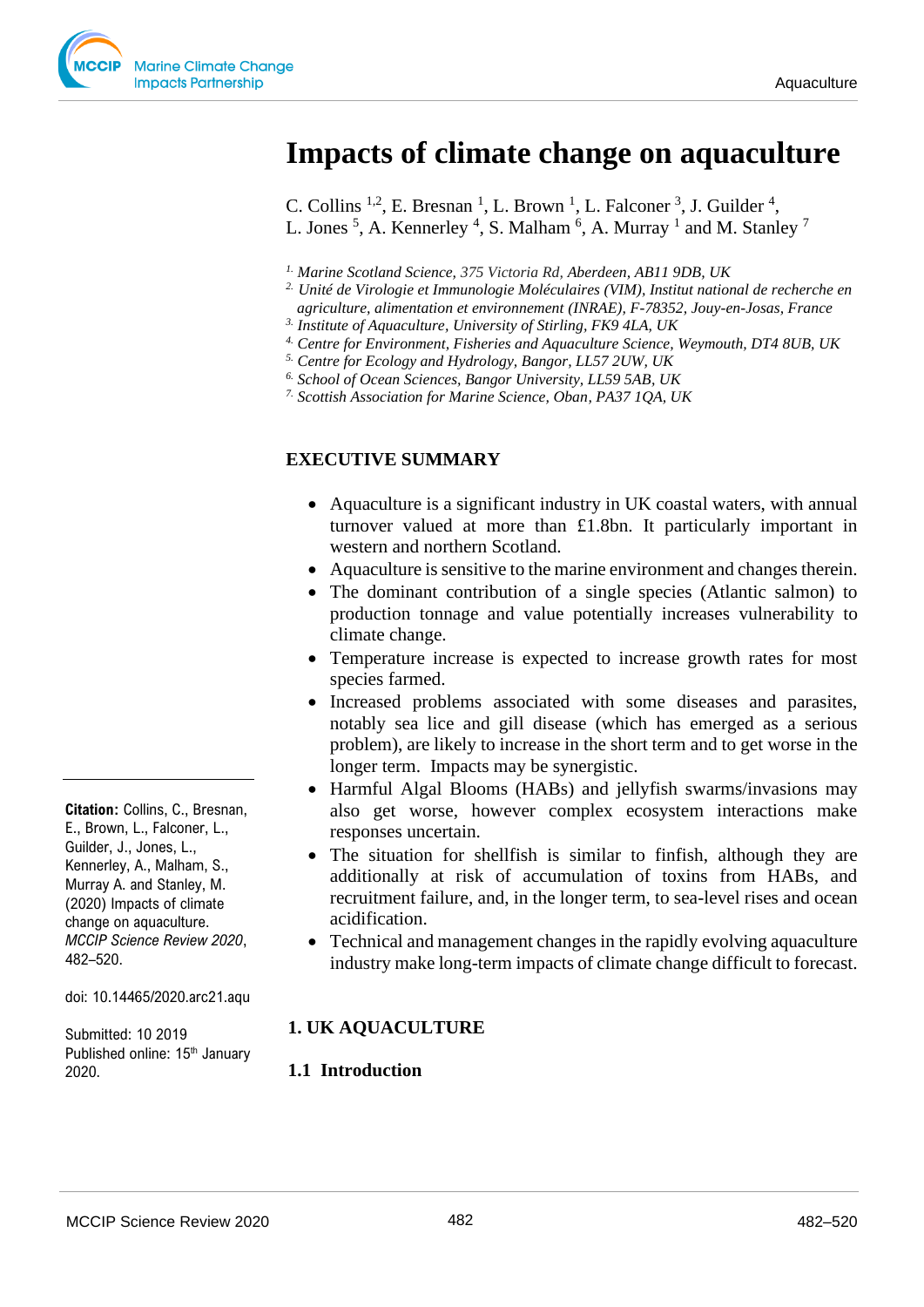Aquaculture is a key UK food production sector, and it is particularly economically important to rural coastal communities, and in the deprived urban areas where processing takes place (Alexander *et al.*, 2014; UK MNMP, 2015). UK production value exceeds £590 million (Black and Hughes 2017), with £1.8bn turnover and 8800 jobs supported (Alexander *et al.*, 2014), of this £1.4bn turnover and 8000 jobs are in Scotland, making aquaculture particularly relevant there. There is significant potential for aquaculture to develop further throughout the UK (Black and Hughes, 2017).

UK marine finfish aquaculture is dominated by the production off the west coast and islands of Scotland of Atlantic salmon, *Salmo salar* (156,025 tonnes in 2018; Munro, 2019), and a very small production from Northern Ireland. Freshwater salmon smolt production, for marine on-growing, is more widely distributed. Scottish marine production also includes rainbow trout (*Onchorhyncus mykiss*), sea (brown) trout (*Salmo trutta*) and halibut (*Hippoglossus hippoglossus*). In the past, cod (*Gadus morhua*) in Scotland, and sea bass (*Dicentrarchus labrax*) in Wales, were farmed. Recently, a major growth in production of lumpfish (*Cyclopterus lumpus*) and wrasse (various *Labridae* species) has occurred in Scotland (Munro, 2019), Wales (Anon, 2018) and England, for use as 'cleaner fish' to control sea lice on farmed salmon. The majority of marine salmonid aquaculture takes place in open-sea cages; 86% of freshwater salmonid smolts for marine on-growing are also produced in cages and so can be vulnerable to environmental conditions (Munro, 2019). Other smolts are produced in Recirculating Aquaculture Systems (RAS) that are protected against the environment, RAS are also used for production of other species such as lumpfish.

Bivalve-shellfish farming produces mussels (*Mytilus edulis*), oysters (*Crassostrea gigas* (Pacific) and *Ostrea edulis* (native), scallops (*Pecten maximus*, *Chlamys opercularis*) and clams (*Ruditapes* sp*.).* Mussels are the main farmed seafood product of Wales, Northern Ireland and England, and, for shellfish, Scotland. Pacific oyster is the second most-farmed shellfish, with minor production of the other bivalves. On-growing or ranching of prawn, lobster and crab and macroalgal farming remain small-scale (Capuzzo and McKie, 2016).

## **1.2 The future of UK aquaculture**

There are aspirations to expand aquaculture, for example doubling the value of Scottish production by 2030 [\(https://aquaculture.scot/\)](https://aquaculture.scot/), increasing Welsh shellfish tonnage by 91% (The Welsh Government, Report R.2384, 2015) and mussel production in England (UK MNMP, 2015). Present inshore aquaculture sites will remain important in the medium-term future, at least, and there are continuous developments that may also help mitigate against climate change impacts on growth, disease, pollution and physical damage. However, suitable space for aquaculture expansion in inshore waters is limited. Therefore, offshore production is being developed for bivalves in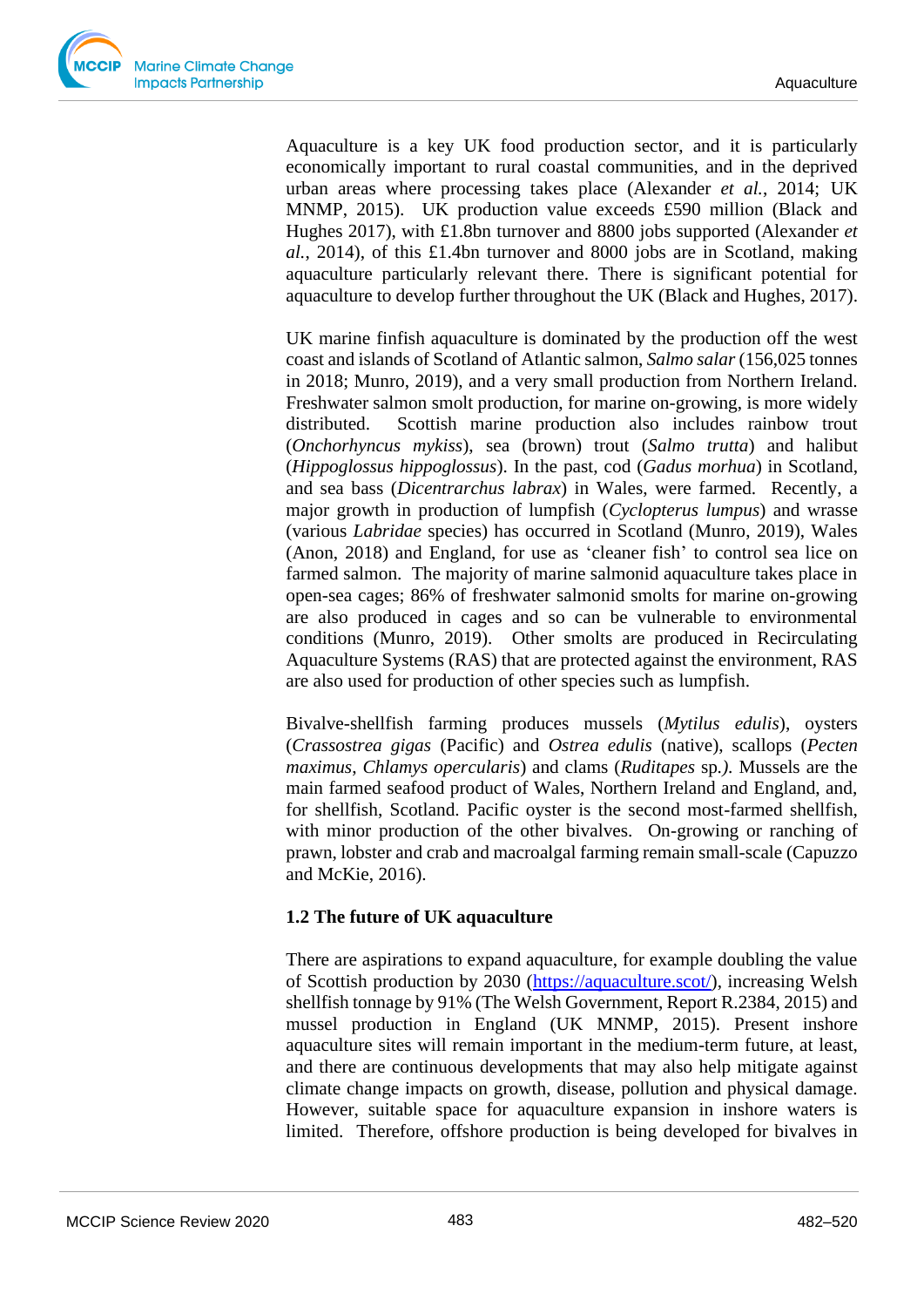

Lyme Bay and the Irish Sea, and is projected for finfish by 2030 (UK MNMP, 2015; Black and Hughes, 2017); offshore can be defined as >3 km from shore (Holmer, 2010), but definitions vary in practice. Lack of information on potential impacts of climate change on exposed/offshore aquaculture is a major knowledge gap. Onshore, Recirculating Aquaculture Systems (RAS) are increasingly used for freshwater stages of salmonid production (Munro, 2019) and are being trialled for the marine phase (niri.com). RAS are used throughout the UK for production of other marine fish species, notably cleaner fish, such as lumpfish and wrasse. RAS and Closed Containment System (CCS) production can be made independent of local climate.

Increased production of seaweed is supported in Scotland [\(Seaweed](https://beta.gov.scot/publications/seaweed-cultivation-policy-statement-2017/)[cultivation-policy-statement-2017\)](https://beta.gov.scot/publications/seaweed-cultivation-policy-statement-2017/) and Wales. Seaweed aquaculture may mitigate climate change, e.g. producing biofuel or damping wave energy (Duarte *et al.*, 2017). Similarly, Integrated Multi-Trophic Aquaculture (IMTA) may increase the resilience of aquaculture to climate change (Chopin *et al.*, 2012) although research into the practicability of such systems is required before scaling up.

#### **2. SUMMARY OF CURRENT AND PREDICTED CHANGES TO CLIMATE AND OCEAN ACIDIFICATION**

# **2.1 Introduction**

Since the early  $20<sup>th</sup>$  century UK sea levels have risen on average by 16 cm when corrected for isostatic land movement. Future projections for sea-level rises by 2100, compared to 1981–2000, indicate rises of between 0.4 m and 0.7 m for the UK as a whole, depending on emission scenarios, but with considerable variation within these scenarios and regions of the UK and rises over 1 m are possible in southern areas (UKCP18). Sea-Surface Temperatures (SSTs) have shown average regional increases of  $0.17^{\circ}$ C to 0.45°C/decade since 1984, with an average rise of 2.9°C in UK coastal waters expected by the end of the century (Hughes *et al.*, 2017; Tinker *et al.*, 2016). Storms are predicted to increase, but there is a lot of uncertainty in this (Tinker *et al.*, 2016). Rainfall varies regionally across the UK with predicted declines in summer rainfall of up to 47%, particularly in the south, and increases in winter rainfall of up to 35%, particularly in Scotland, however changes are very variable, dependent on area and emissions scenario (UKCP18). Ocean Acidification (OA) has increased in UK coastal waters faster than the North Atlantic average as detailed in the MCCIP report on OA (Williamson *et al.*, 2017).

## **2.2 Current and predicted impacts of climate change and ocean acidification on UK aquaculture**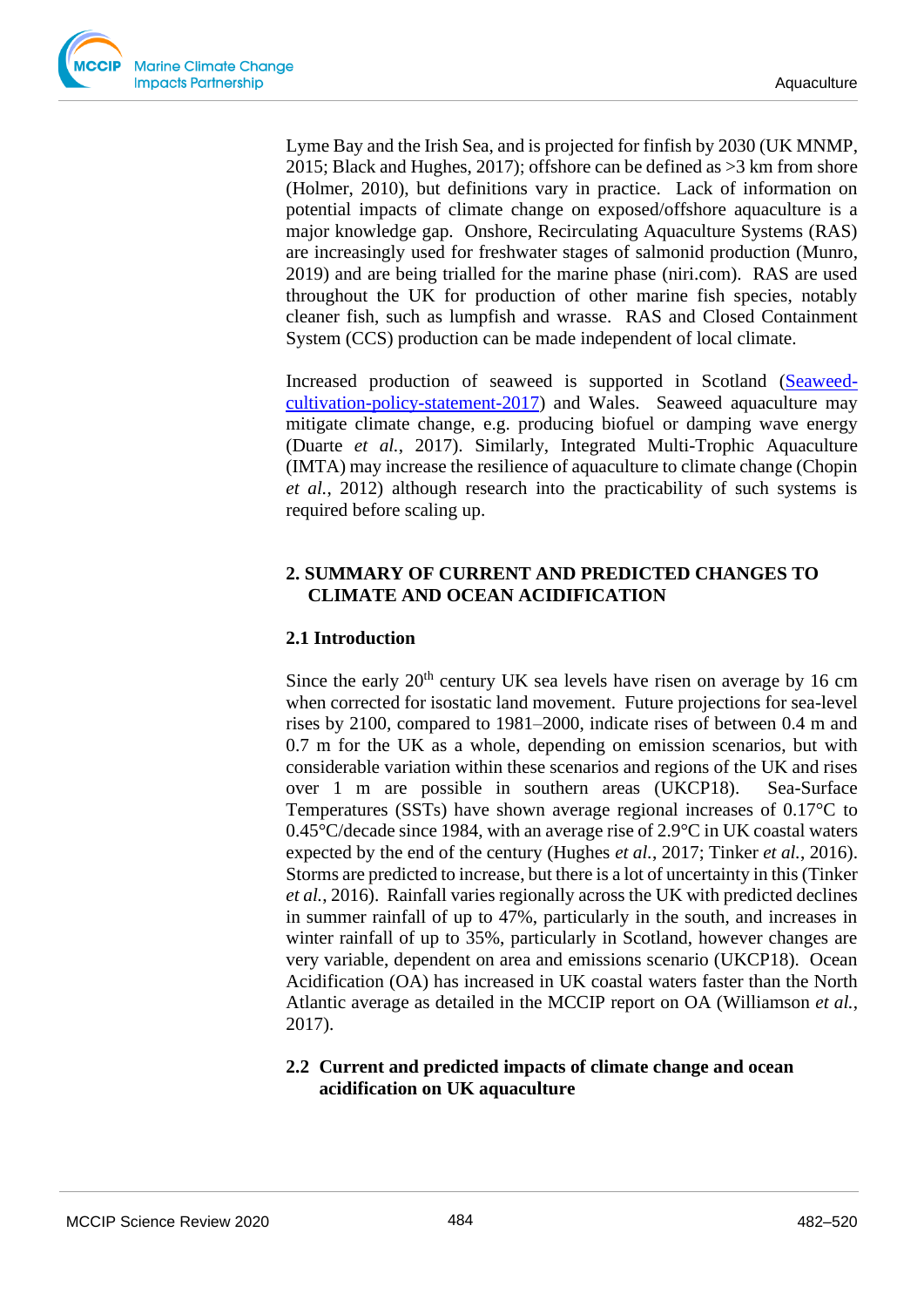

There is limited evidence of climate change impacts already happening in UK aquaculture, though effects are difficult to disentangle from other factors influencing production (see Section 3). There have been no major changes nor geographical shift in terms of farmed species associated with climate. There have, however, been a number of recent changes, which (while multifactorial) may be linked to climate change, for example emerging gill disease problems and increasing establishment of feral Pacific oysters. Therefore, the MCCIP review of the impact of climate change on aquaculture is updated here.

This section is divided into subsections based on physical carrying capacity (2.2.1), production carrying capacity (2.2.2), ecological carrying capacity (2.2.3), disease (2.2.4), invasive species (2.2.5) harmful algal blooms (2.2.6) and food safety (2.2.7) and related issues.

# *2.2.1 Physical carrying capacity (physical suitability of sites) (Low confidence)*

Sea-level rise can reduce suitable sites for aquaculture, e.g. intertidal mudflats for shellfish; it is also possible newly flooded land might become available for use. Sediment deposition from runoff, and resuspension during storms, can affect fish and shellfish mortality, health and growth. Suspended particles can cause gill damage in fish (Au *et al.*, 2004). Storms and waves can damage exposed fish cages, leading to escapes or predator access (Jackson *et al.*, 2015). Storms can also damage or detach shellfish from seabed or aquaculture structures (Dankers, 1995), and most present-day shellfish aquaculture is confined to sheltered areas. Furthermore, daily operations and site access can be affected by increased bad weather resulting in health and safety concerns for farm stock and the farm workers (Thorvaldsen *et al.*, 2015).

## *2.2.1.1. What is happening (Low confidence)*

There have been no reports on the loss of aquaculture sites due to climatechange impacts on their physical suitability. Fish escapes are recorded in Scotland together with some data as to causes, including storm damage [\(Aquaculture Scotland\)](http://aquaculture.scotland.gov.uk/default.aspx). Taylor and Kelly (2010) indicated that failure of cages and moorings accounted for 16% of fish escapes between 2002 and 2009, some of which were exacerbated by storms. A technical standard for marine and freshwater fish cages was introduced by the Scottish Government in 2015 (Marine Scotland 2015).

## *2.2.1.2. What could happen in the future (Low confidence)*

Projected UK coastal sea-level rise of approximately 40–70 cm by 2100 (UKCP18) is unlikely to have major impacts on coastal space available for finfish production. Shore-based facilities and access points may be affected by increased flood risk. Sea-level rise can result in coastal erosion, affecting coastal geomorphology and hydrodynamics, which may change the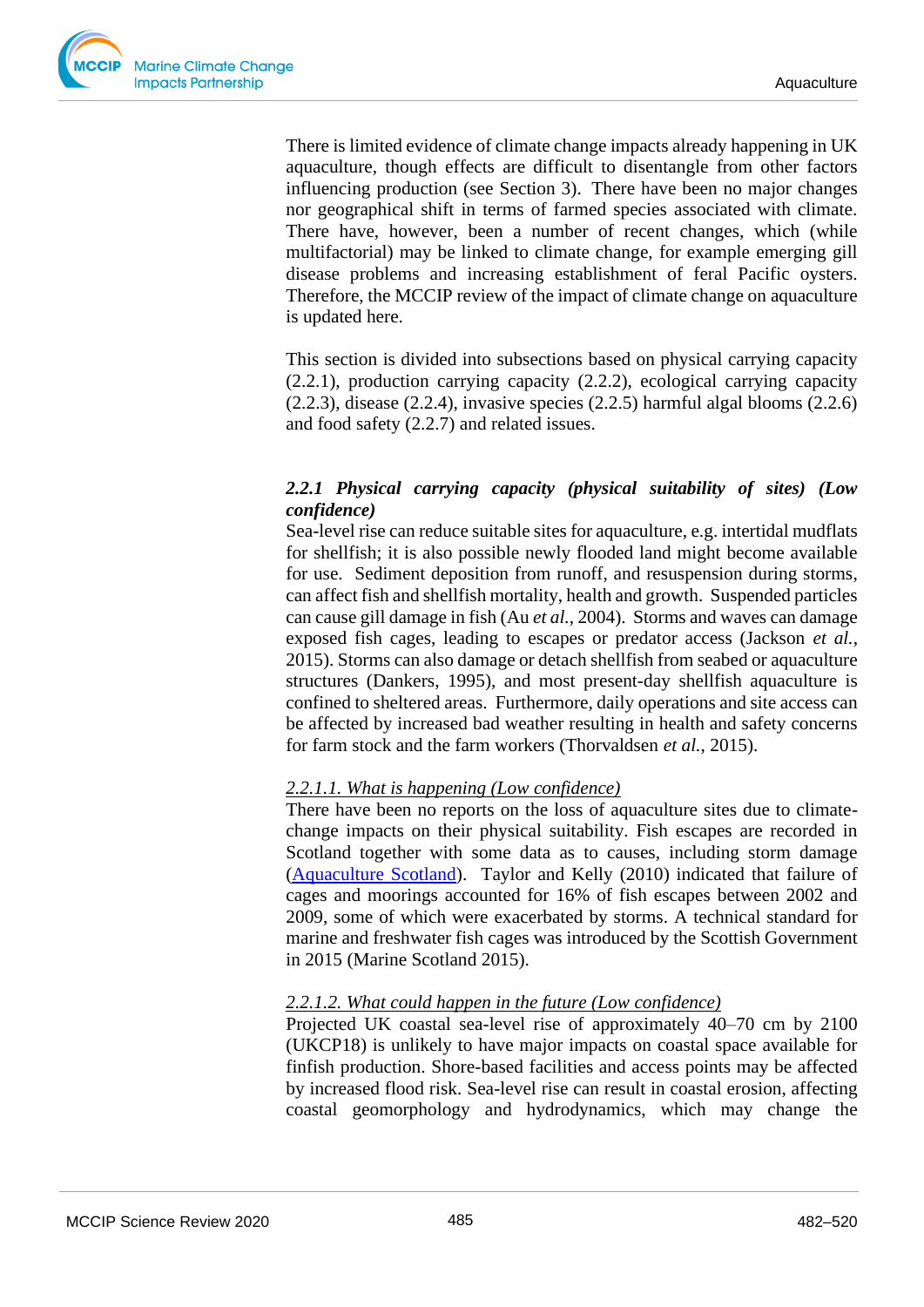availability of suitable areas for shellfish culture, both positively and negatively (Filgueira *et al.*, 2016).

Increased precipitation and storm events may result in higher sediment loading in coastal areas, which may cause stress or physical damage to fish and shellfish, and storms may also increase fish escapes, infrastructure costs and insurance. Mitigation methods include improved cage technology (Thorvaldsen *et al.*, 2015), use of sterile triploid fish (Benfey, 2016), and genetic methods to trace source populations (Gilbey *et al.*, 2018). Co-location of sites with other offshore activities, such as windfarms, can be used to effectively increase capacity [\(https://maribe.eu/;](https://maribe.eu/) Gimpel *et al.*, 2018). CRISPR (Clustered Regularly Interspaced Short Palindromic Repeats) DNA sequences have recently been used to generate sterile salmon (Wargelius *et al.*, 2016) and, depending on future policies for use of this technology, may also help mitigate against escape impacts.

## *2.2.2 Production carrying capacity (Low confidence)*

Production carrying capacity is the maximum level of production an area can support. Most production (and ecological) carrying capacity issues are determined by 'local' factors at farm- or waterbody-scale, and it is difficult to generalise climate change impacts.

Temperature is a controlling factor for growth of shellfish and fish (Elliott and Elliott, 2010), affecting metabolism, food conversion, energy expenditure and oxygen requirements (Brett, 1979). Temperature increases within the species' physiological tolerance may increase growth, but growth and feeding reduce and mortality increases if tolerance is exceeded; flesh quality may also be adversely affected by high temperatures (Ørnholt Johnsen *et al.*, 2017).

UK mussel culture is currently dependent on natural settlement of larvae from the environment. Oceanographic features such as stratification and fronts can act as barriers to the movement of larvae, forming in response to warming or freshwater inputs, but they may be disrupted by storms (Woodson and Litvin, 2015), thus climate change may affect bivalve larvae availability. A lack of natural spat could be mitigated by developing hatchery production. Ocean acidification poses a greater risk to bivalve shellfish compared to fish, as shell formation is inhibited by reduced carbonate availability in acidic waters. Bivalves are also poor acid-base regulators (Booth *et al.*, 1984).

## *2.2.2.1. Finfish: what is happening (Low confidence)*

In Scotland, average production times have decreased (Munro, 2019), perhaps reflecting a benefit of warming SSTs. However, changes in husbandry, production (e.g. salmon post-smolts put to sea at larger sizes), feed and breeding have also occurred.

*2.2.2.2. Finfish: what could happen in the future (Moderate confidence)*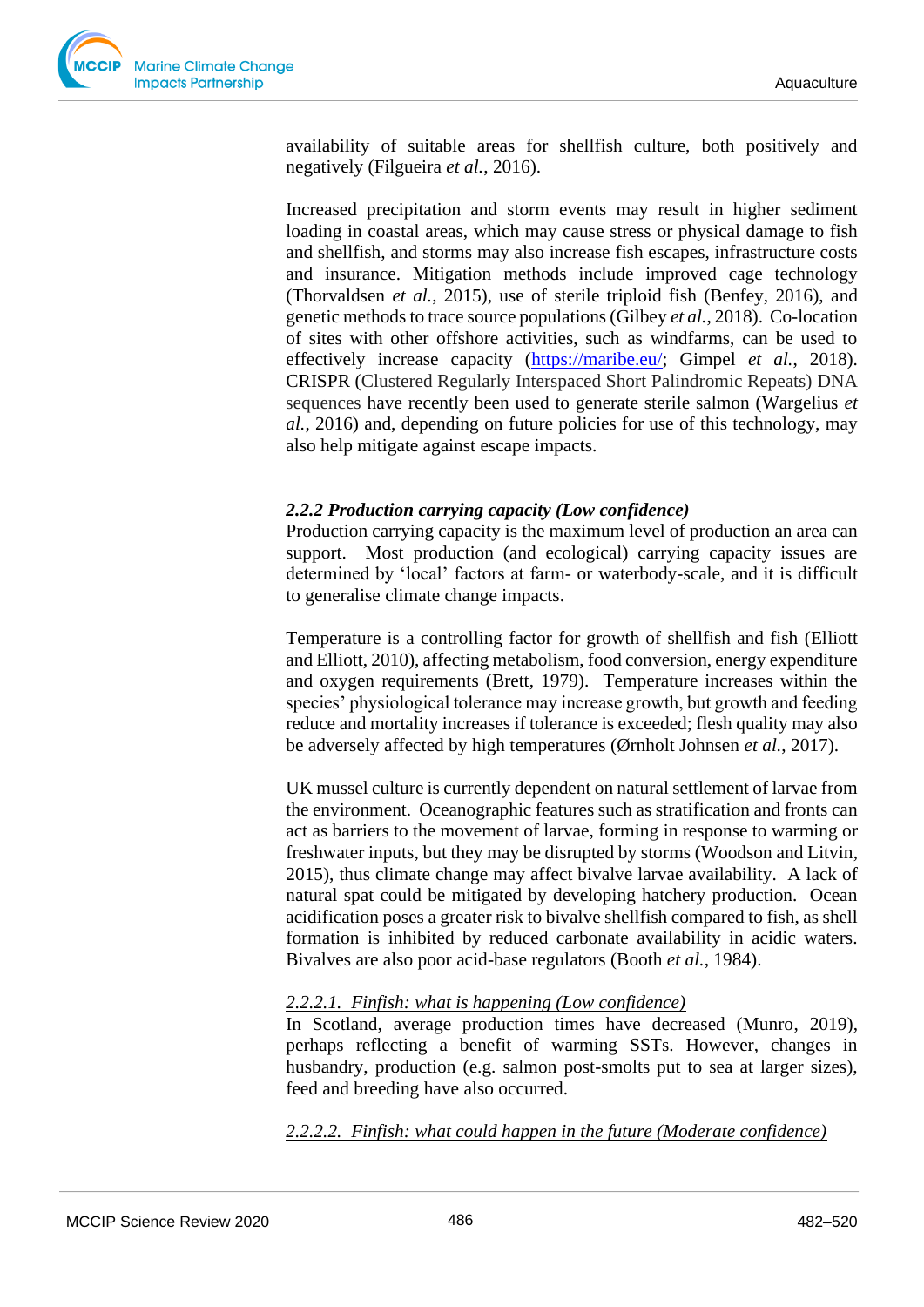In poikilotherms feeding/growth rates gradually increase towards an optimum temperature and rapidly fall off if temperature exceeds this optimum (Figure 1). Good salmon growth occurs between 10°C and 18°C, decreasing significantly below 6°C and ≥18°C (Handeland *et al.*, 2008; Elliott and Elliott, 2010). SST predictions (Hughes *et al.*, 2017) indicate, with a high degree of confidence, that temperatures will remain mostly below 18°C and so suitable for salmon farming to 2100 and may be expected to increase growth rates. However, summer and autumn productivity in the south of Scotland and Northern Ireland might decline particularly in sheltered coastal waters with local temperatures substantially different from coastal means (Falconer *et al.*, 2020). Events associated with heat waves could cause episodes of mortality that would need to be managed for (Spillman and Hobday, 2014), such events are likely to remain rare, but risk can be expected to increase. Sustainable densities may also reduce due to coping with lower dissolved oxygen levels, since warmer water holds less oxygen and increases fish metabolism (Vikeså *et al.*, 2016). Modelling studies have predicted a similar outcome for salmon aquaculture along the Norwegian coast, though seasonal and geographical differences in SST are larger (Lorentzen, 2008).



*Figure 1: Relative growth rate response of Atlantic salmon to temperature. (From data in Elliott and Elliot, 2010.)* 

Marine salmon farming does not currently occur in England and Wales and it is likely that prolonged summer seawater temperatures >18°C, particularly on the south coast, would be sub-optimal for production. In general, OA research has not seen significant effects on growth and mortality of adult fish, though studies are limited and there are some exceptions (Gobler *et al.*, 2018). RAS and CCS allow mitigation against climate-change driven changes to freshwater temperature, oxygen and pH levels; however, it may use more energy and so contribute to climate change. Development of exposed/offshore aquaculture may avoid extremes in temperature, salinity, pH and oxygenation experienced closer to the coast.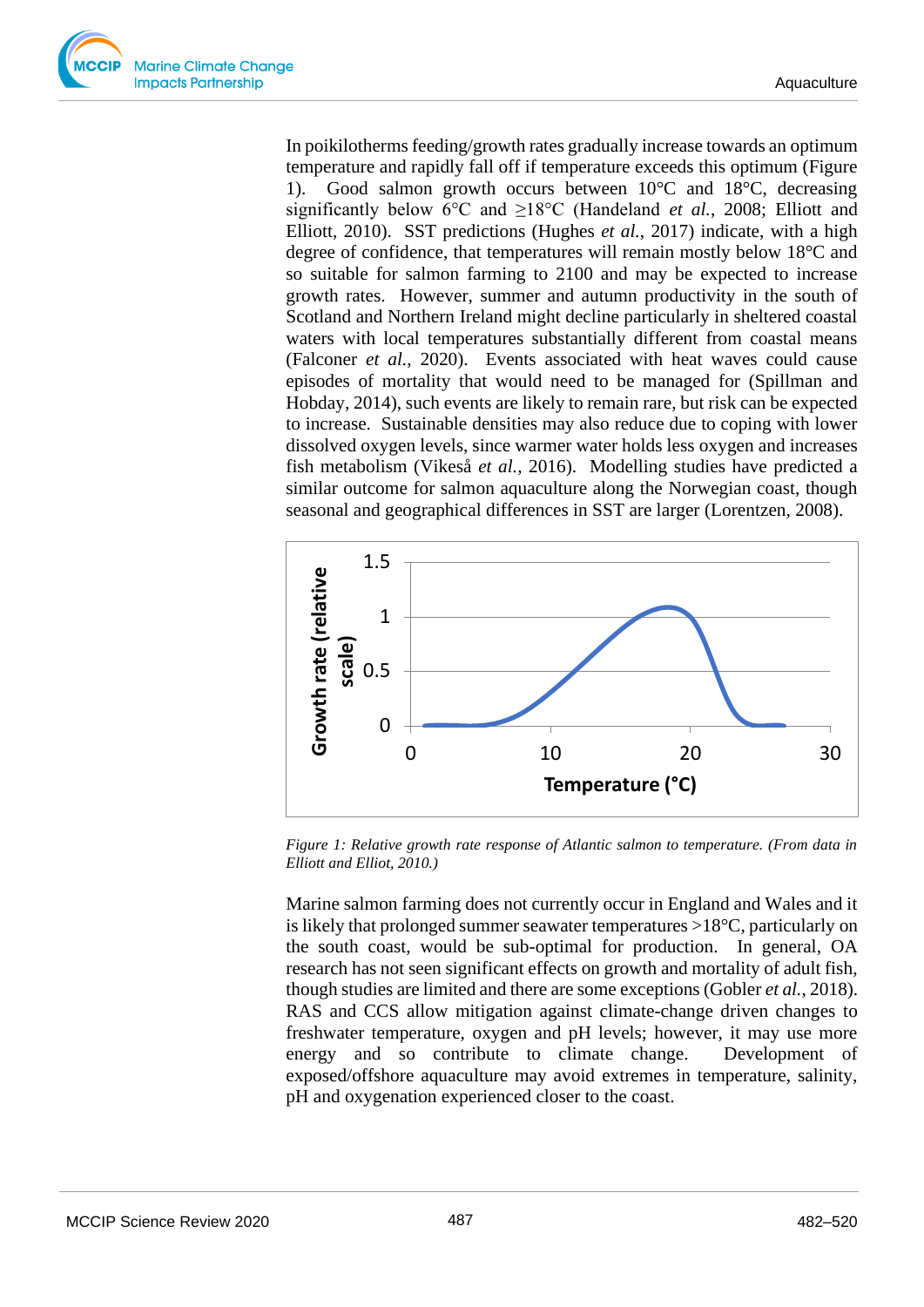Increasing SST makes farming of cod and halibut more difficult because optimal growth occurs at lower temperatures (Björnsson and Tryggvadóttir, 1996) but improves the potential for sea bass, sea bream or other species in southern UK waters, though temperatures are still sub-optimal (Besson *et al.*, 2016) even by 2100 predictions. Wrasse production might increase relative to lumpfish, as the former perform better as cleaner fish relative to lumpfish in warmer water (Costello *et al.*, 1995).

*2.2.2.3. Shellfish settlement and growth: what is happening (Low confidence)* Shellfish production has declined overall in the UK, though regional increases have occurred. There have been anecdotal reports of poor shellfish spat fall or changes in its timing in recent years (Adamson *et al.*, 2018). However, no studies have been undertaken on links to climate change.

#### *2.2.2.4. Shellfish settlement and growth: what could happen in the future (Low confidence)*

Optimal survival of *Mytilus edulis* larvae is at 17–21°C, (Galley *et al.*, 2010) and growth increases up to 21°C (Almada-Villela *et al.*, 1982). UK spat falls, predominately occurring in spring and autumn, may benefit in most parts of the UK, though highest autumn temperatures in the south of England may be suboptimal. Similarly, in the south of England adult *M. edulis* growth may be affected by high summer temperatures, with an associated delay in autumn spawning. Increases of  $1^{\circ}$ C and  $4^{\circ}$ C were predicted to reduce production by 10 and 50% for *M. edulis* and 2 and 5% for *Crassostrea gigas* respectively in Strangford Lough, Northern Ireland (Ferreira *et al.*, 2008). In the south of England, *M. galloprovincialis*, with an optimum larvae survival at 20–24°C (Sánchez-Lazo and Martínez-Pita, 2012), may increase its distribution, so even if temperatures become too high for *M. edulis,* production of mussels may continue.

*Crassostrea gigas* spat is raised in hatcheries where the environment can be controlled. Growth of *C. gigas* occurs between 2–27°C, with the optimum around 20°C (Bougrier *et al.*, 1995). Survival of juvenile oysters was 90% versus 25% during mild and harsh winters respectively (Diederich, 2006). Therefore, predicted increases in UK SST may benefit *C. gigas* growth, but may also result early maturation (Chávez–Vilalba, 2002), resulting in lost production (Deslous-Paoli and Héral, 1988).

Increasing SST may also promote development of the native oyster *Ostrea edulis* in UK waters. Settlement and growth of larvae requires temperatures greater than 15–20°C with optimal temperatures of 25–30°C (Robert *et al.*, 2017). Currently, *O. edulis* populations in UK waters are found in sheltered inlets, where temperatures can reach over 20°C in summer.

Salinity between 10 and 30 psu is reported to have little effect on survival of *M. edulis* larvae, while growth increases to optimum at 25–30ppt (Landes *et al.*, 2015). Temperatures >25°C can impact on survival and growth at salinities <20 ppt (Brenko and Calabrese 1969). *C. gigas* spat can survive and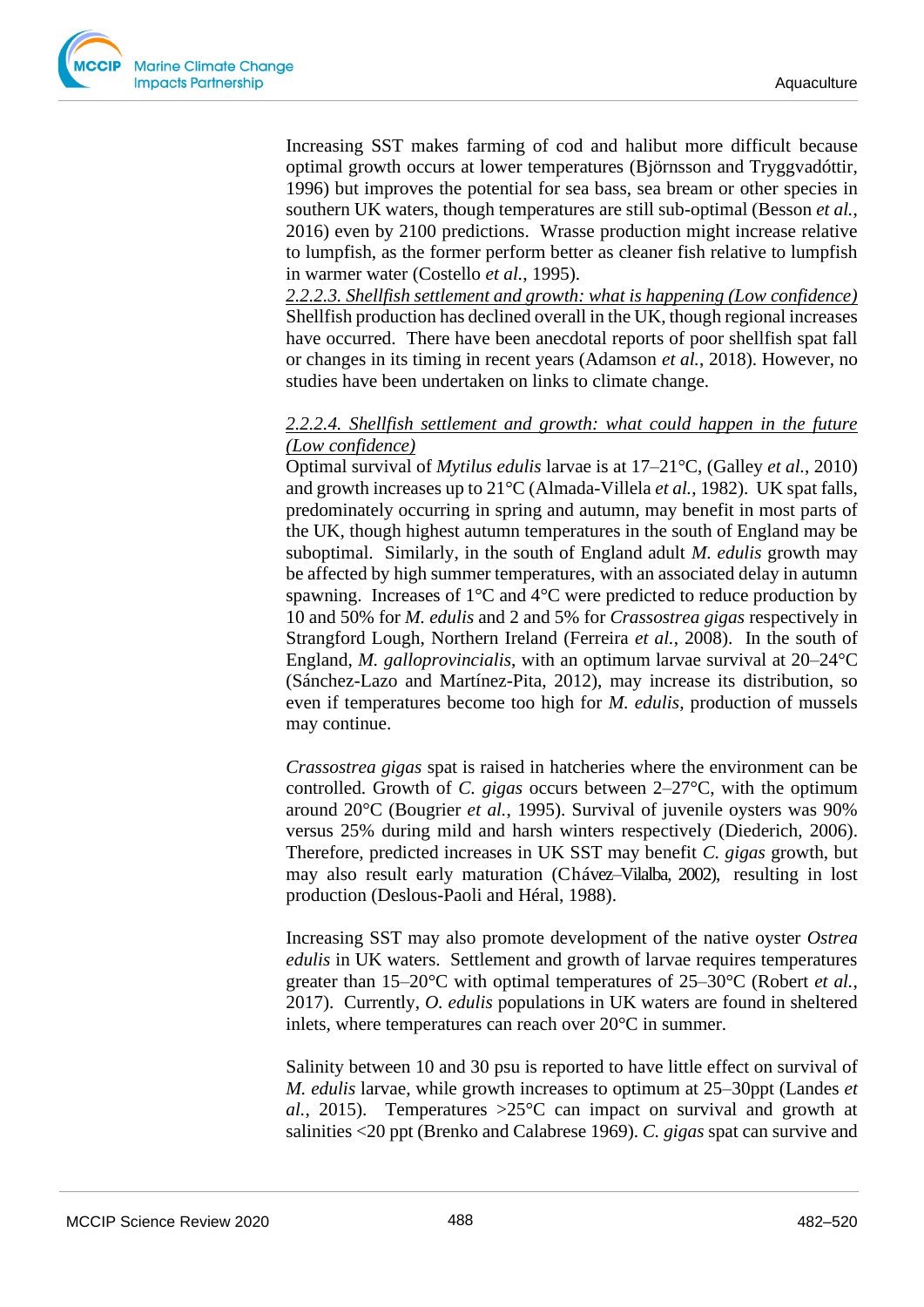

grow at salinities of >15 ppt (Wiltshire 2007), with optimal growth at 25–35 ppt (Fuhrmann *et al.*, 2016). Therefore, increased incidences of high precipitation and freshwater runoff during winter and drought and higher UK SSTs in summer may have greater impact more on oyster and mussel growth respectively.

Salinity and temperature thresholds for bivalves can depend on acclimation (Almada-Villela, 1982) or genotypes (Kinnby, 2015). Higher growth at higher temperature is dependent on food availability (Flores-Vergara *et al.*, 2004), otherwise increased metabolism reduces growth. These interactions make it difficult to predict the net effect of climate change on shellfish production.

OA is detrimental to shellfish, in particular larval stages (Lemason *et al.*, 2017). Effects on post larval and adult shellfish metabolism, growth and shell integrity have also been reported (Callaway *et al.*, 2012; Fitzer *et al.*, 2018), with a predicted reduction of 25% and 10% in shell by 2100 for mussels and oysters respectively (Gazeau *et al.*, 2007). OA effects *Mytilus* byssal threads (Dickey *et al.,* 2018) making some shellfish more susceptible to storm damage and predators. Even if shellfish reach production size, OA may impact on final quality and value, and increase costs of production (Mangi *et al.,* 2018).

Coastal acidification can often exceed the long-term predicted changes in OA but varies greatly on a geographical and temporal scale (Williamson *et al.,* 2017). The frequency, duration and magnitude of coastal acidification events driven by climate change, such as coastal upwellings, phytoplankton blooms and freshwater runoff (Fitzer *et al.,* 2018) and sea-level rises (MEMA, 2017), may increase in future (Gruber *et al.,* 2012). Fluctuating pH may have less impact on bivalves than constant low pH in terms of mortalities or shell damage, though more energy expenditure may be required by the shellfish to maintain homeostasis with changing pH (Mangan *et al.*, 2017).

There is little culture of crustacea in the UK; some hatchery-rearing of lobsters takes place for restocking in the wild. Decapods can regulate their ionic balance with greater control over processes like calcification, though growth may be slowed to maintain homeostasis (Callaway *et al.,* 2012).

Overall, increasing OA and climate change impacts will most likely exacerbate natural fluctuations in coastal pH, with detrimental effects on shellfish in the mid-term. The magnitude of impacts will depend on interactions with other stressors and food-web effects. Impacts at offshore shellfish developments may be dictated by OA alone and only appear by the end of the century.

# *2.2.3 Ecological carrying capacity (Low confidence)*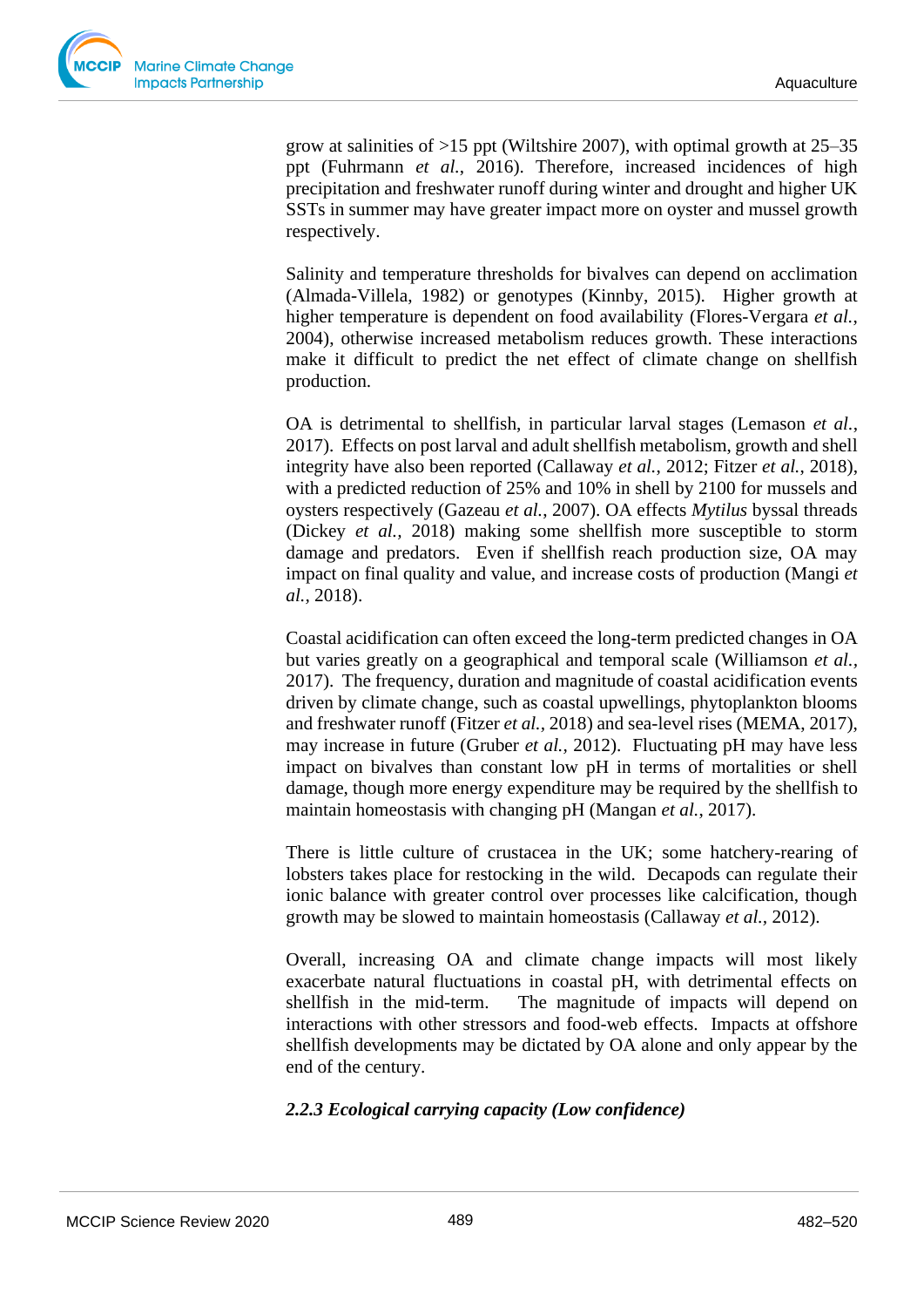

Ecological carrying capacity is the production level that can be supported without unacceptable ecological impacts (Murray and Munro, 2018). The UK's Westminster and devolved governments' aquaculture policies stress the need to conduct and develop aquaculture in an environmentally sustainable way. Ecological impacts arising, such as reduced benthic oxygen, from aquaculture could be enhanced due to climate-change effects (Kernan, 2015).

#### *2.2.3.1 What is happening*

Expansion, including northwards, of invasive species, including feral nonnative Pacific oyster and manilla clam, is discussed elsewhere (see Section 2.2.5). Impact of fish waste on benthic ecosystems can increase as temperatures rise (Tett *et al.,* 2018) and this benthic load already limits consented biomass in many coastal locations. Storm damage can increase escape of farmed fish (see Section 2.12) impacting wild salmon fitness and genetic diversity (Thorstad *et al.,* 2008). Salmonid farming can increase the abundance of infective sea-lice stages in the environment (Shephard *et al.,* 2016) and sea lice can impact on health and behaviour of wild salmonids (Taranger *et al.,* 2016, see Section 2.2.4).

#### *2.2.3.2 What could happen in the future*

By the 2050s, warming water temperatures may allow *C. gigas* and *Ruditapes philippinarum* to increase the spread of feral populations and to expand northwards (Cook *et al.,* 2013) with possible impacts on benthic habitats. Warming temperatures increasing their metabolism and food intake could result in limits to allowable shellfish biomass in terms of ecosystem sustainability, due to impacts on food availability for other filter feeders if prey items do not increase in tandem (Guyondet *et al.,* 2015).

Potential increases in escapes of farmed fish associated with storms (see Section 2.2.1) and sea lice associated with warming waters (see Section 2.2.4) are a risk to wild salmonids (Taranger *et al.,* 2014) and associated ecosystems, e.g. the endangered freshwater mussel *Margaritifera margaritifera*. A move to exposed/offshore or RAS/CCS farming could mitigate against impacts due to increased sea lice infestations, assuming lice from offshore sites are dispersed sufficiently to reduce infection pressure.

Climate change may increase pressure on benthic communities in sediments, potentially reducing maximum sustainable production. Higher temperatures could lead to reduced oxygen and increase hypoxia, reducing ability of benthic fauna to cope with farm organic wastes (Tett *et al.,* 2018). These organic wastes could also change as loading from farms changes, given that feed intake, food conversion efficiency and evacuation rate are all affected by temperature (Handeland *et al.,* 2008). Nutrient loading from adjacent terrestrial systems could increase under higher rainfall (Arnell *et al.,* 2015), this can be ameliorated by better terrestrial management. Accumulation of waste under cages may increase in winter/spring due to predicted high rainfall and runoff events, as lower salinities increase settling rate (Chen *et al.,* 1999),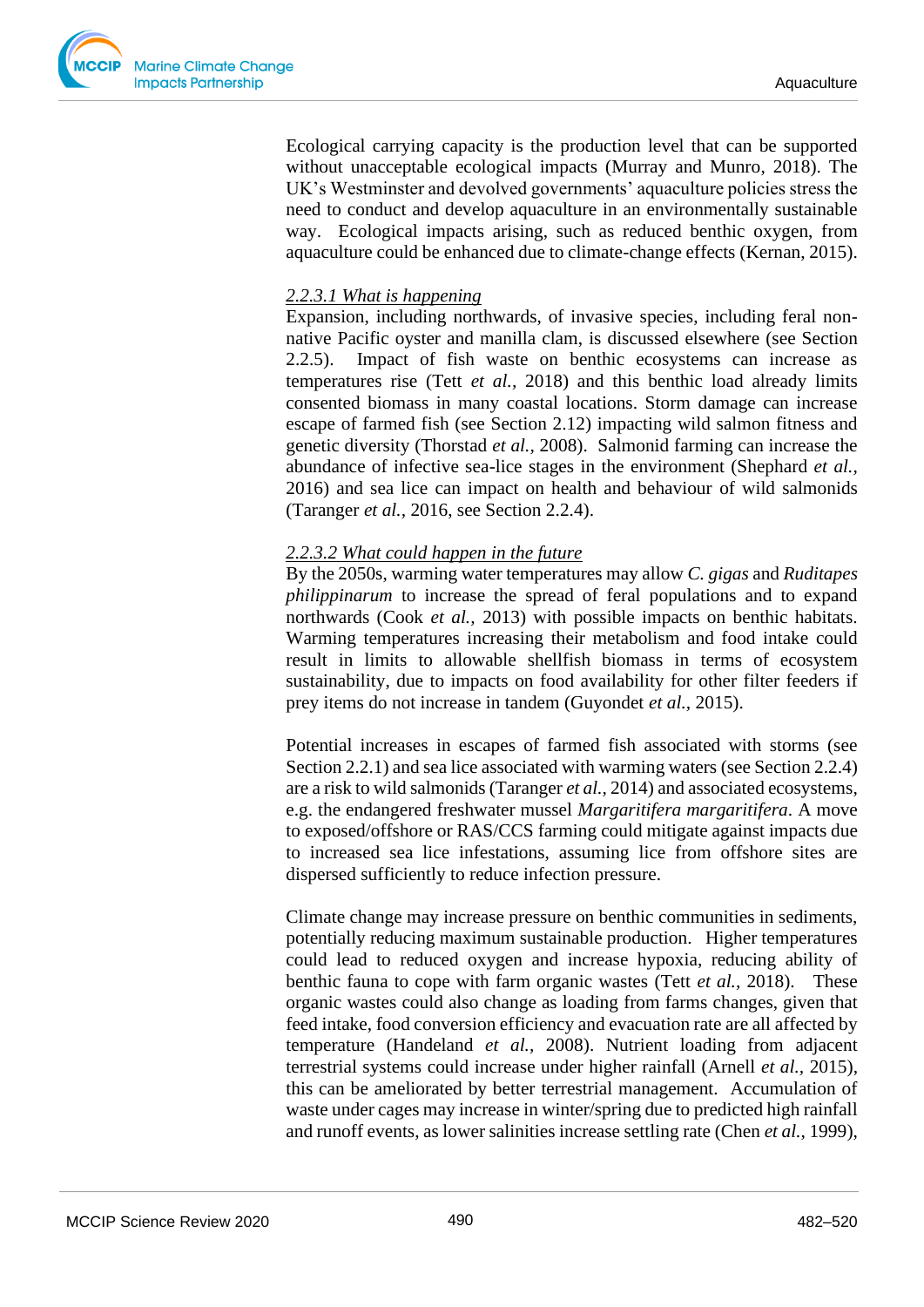as may an increase in winter storms that disperse and dilute wastes. Rising temperature and OA have been shown to increase solubility of heavy metals and other pollutants and their uptake by organisms in sediments (Shi *et al.,*  2016). There may also be changes in coastal hydrodynamics, the ecosystem and the benthic community that will affect dispersion and assimilation (Beveridge, 2004). In Scotland, fjordic systems and basin sills prevent strong water exchanges (Gillibrand *et al.,* 2006) increasing carrying capacities vulnerability to climate changes.

## *2.2.3.3 Fish feed*

Sourcing of farmed fish feed is another import factor in aquaculture sustainability. Historically a large proportion of this fish feed comes from small pelagic fisheries. Climate has impacted key species previously when El Niño prevented upwelling of nutrients collapsing their phytoplankton food source (Callaway *et al.,* 2012). However, globally salmon feed has gone from 45% fish meal and 25% fish oil in 1995 to 22% fish meal and 12% fish oil in 2010, and proportions continue to drop (Tacon *et al.,* 2011). Plant sources are already, and increasingly, major ingredients for Atlantic salmon feed (Salin *et al.,* 2018), these crops may also be subjected to climate change. Other initiatives include genetic modification of plants to produce fish oil, breeding or programming of fish to adapt to new feed, production of algae or insects for use in fish feed (Roy and Pal 2015; Tran *et al.,* 2015; Sprague *et al.,* 2017), but these would require development in both techniques and public acceptance and must ensure feed retains qualities, such as omega-3 longchain fatty acids and docosahexaenoic acids.

## *2.2.3.4 Social carrying capacity (Low confidence)*

Social carrying capacity is the level of aquaculture that can occur without unacceptable social impact. These impacts are often subjective and how climate change may affect them is difficult to predict. At a local level, climate change may impact other activities, affecting the perception of aquaculture. For example, climate changes may decrease UK fishing activities leading to loss of employment and income (Fernandes *et al.*, 2017), and therefore prioritisation of aquaculture in national policies. However, changing conditions placing greater pressure on already limited space and resources may increase conflict and animosity towards aquaculture, affecting the ability to establish and operate sites. Marine spatial planning is key to ensure optimal use of an area when adapting to changing conditions (Gimpel *et al.,* 2018) and social planning to ensure societal adaption, for example, creating aquaculture jobs to replace fishing jobs.

## *2.2.4. Disease (Moderate confidence)*

Disease is a major cause of losses in UK aquaculture, accounting for about 30% of losses in salmon aquaculture (Soares *et al.,* 2011) with larger losses during outbreaks (Rodgers *et al.,* 2018). Climate change and OA impacts on disease (Harvell *et al.,* 1999; Marcogliese, 2008) could affect aquaculture,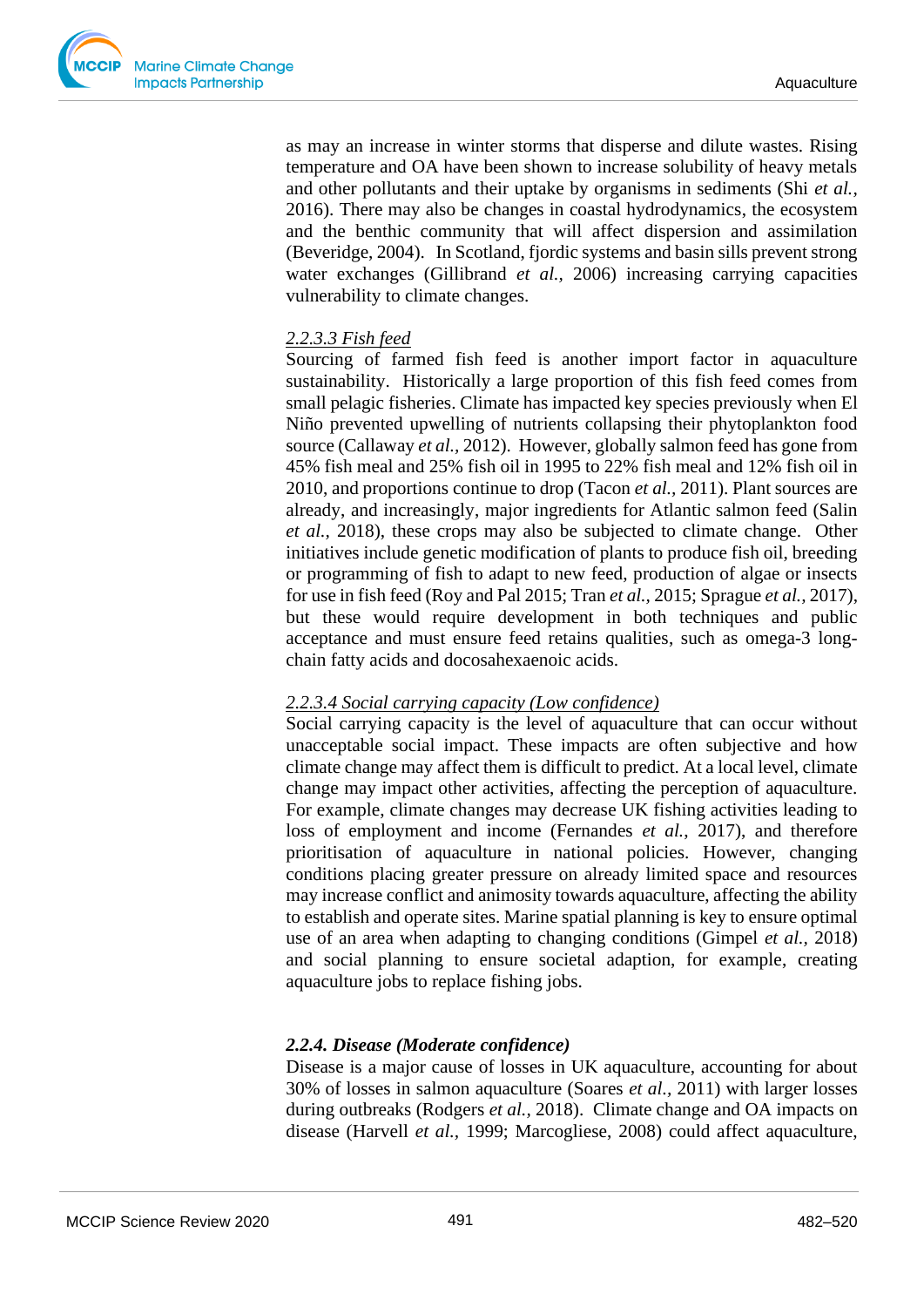

although such impacts can be overstated (Lafferty and Mordecai, 2016) as disease management and technology adapt to climate changes.

#### *2.2.4.1 What is happening (Moderate confidence)*

There has been an apparent increase in salmon gill issues due to new pathogens, e.g. the emergence of Amoebic Gill Disease (AGD), caused by the amoeba *Paramoeba perurans*, is associated with high salinities and temperatures in regions where it is established (Oldham *et al.*, 2016, Hall *et al.,* 2017). AGD likely emerged in Scotland and Norway following a particularly warm summer in 2006 and thereafter outbreaks following mild winters. Industry is increasingly concerned over fish-gill damage due to microalgal and jellyfish blooms, which may reflect increased occurrence, or a decrease in fish ability to deal with these additional stressors (see Harmful Algal Blooms, Section 2.2.6). However, other changing factors can contribute to gill pathology, including breeding, feed composition and production practices. Other pathogens also respond to changing environments, notably sea lice populations grow faster and are more difficult to control in warmer waters (Brooker *et al.,* 2018), although currently industry is controlling numbers (Murray and Hall, 2018) at increasing costs.

Shellfish diseases have also expanded their ranges into and within the UK (Murray *et al.,* 2012). Recent spread of OsHV-1 µvar since 2010 in England and Ireland has been attributed to distribution of infected hatchery spat rather than climate. Nevertheless, the warming of UK waters may have contributed to the spread of the virus and increased disease in infected populations with mass mortality occurring at  $>16$  °C.

## *2.2.4.2 What could happen in the future*

It may be possible to predict the impact of individual climate changes and OA on specific aspects of disease development in relation to specific pathogens/pathogen types. However, it is difficult, as for other life history aspects, to predict impacts in relation to real-life scenarios with multiple temporal, spatial, physical and biological interactions influencing infection rates and disease outcome. To assess sensitivities of diseases to climate change we describe the impacts of climate drivers on pathogen transmission (Section 2.2.4.2.1) and development of disease (Section 2.2.4.2.2) before considering specific case studies of disease likely to be sensitive to climate change (Section 2.2.4.2.3).

*2.2.4.2.1 Transmission and persistence in the environment.* Pathogens transmit between hosts through the environment. This exposes them directly to that environment and so makes pathogen spread sensitive to climate change and OA. Environmental effects on transmission may be considered as two processes: the physical transport and the decay of pathogens (Salama and Rabe, 2013). The processes of transmission through the environment are similar for pathogens of fish and shellfish.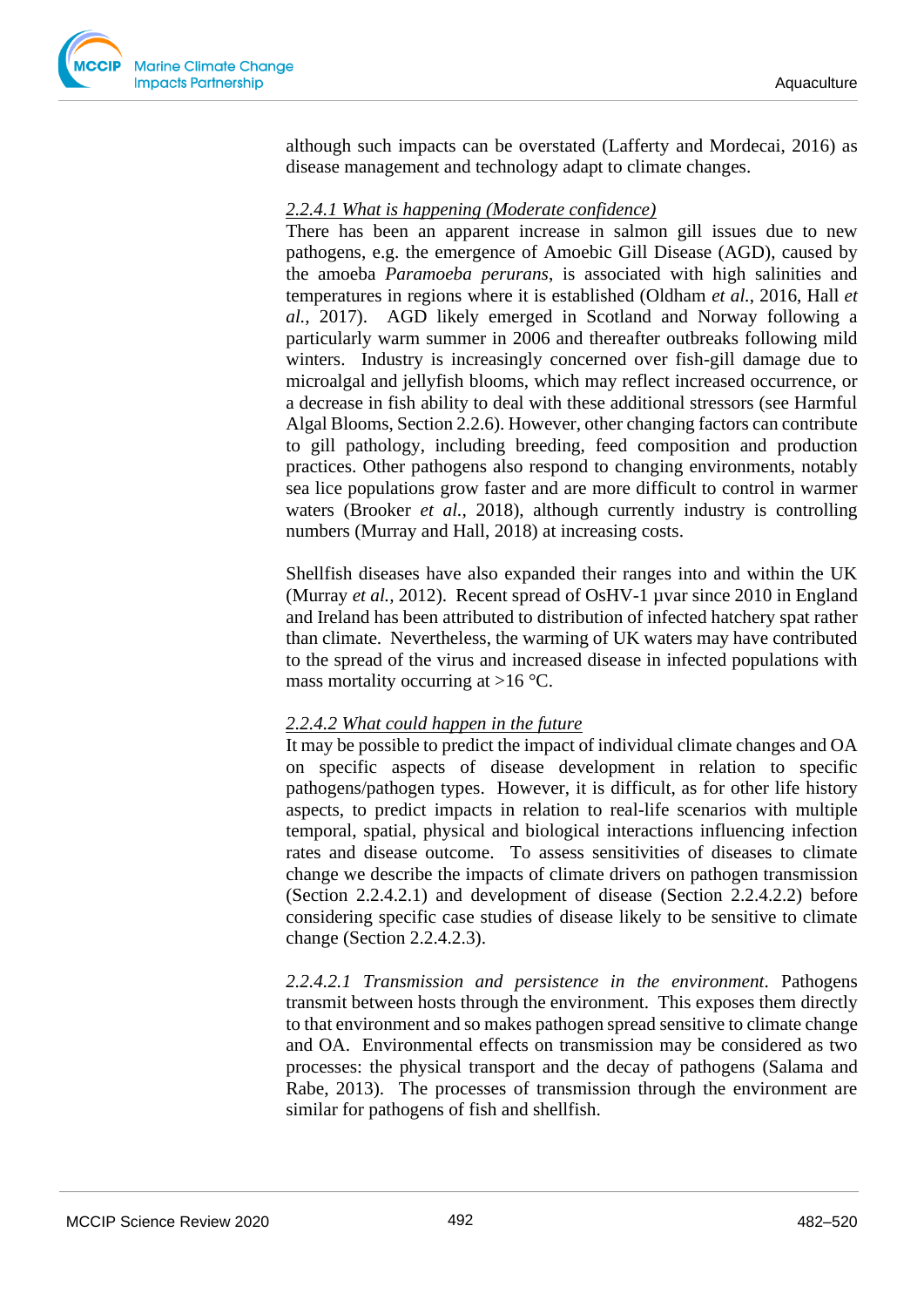

Currents that transport pathogens are driven by factors such as large-scale circulation patterns, winds, and at a local scale, freshwater inputs in estuaries and sea lochs (Dyer, 1973). Climate change can impact these elements affecting pathogen dispersal and patterns of disease outbreaks, necessitating changes in area management strategies (Gimpel *et al.,* 2018). Conversely, winds also drive turbulent diffusion which disperses pathogens reducing concentrations potentially below thresholds at which they represent a risk of infection, sea lice are an exception as, because of their ability to swim vertically, they can increase concentrations under appropriate hydrodynamic conditions (Salama and Rabe, 2013; Murray and Salama, 2017).

Once released into the environment obligate pathogens can only decay but opportunistic pathogens can grow while outwith their host. Changing concentration changes the risk to potential new hosts. Environmental drivers therefore affect the environmental dynamics of different pathogens in different way.

Temperature affects the dynamics of all pathogens. Decay rates for viruses tend to increase with temperature (Oidtmann *et al.,* 2017), decay of larval *Bonamia* also increases with temperature (Arzul *et al.,* 2009), whereas, increased SST and OA promote the growth and survival of opportunistic bacterial pathogens such as *Vibrio* (Hernroth and Baden, 2018; Baker-Austin *et al*., 2017). *Paramoeba perurans* growth increases with temperature to 15°C in culture (Collins *et al.,* 2019). Sea lice maturation-rate increases with temperature (Brooker *et al.,* 2018), so sea lice become infectious sooner, but last for less time as temperature rises; this means they may infect salmonids more rapidly by affect smaller areas under rising temperatures (Samsing *et al.,* 2017). Increased temperatures may increase antimicrobial grazing by shellfish (Burge *et al.,* 2016) and plankton (Gonzalez and Suttle, 1993).

Salinity also affects pathogen survival. Viruses have optimal salinity ranges which differ between viruses (Oidtmann *et al.,* 2017) but many can tolerate substantial ranges. Growth and survival of *Paramoeba perurans* increases at higher salinity (Oldham *et al.,* 2016; Collins *et al.,* 2019), and survival of sea lice (Brooker *et al.,* 2018) and the oyster parasite *Bonamia* (Arzul *et al.,* 2009) also increases at higher salinity so drier hotter summers will potentially increase the abundance and infectivity of these parasites in the environment. Lowered salinity in winter and spring may help counteract increased survival of parasites due to milder temperatures. Fungi and oomycetes tend to be prominent in freshwater (van West, 2006).

Viruses such as ISAV may be particularly sensitive to UV radiation, associated with drier weather (Oidtmann *et al.,* 2017), though other viruses are robust to UV (Kitamura *et al.,* 2004) which attenuates rapidly in water, particularly if it is turbid. Bacteria can also be sensitive to UV.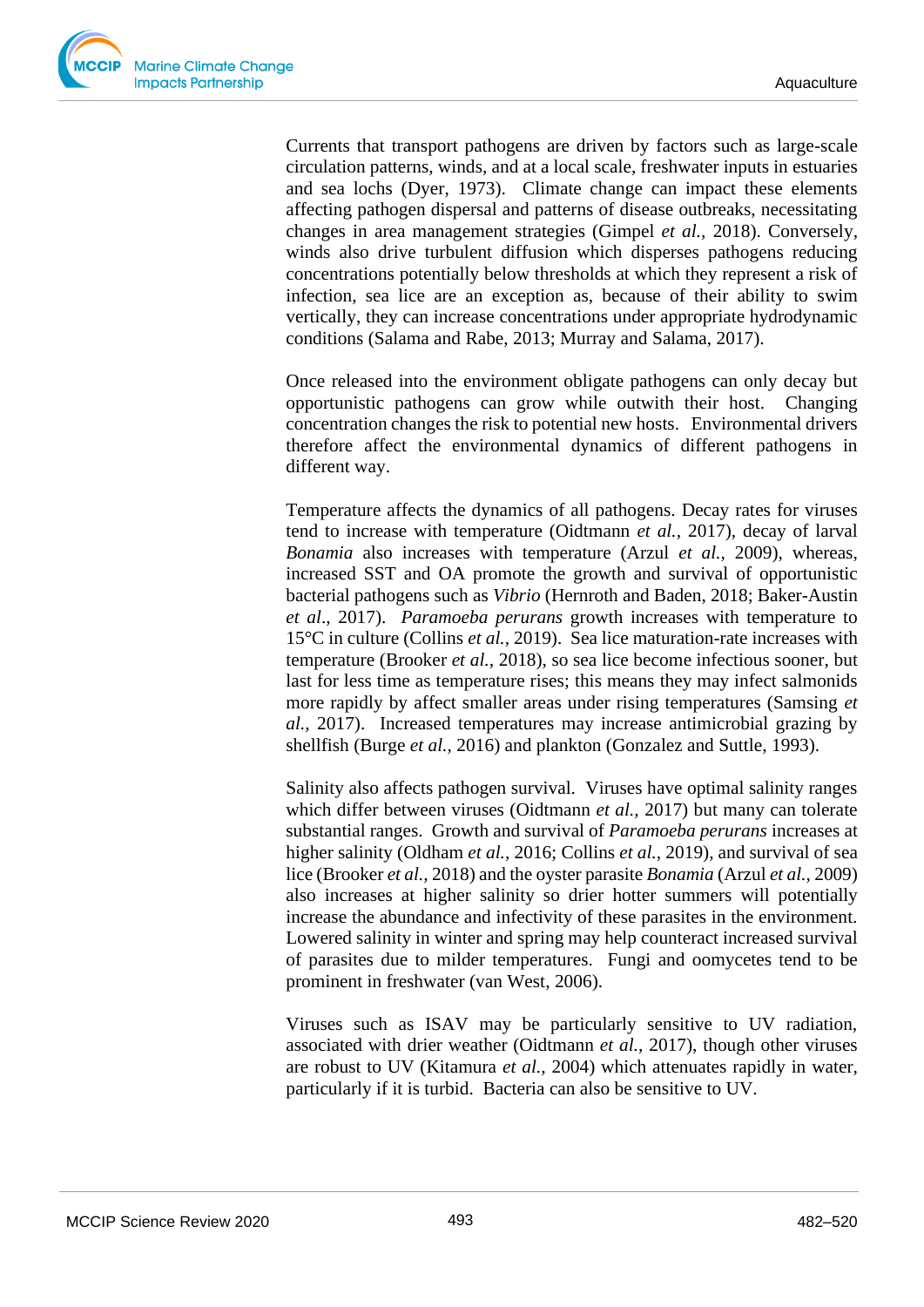

Although viruses do have optimal pH ranges the response to OA of microbial communities, including pathogens, is largely unknown (Liu *et al.,* 2010).

The environment also provides refuges and reservoirs for pathogens that may change in response to climate changes. Binding to particles provides protection for viruses and bacteria (Pham *et al.,* 2011; Campos *et al.,* 2013); sinking particles may remove pathogens from the water column but create reservoirs in sediments. Particles also increase turbulence, attenuating UV. Particle availability may depend on wind-driven resuspension and biological creation (Alldredge and Silver, 1988), processes which may themselves increase with temperature. Climate change can affect behaviour and range of wild fish and shellfish (e.g. feral Pacific oyster expansion) which can act as reservoirs for pathogens of farmed animals (Wallace *et al.,* 2017; Jones *et al.*, 2013). Invasive fouling organisms may affect pathogen retention on farms by reducing circulation in cages and making disinfection more difficult (Fitridge *et al.,* 2012).

*2.2.4.2.2 Development of infection and disease in hosts.* Climate changes and OA can affect pathogen virulence factors or host metabolic and/or immunological activity, impacting on disease development within or on the host itself.

*2.2.4.2.2.1* Direct effects of climate change and OA on pathogens in their host environment: Temperature is the most likely factor to have a direct effect on pathogens in a poikilothermic host environment. Optimal growth of many endemic bacterial and parasitic species occurs at temperatures higher than currently found seasonally in UK waters (Uddin *et al.,* 2008; Guijarro *et al.,*  2015; Collins *et al.,* 2019). Viruses depend on host machinery for replication and a temperature induced increase in host metabolism may result in higher viral replication (Gubbins *et al.,* 2013). However, even while promoting growth rate, warmer temperatures may reduce the expression or activity of virulence factors in some species e.g. *Flavobactrium psychrophilium* (Guijarro *et al.,* 2015), Salmonid Pancreatic Disease virus (Hikke *et al.,*  2014). Environmental changes can also select for new, or for the evolution of existing pathogen strains, differing in virulence or growth rate (Murray and Peeler, 2005; Chen and Shakhnovich 2010; Panzarin *et al.,* 2014; Asrafi *et al.,* 2018). Evolutionary trade-offs between growth ex-host and virulence inhost can occur but may be less pronounced in high host density environments (Pulkkinen *et al.,* 2010). As a generality, in the absence of other factors, increases in average sea water temperatures predicted for the UK will permit faster growth of many aquatic pathogens in their hosts, resulting in an overall increase in their inherent capacity to cause pathological effects.

*2.2.4.2.2.2* Indirect effects of climate change and OA on pathogen virulence in the host environment: Skin and mucous barriers are the first lines of defence against infection in fish and shellfish. These barriers may be damaged by climate change effects, giving pathogens a foothold, e.g.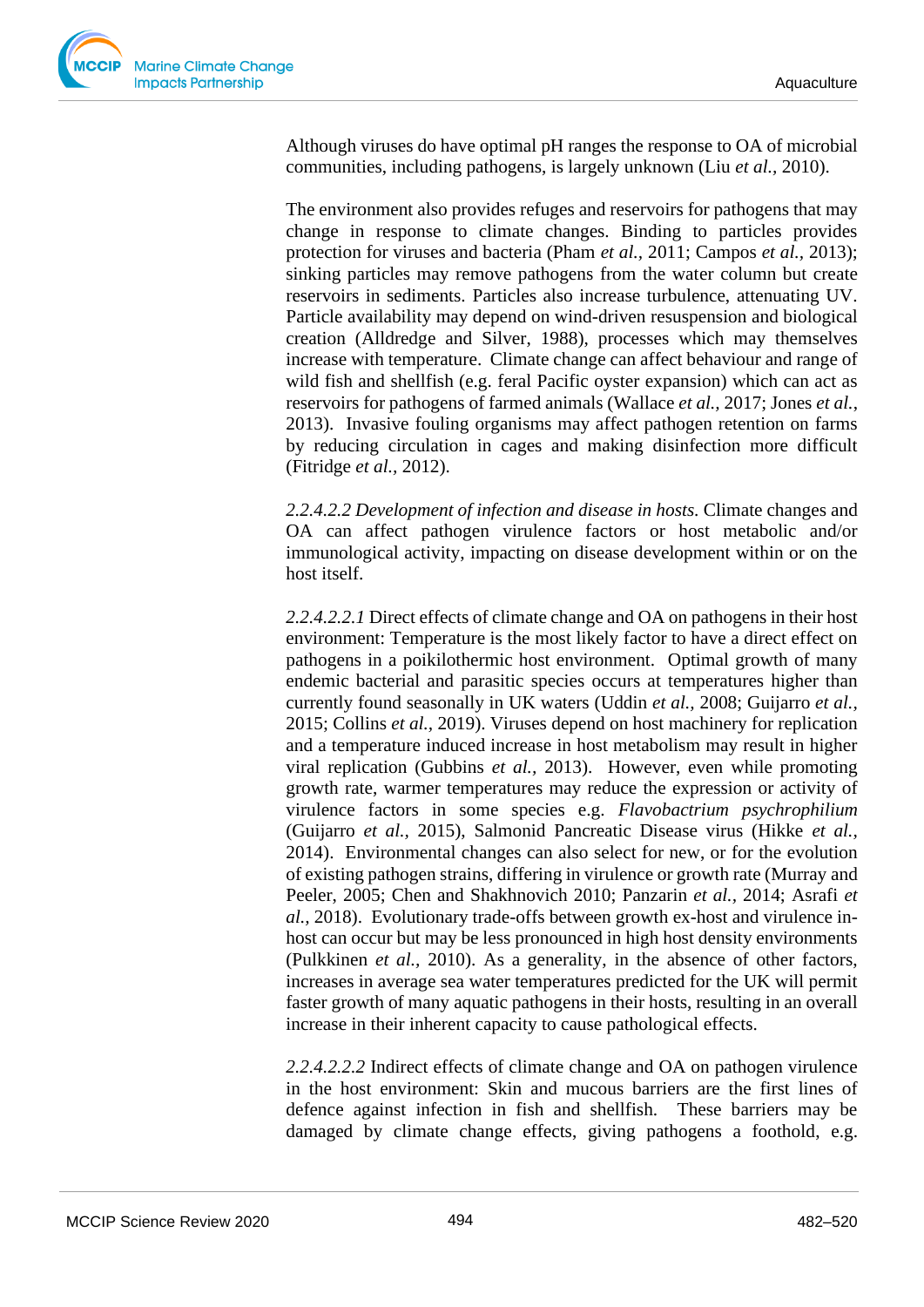

increased UV damage during sunny weather (Fabacher *et al.,* 1994), though this may be counteracted by blocking of UV due to turbidity linked to increased storms and runoff (Häder *et al.,* 2015; Williamson *et al.,* 2019). Changes in environmental salinity and pH may affect the immune reactivity of mucosal immune molecules, or may change the viscosity of mucus (Roberts and Powell, 2005), with lowered salinity decreasing viscosity and allowing pathogen entry, or may change the adhesion ability of bacteria to host surfaces (Balebona *et al.,* 1995). There has been limited study on the effect of predicted climate and OA changes on these aspects of infection. Organisms that cause mechanical damage to fish, such as sea lice, phytoplankton or jellyfish, may increase with sea-water temperature increase, further compromising gills or skin (Ugelvik *et al.,* 2017).

It has been suggested that a potential increase in pathogen replication in fish at warmer temperatures may be counteracted by an increase in innate (nonspecific), but even more so in adaptive (specific) host immune responses (Uribe *et al.,* 2011; Abram *et al.,* 2017). Generation of T\_helper cell populations and antibody responses are improved at higher temperatures (Le Morvan *et al.,* 1998; Soto *et al.,* 2014). Higher temperatures resulting in faster and higher expression of antiviral genes in flounder was attributed to control of hirame rhabdovirus infection at 20˚C compared to 10˚C (Zhang *et al.,*  2017). Higher antiviral and innate immune gene expression or activity were also shown to correlate with higher temperature in shellfish (Green *et al.,*  2014; Rahman *et al.,* 2019), though such effects are not consistently reported (Matozzo and Marin, 2011).

Upregulated immune genes at higher temperatures in Pacific oysters had no apparent impact on OSHV–1 µvar infection (Green *et al.,* 2014), and both Green *et al.* and Rahman *et al.* suggest that the higher immune gene induction may compromise immunosurveillance or cause pathology in shellfish hosts.

The immune response can be negatively impacted when climate-change- and OA- effects create conflicting demands on energy due to increased host metabolic activity at higher temperatures or maintaining homeostasis in the presence of increased fluctuations in salinity or pH. This effect may be compensated by feeding regime in farmed finfish, but shellfish immune response may be compromised if climate and OA impact negatively on their environmental food sources. Additional stressors including temperature outwith the species tolerated physiological range, as well as extended periods of high temperature, hypoxia and increased UV radiation will result in the production of a stress response in finfish with a direct immune suppressive effect (Markkula *et al.,* 2007; Tort, 2011; Abdel-Tawwab *et al*., 2019), and these stressors may have even lower thresholds when hosts are infected (Gehman *et al.,* 2018). The effect of these additional environmental factors on shellfish immune response is less clear, with contradictory results observed within and between species (Matozzo and Marin, 2011), though shellfish generally have wider tolerances than finfish (Guo *et al.,* 2015).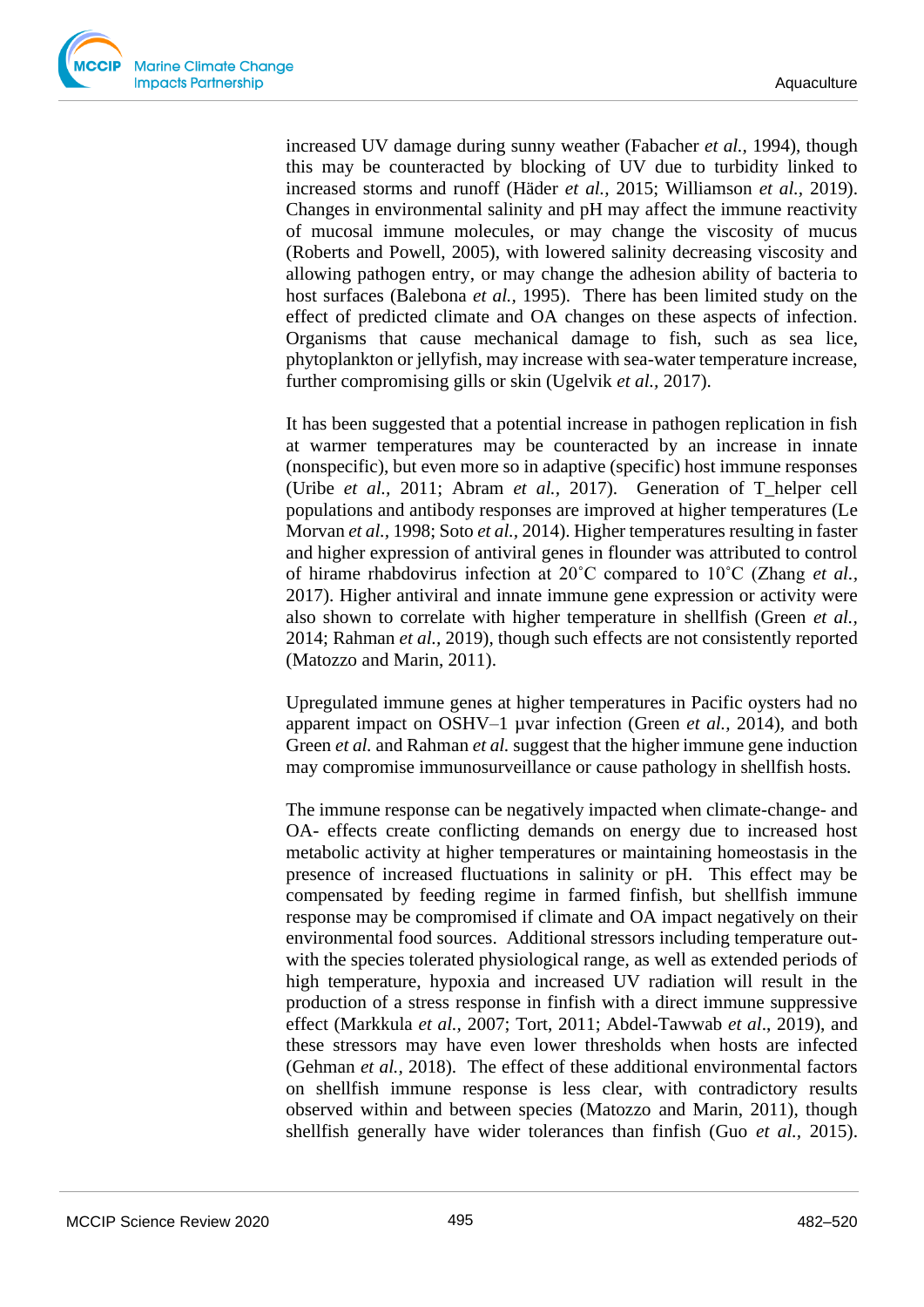Additionally, studies using multiple stressors have generated effects on fish and shellfish immune responses different to those using single stressors (MacKenzie *et al*., 2014, Araujo *et al.*, 2018). Acute and chronic exposures to climate change and OA effects, can also result in different outcomes in relation to immune responses (Bowden *et al.*, 2008). Host stress has also been associated with pathogen virulence emergence (Gadan *et al.,* 2013).

Therefore, beneficial effects of higher temperatures on immune response, especially on that of finfish, may improve the health status of farmed UK species over periods of the year, but it is likely that without intervention then predicted extremes in temperature, hypoxia, salinity or pH fluctuations will result in increased frequency or severity of disease outbreaks at other times. In addition, climate change extends the temporal presence and abundance of pathogens in the environment (or in/on host), then this may increase potential for co-infections to occur, reported to increase mortality risk, e.g. as for coinfection with OSHV-1 µvar and bacteria (de Lorgeril *et al.,* 2018), or to reduce vaccine efficacy (Figueroa *et al.,* 2017). Heterologous, parasite and bacterial pathogen co-infections tend to be synergistic whereas viral coinfections tend to be antagonistic with respect to impact on host (Kotob *et al.,*  2016). Lastly, recent research has highlighted the influence of mucosal microbiome composition on the immune response (Egan and Gardiner 2016). Aquatic animal microbiomes will be influenced by climate and OA changes to environment and host physiology, but an understanding of 'good' and 'bad' microbiomes, and environmental effects on these, is limited.

*2.2.4.2.3* Potential changes in specific pathogens: Viruses have optimum temperature windows within which they are most likely to spread or cause disease (Bricknell *et al.,* 2006). Under a warming climate, the times of year of outbreaks may change. For example, Salmon Pancreatic Disease Virus (SPDV), a causative agent of Pancreatic Disease in marine salmon, grows best at 10°C to 15°C, so outbreaks may occur earlier in the year and over extended periods. OSHV–1 µvar causes mortality in oysters when SSTs rise above 16°C with latent infections occurring below 16°C (Pernet *et al*., 2014). Increasing SST may facilitate its distribution northwards, or increase in outbreaks.

Bacterial responses to climate change are likely to be complex. Some, such as *Vibrio salmonicida* or *Moritella viscosa*, may decline under warming temperatures, but other vibrios may increase, especially those affecting shellfish (Thomson *et al.,* 2006), some of which are zoonotic (see Section 2.2.7). Such vibrios are more prevalent at warmer temperatures ( $>15^{\circ}$ C) and lower salinities (<25 ppt) (Baker-Austin *et al.,* 2013), so warmer, wetter winters and springs may increase certain vibriosis during these periods. Vibriosis epizootics may also increase with warmer summers when mollusc hosts are under higher metabolic demands, and bacterial growth rates (and virulence) could also increase (Hernroth and Baden, 2018). *Vibrio tubiashii*, coupled with an unusual warming event, was associated with 59% mortality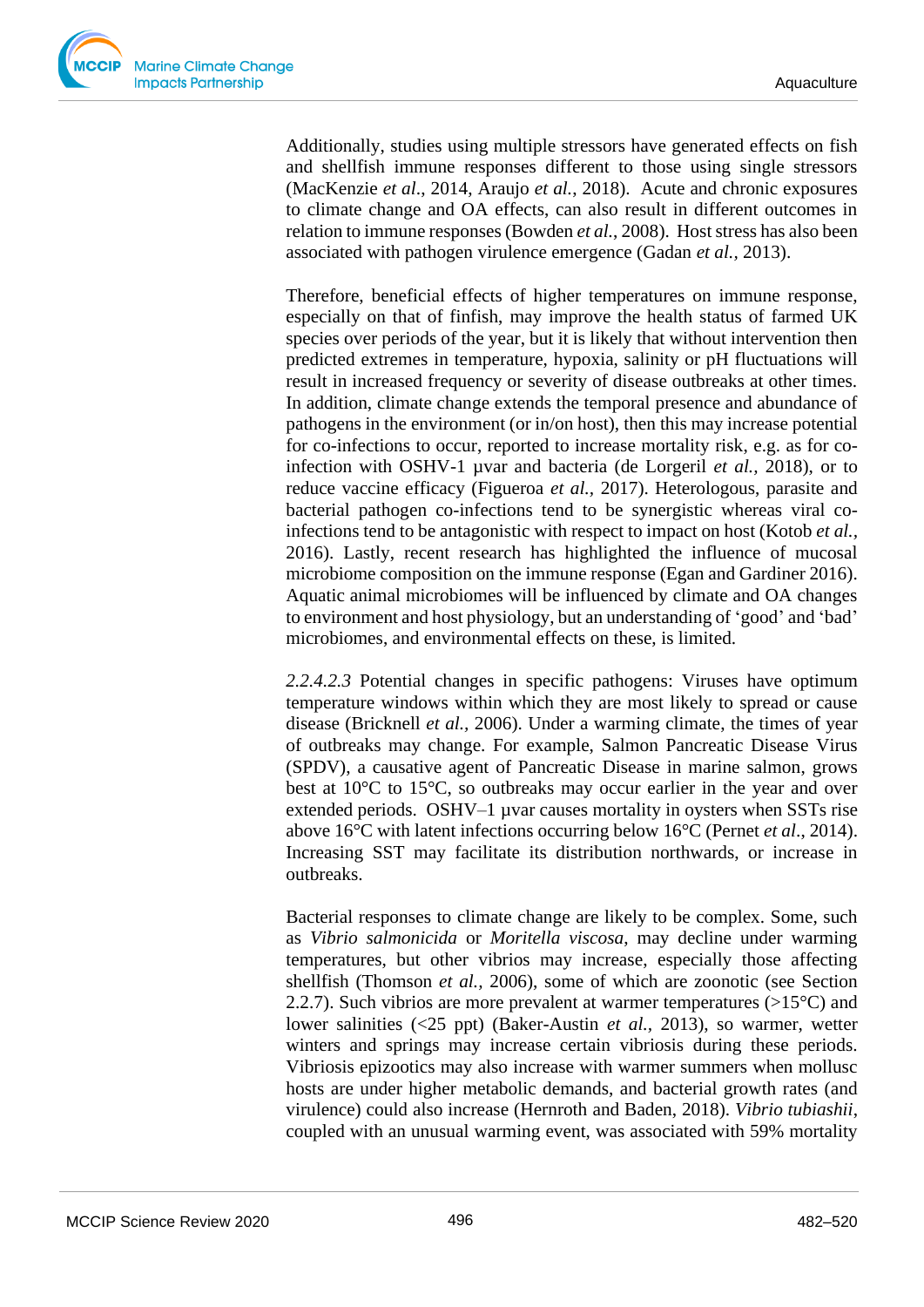

in shellfish hatcheries on the US Pacific Coast in 2007 (Elston *et al.,* 2008). Rare bacterial infections such as *Mycobacterium marinum* and *Mycobacterium chelonae*, may increase as warming temperatures allow them to expand their range northwards (Gubbins *et al.,* 2013; Baker-Austin *et al.,*  2017). Many salmonid bacterial diseases are controlled by vaccines, whose introduction was associated with a large drop in mortality (Murray and Munro, 2018), however increased temperature could affect duration of vaccine efficacy (Eggset *et al.,* 1997), and increases vaccine associated lesions (Grini *et al.,* 2011). Cleaner fish may be susceptible to increased bacterial diseases under warmer climates as available vaccines are limited. *Aeromonas salmonicida,* which tends to occur with increasing temperatures, is controlled in vaccinated salmon but has been reported from wrasse, as has *Vibrio splendidus*.

Fungi and oomycetes may increase under warmer wetter conditions due to runoff as pathogenic fungi are largely freshwater (Van West, 2006). Freshwater fungal diseases could restrict availability of salmonid smolts, but these are relatively rare causes of marine diseases in the UK.

Bonamiasis, caused by the parasite *Bonamia ostreae*, resulted in a 93% decrease in French production of *Ostrea edulis* between 1970 and 1982 (Laing *et al*., 2014). Parasite prevalence is most likely in areas of moderate temperatures ( $12-20^{\circ}$ C) and high salinity, so increasing SSTs and increased salinities due to drier summers may cause the parasite to spread northwards in UK waters (Murray *et al.,* 2012) but to decrease in the south, as the parasite had a lower survival rate at 25°C (Arzul *et al.,* 2009). However, mortality rates for infected oysters may be greater in warmer waters and offset any decrease in parasite levels; *B. ostreae* although present in Scotland it is not currently associated with disease. Although the UK is free of the parasite *Bonamia exitiosa*, it has been reported previously from Cornwall (Longshaw *et al.,* 2013). This parasite causes mortality in *O. edulis* at >26°C and salinities 40 psu, and future predicted warmer drier summers may facilitate establishment and/or outbreaks in the south of the UK. The parasite *Maretelia refringens* has caused mass mortalities in *O. edulis* across Europe, and also infects *Mytilus edulis* and *M. galloprovincialis*. It is again believed to be temperature dependent, with highest prevalence occurring in the summer (Arzul *et al*., 2014). Invasive hosts that act as reservoirs may also spread northwards due to increasing SST (Jones *et al.,* 2013).

Sea lice, already the most serious parasite of marine salmonids, are likely to increase with warmer and lower rainfall climates as they mature more rapidly and survive better (Groner *et al.,* 2014; Brooker *et al.,* 2018). Sea lice exhibit seasonal patterns with higher numbers in warmer seasons (Hall and Murray, 2018). They are also found in higher numbers on wild sea trout near farms in warm dry years (Shephard *et al.,* 2016). Warmer conditions may increase stress of mechanical and bath treatments and so make these more likely to induce mortality (Overton *et al.,* 2017). However, cleanerfish wrasse may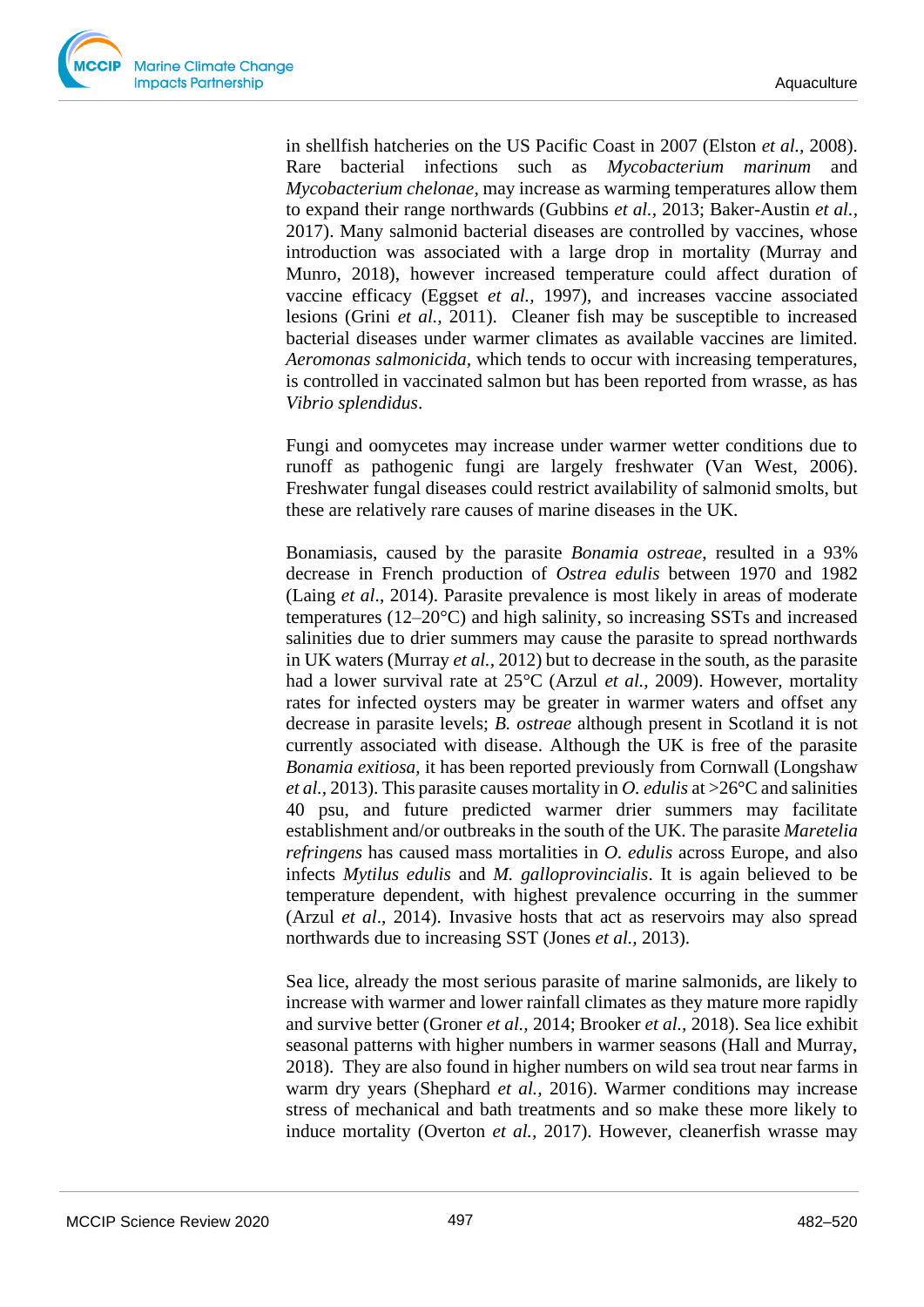become more effective delousers as they are active above 10°C (Costello *et al.,* 1995).

Increase in *Paramoeba perurans* population growth occurs between 4°C and 8°C and populations can survive and grow for some time in salinities of >20 ppt and 25 ppt respectively (Collins *et al.,* 2019). Therefore, increasing winter temperatures, despite episodes of lower salinity, may support overwintering and earlier, faster, disease occurrences in spring and summer. Under warming scenarios AGD (and other gill diseases) may be expected to increase in impact. Freshwater reduces AGD, so drought could reduce treatment options and affect AGD management, particularly if resistance to  $H_2O_2$  treatment emerges (Oldham *et al.,* 2016). Hypoxia due to increased temperature, or algae decay following increased blooms, could reduce ability to perform stressful treatments, and affect fish recovery.

Sea lice and gill diseases may act synergistically to increase problems in response to warming temperatures making problems worse.

Timescales of changes may vary between pathogens. Sea lice and gill disease are already serious problems in the management of fish health and so may be expected to get worse in the short- and moderate-terms (2020s to 2050s). In the longer term, conditions are likely to become inherently become even more suitable for these pathogens, however technological and management changes mean impacts are difficult to predict. Shellfish diseases can also be expected to become more widespread and severe, dependent on the spread of the pathogens, notably Scottish water temperatures are currently generally too low for key pathogens to cause severe shellfish diseases (Murray *et al.,* 2012), but this is more likely to change in the moderate- to long-terms (2050s to 2080s).

## *2.2.5. Invasive non-native species (INNS) and nuisance species (Low confidence)*

## *2.2.5.1 What is happening (Low confidence)*

There is little evidence that invasive non-native species (INNS) are causing significant impact on aquaculture in the UK despite marine INNS including the tunicates *Didemnum vexillum* and *Styela clava* being present and spreading. These INNS have the potential to smother and outcompete cultured shellfish species as well as incurring additional husbandry and product-processing costs. *D. vexillum* has been found on mussel beds and in an oyster hatchery in England, and more recently on oyster farms in Scotland (Cottier-Cook *et al.,* 2019). However, anthropogenic introduction rather than climate change is thought to be the primary cause of these occurrences, though increasing water temperatures above 16°C may support their establishment. In the case of *Styela clava*, northerly locations reaching summer water temperatures above 16°C may be a contributory factor in the spread of this species northwards in Scotland (Cook *et al.,* 2013). Native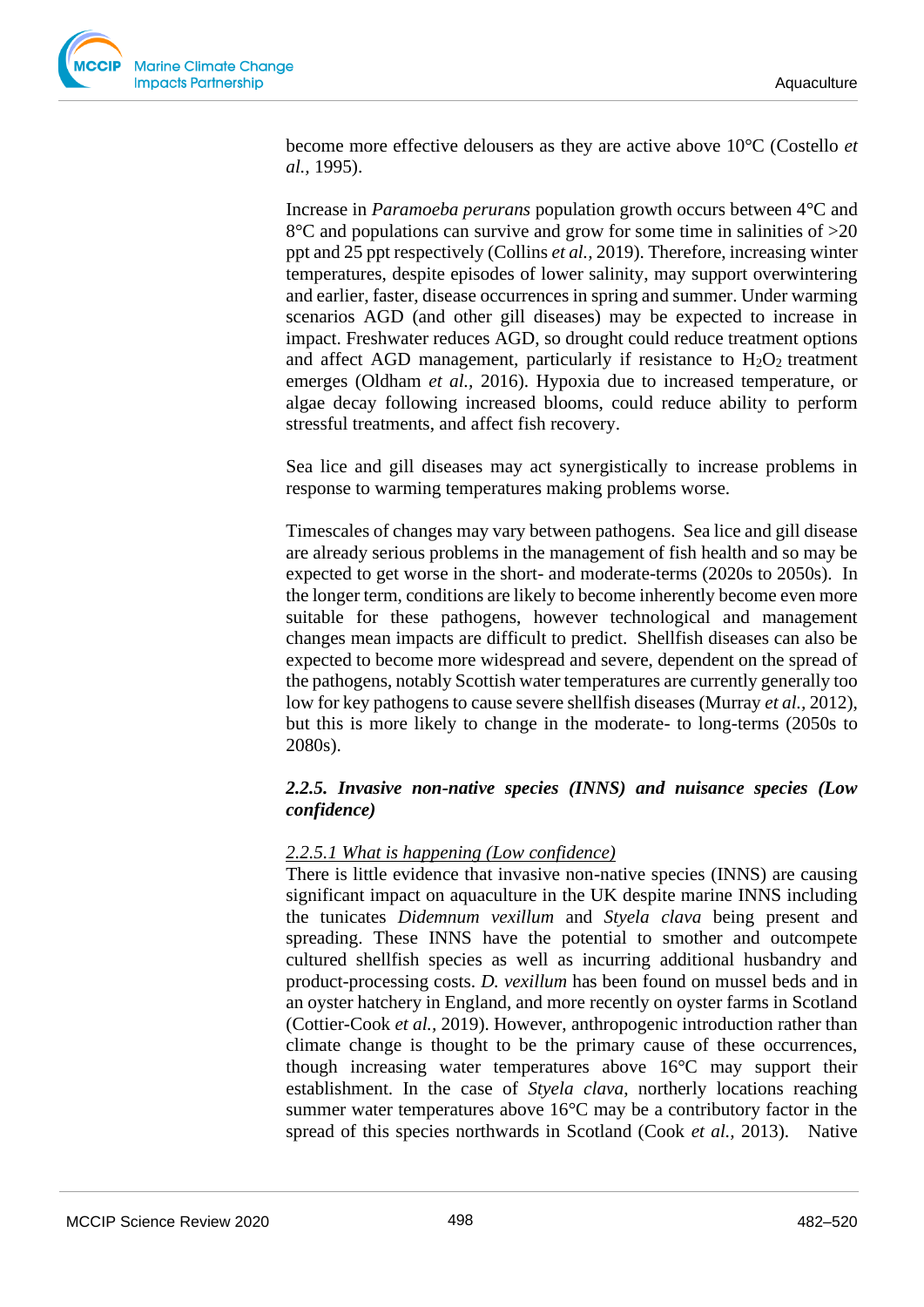fouling species already do cause significant impacts for aquaculture infrastructures (Fitridge *et al.,* 2012) but again there is little reported evidence of climate change effects on their level of impact. Populations of feral Pacific oyster, *C. gigas*, (originally considered unable to reproduce at UK seawater temperatures) have successfully bred in Northern Ireland (Kochmann *et al.,*  2012). Feral *C. gigas* have recently been observed as far north as Shetland (Shelmerdine *et al.,* 2017). Spread of *C. gigas* out with aquaculture sites can have consequences for local biodiversity (Nehls and Buttger, 2007), although these may be positive (e.g. Christianen *et al.,* 2018). Feral oysters can also act as disease reservoirs (for example OsHV has been found in feral oysters in a disease management buffer zone in the Thames estuary), or competition for farmed oysters (Miossec *et al.,* 2009). Increased water temperatures may have contributed to the establishment of feral populations of Manilla clams (*Ruditapes philippinarum*) following introduction for cultivation (Humphreys *et al.,* 2015).

## *2.2.5.2 What could happen (Low confidence)*

Climate change may increase introduction, establishment and secondary dispersal of marine invasive species (Maggs *et al.,* 2010), particularly as species ranges extend further north (Reid *et al.,* 2009). Biofouling of fish and shellfish aquacultures structures is conservatively estimated to contribute 5– 10% of aquaculture production costs (Fitridge *et al.,* 2012). Detrimental effects of biofouling organisms include net occlusion, reduced water flow and oxygen levels, competition for food and space, lesions and disease transmission (Martell *et al.,* 2018) and the added weight to systems increasing structural stress or harvesting effort. The shellfish farming sector is most likely to be impacted by non-native fouling species including the tunicates *D. vexillum* and *S. clava*, which are present in the UK and spreading, but hydrozoan biofoulers' stinging cells can damage fish skin and gills (Bloecher *et al.,* 2018). Rising seawater temperatures are likely to provide more optimal conditions for both sexual and asexual reproduction of *D. vexillum* (Nimmo *et al.,* 2012) contributing to its spread. The slipper limpet *Crepidula fornicata* is present in coastal water of Wales and southern England. Rising water temperatures could enhance its benthic recruitment (Bohn *et al.,* 2012), with its potential to compete for benthic habitat and foul shellfish species. Similarly, *C. gigas* recruitment to feral populations is predicted to be high risk by 2040 (Syvret, 2008).

*Mytilus trossulus* is a native UK 'nuisance species' for aquaculture of *M. edulis* as its flesh quality is inferior and its weaker shell prone to harvesting and storm damage (Gubbins, 2012). Competition for settlement space in Loch Etive, Scotland, has resulted in significant losses in *M. edulis* production (Dias *et al.,* 2009). *M. trossulus* is more tolerant of lower salinities than *M. edulis* at early life stages (Qiu *et al.,* 2002). Therefore, increased rainfall and freshwater runoff might be expected to promote its expansion. Conversely, *M. edulis* is more tolerant of higher temperatures, and OA effects on byssus compared with *M. trossulus* (Dickey *et al.,* 2018), potentially improving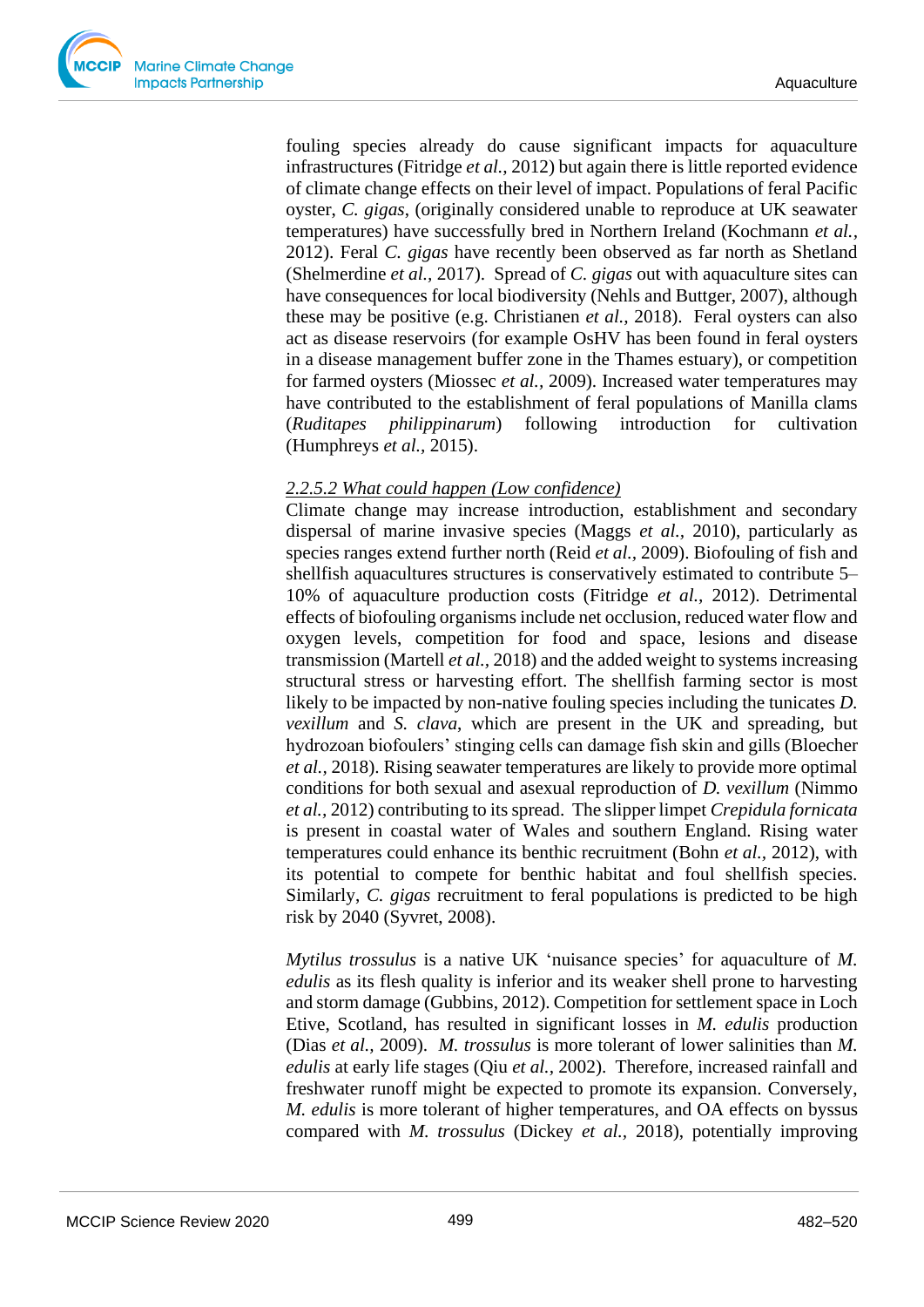

ability to withstand storm damage. Therefore, rising SST and OA may limit competition of *M. trossulus* over *M. edulis*.

The introduction and establishment of NNS is a complex process influenced by both climatic factors as well as human mediated. There is also insufficient information on the biology of NNS and many native biofoulers. It is therefore difficult to predict how a changing climate may exacerbate their impacts on aquaculture.

#### *2.2.6. Plankton, HABs and jellyfish (Low confidence)*

#### *2.2.6.1 What is happening now*

*2.2.6.1.1* Harmful Algal Blooms: Plankton are reviewed in an accompaning MMCIP report (Edwards *et al.,* 2020). Harmful Algal Blooms (HABs) have impacted the UK aquaculture industry by causing mortalities and impacting the health of farmed fish, resulting in the enforced closure of shellfish harvesting areas due to concentrations of algal toxins in shellfish flesh above regulatory limits. Mortalities of farmed fish have been caused by high cells densities of a number of different phytoplankton groups. The unidentified 'flagellate x' caused mortalities of farmed fish in Scotland the early 1980s (Ayres *et al.*, 1982). The morphological features of some phytoplankton species such as the diatom *Chaetoceros convolutus* with spiney setae, can irritate gills of farmed fish, impacting condition (Treasurer *et al.*, 2003). Blooms of the dinoflagellates *Karenia mikimotoi* have caused mortalies of farmed fish in Scottish waters in the 1980s with impacts on the benthos reported in the late 1990s (Davidson *et al.*, 2009). In 2003, high cell densities of *Karenia mikimotoi* resulted in mortalities of farmed fish in Shetland although the mechanism during this incident (via toxin production, gill damage or increased  $O_2$  demand once the algae die) is still not clear. A subsequent *K. mikimotoi* bloom in 2006 which was transported around the Scottish coast resulted in mortalities of the benthos and some wild fish. Farmed fish were not impacted by this event although fish farmers in Shetland reported impacts on fish gills (Davidson *et al.*, 2009). Algal toxins which impact shellfish harvesting areas are discussed under human health impacts (Section 2.2.7).

*2.2.6.1.2* Jellyfish blooms: Jellyfish blooms are reviewed in an accompanying MCCIP report (Edwards *et al.,* 2020). In terms of aquaculture, blooms impact the suitability of intermediate and supporting ecosystem services such as suitable seascapes for the rearing of penned finfish (Luisetti *et al.,* 2018). Blooms also impact the suitability of built human capital designed for the purposes of fish farming (Bosch-Belmar *et al.,* 2017). Specifically, jellyfish blooms cause extensive mortalities in finfish due to net obstruction,  $O<sub>2</sub>$ reduction and nematocyst liberation that causes gill disorders, which leads to intoxication (Lynam *et al.,* 2011; Lucas *et al.,* 2014). Some evidence also suggests that medusae are a significant carrier of pathogens (Delannoy *et al.,*  2001) and that blooms are a health hazard to aquaculturists (Bosch-Belmar *et*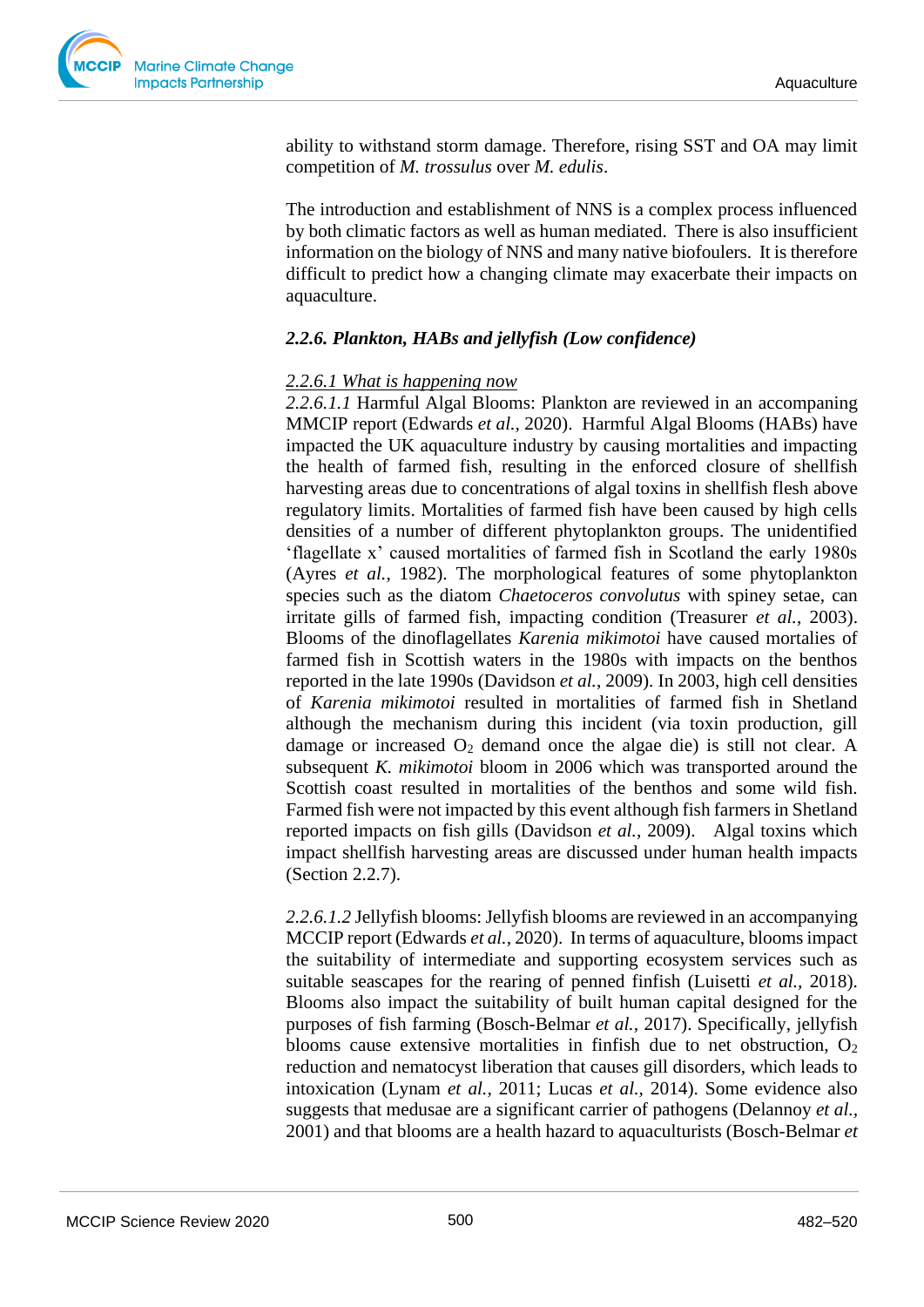*al.,* 2017). Extensive blooms of *Pelagia noctiluca* in 2007 across the Celtic Sea were associated with the death of over 100,000 farmed salmon though intoxication, resulting in revenue losses of £1 million (Doyle *et al.,* 2008). In the early 2000s blooms of *Cyanea lamarkii* in waters surrounding the Isle of Lewis in Scotland were associated with mortality of around 2.5 million penned salmon, with estimations of total economic loss of  $£5$  million (Johnson 2002).

## 2.2.6.2 What could happen in the future

*2.2.6.2.1* HABs: A review of the last 10 years reveals a strong regional variability in the incidence of HABs in the UK (Bresnan *et al.*, 2017). Over this relatively short time scale, signals from climate change are difficult to disentangle from short-term weather events, e.g. wind-mediated transport influencing sudden or prolonged toxicity in shellfish at some sites in Scotland (Whyte *et al.*, 2014; Morris *et al.*, 2010). Broad-scale modelling studies (Gobler *et al.*, 2017) predict an increase in the occurrence of toxin producing species in the North Sea, however these models need to account for the complexity and differences of life cycles at a species level (Dees *et al.*, 2017). Prediction of the potential for the northern expansion of HAB species in the north-east Atlantic (Townhill *et al.*, 2018) is made difficult by the complexities of application of modelling techniques to plankton (Brun *et al*., 2016). Changes in toxin producing algae are discussed in Section 2.2.7 under their impact on human health.

2.2.6.2.2 Jellyfish blooms: Jellyfish blooms could occur more regularly under warming scenarios as perceptions exist that link the phenomenon to climate change (Attrill *et al.,* 2007). Evidence of increasing populations includes counts of gelatinous material in data collected by Continuous Plankton Recorder (CPR) tows, that suggest jellyfish biomass has been on the rise since the turn of the century (Licandro *et al.,* 2010). An array of studies in the literature and reports in the media also generally reference patterns of increasing bloom frequencies worldwide (Richardson *et al.,* 2009). However, caution is required when considering this perception, as these relatively shortterm increases could simply have occurred within natural cyclical population patterns (generally over a 20–30 year time period) that jellyfish are known to undergo (Licandro *et al.,* 2010, Condon *et al.,* 2013). Also, biases towards the perception of increasing blooms have recently been identified (Condon, 2012, Sanz-Martin *et al.,* 2016), contributing to a high level of uncertainty in relation to future blooming patterns in response to climate change and the associated impact on aquaculture operations. There is also a lack of long-term population trends data to back up the perception as sampling of jellyfish has been relatively sporadic, but efforts have been underway to expand this since 2012 (e.g. the citizen science reporting tool: [jellywatch.org\)](http://www.jellywatch.org/).

Although complex environmental factors affect jellyfish blooms (Edwards *et al.,* 2020), increasing temperatures appear to be a key factor for many species (Philippart *et al.,* 2011, Mar-Lopez *et al.,* 2014), increasing temperatures may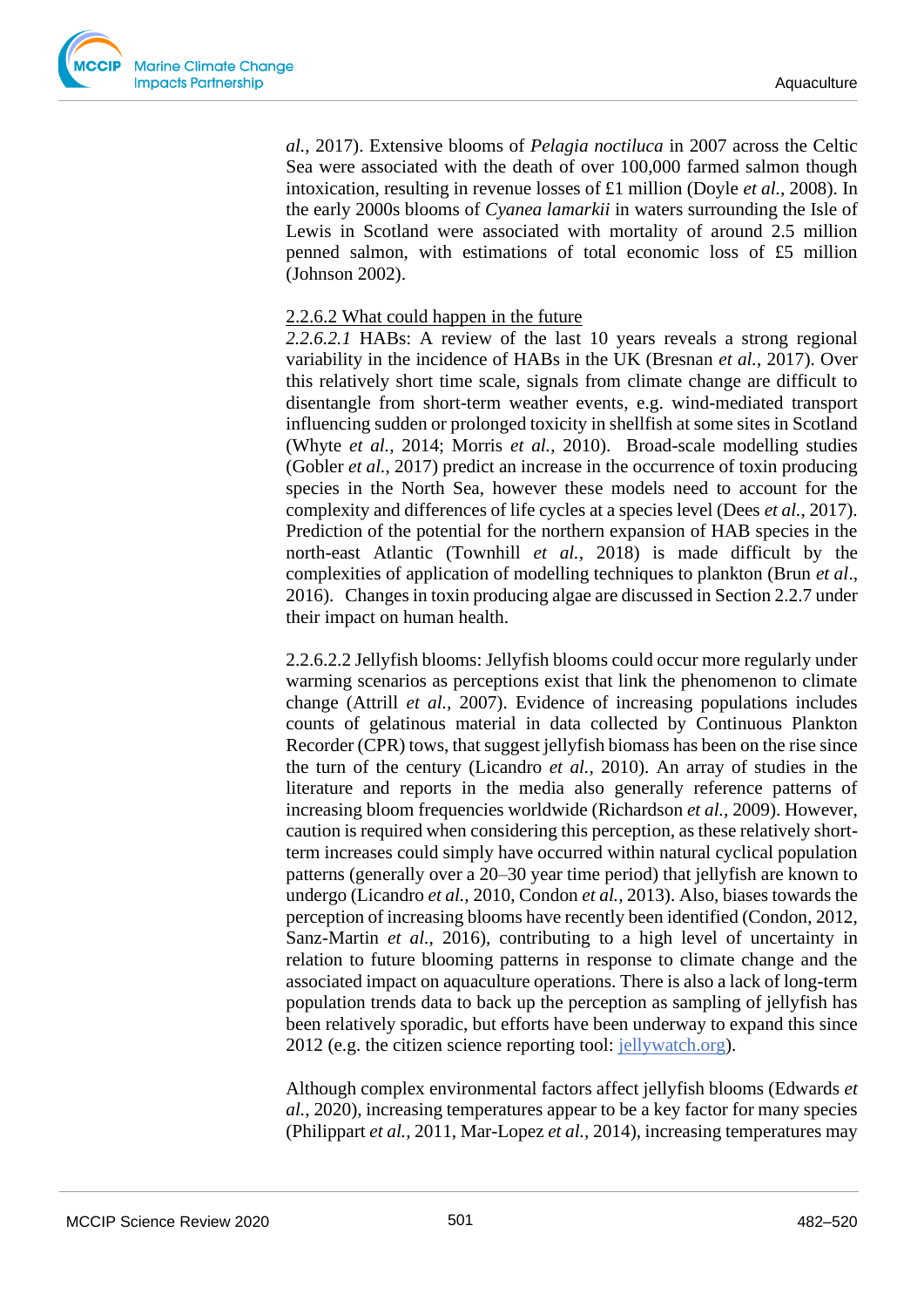

result in greater frequencies of blooming events within the natural long-term cycles of jellyfish populations. However, there are significant knowledge gaps in species specific physiological information in response to each of the environmental factors of relevance.

## *2.2.7 Food safety (Moderate confidence)*

Food safety is critical for an economically sustainable aquaculture and this can be affected by a range of processes that are themselves sensitive to climate and climate change (Bresnan *et al.,* 2017). These include algal toxins in shellfish, zoonotic or human pathogens, and heavy metals, among others.

# *2.2.7.1 What is happening (Moderate confidence)*

*2.2.7.1.1* HAB toxins: Some algal species produce toxins which accumulate in the flesh of shellfish that feed on them and pose a serious risk to human health if consumed. Closures of shellfish harvesting areas are enforced if algal toxin concentrations exceed the permitted concentration defined in the EU Shellfish Hygiene Directive (EU 853/2004). The algal toxins responsible for Paralytic Shellfish Poisoning (PSTs), Diarrhetic Shellfish Poisoning (DSTs), amnesic shellfish poisoning (ASTs) are routinely detected in UK shellfish with the majority of incidences recorded in Scotland and along the south coast of England.

The impacts of climate on the plankton community in the North-east Atlantic has been detailed in Edwards *et al.* (2006, 2020) with the spatial distribution of some toxin producing genera such as *Dinophysis* changing over a multidecadal timescale. Hinder *et al.*, 2012 revealed an increase in the abundance of the Domoic Acid toxin producing diatom *Pseudo-nitzschia* associated with changes in wind speed intensity and direction. The complexities of the relationship between HABs and climate change have been highlighted in reviews (Hallegraeff, 2010; Wells *et al.*, 2015). Within the UK, effort has been directed into examining the impact of weather on shellfish toxicity with wind being a driving factor in events associated with DSTs in Shetland (Whyte *et al.*, 2014) and Loch Fyne in Scotland (Morris *et al.*, 2010). Increased effort has been placed in prediction of shellfish toxin events with number of regional alert systems in place or underway to provide an early warning to the aquaculture industry (Davidson *et al.,* 2006; Schmidt *et al.*, 2018, [http://www.shellfish-safety.eu/\)](http://www.shellfish-safety.eu/), and historical fish kill events modelled to improve understanding of drivers (Gillibrand *et al.*, 2016).

More recently Tetrodotoxin (TTX) has been detected in shellfish from the south coast of England (Turner *et al.*, 2015; Turner *et al.*, 2017). While no relationship with phytoplankton could be established, the identification of TTX in ribbon worms and associated bacteria has been confirmed (Turner *et al.*, 2018).

*2.2.7.1.2* Bacterial and viral pathogens: High levels of human or zoonotic pathogens can result in economic losses for shellfish aquaculture sites.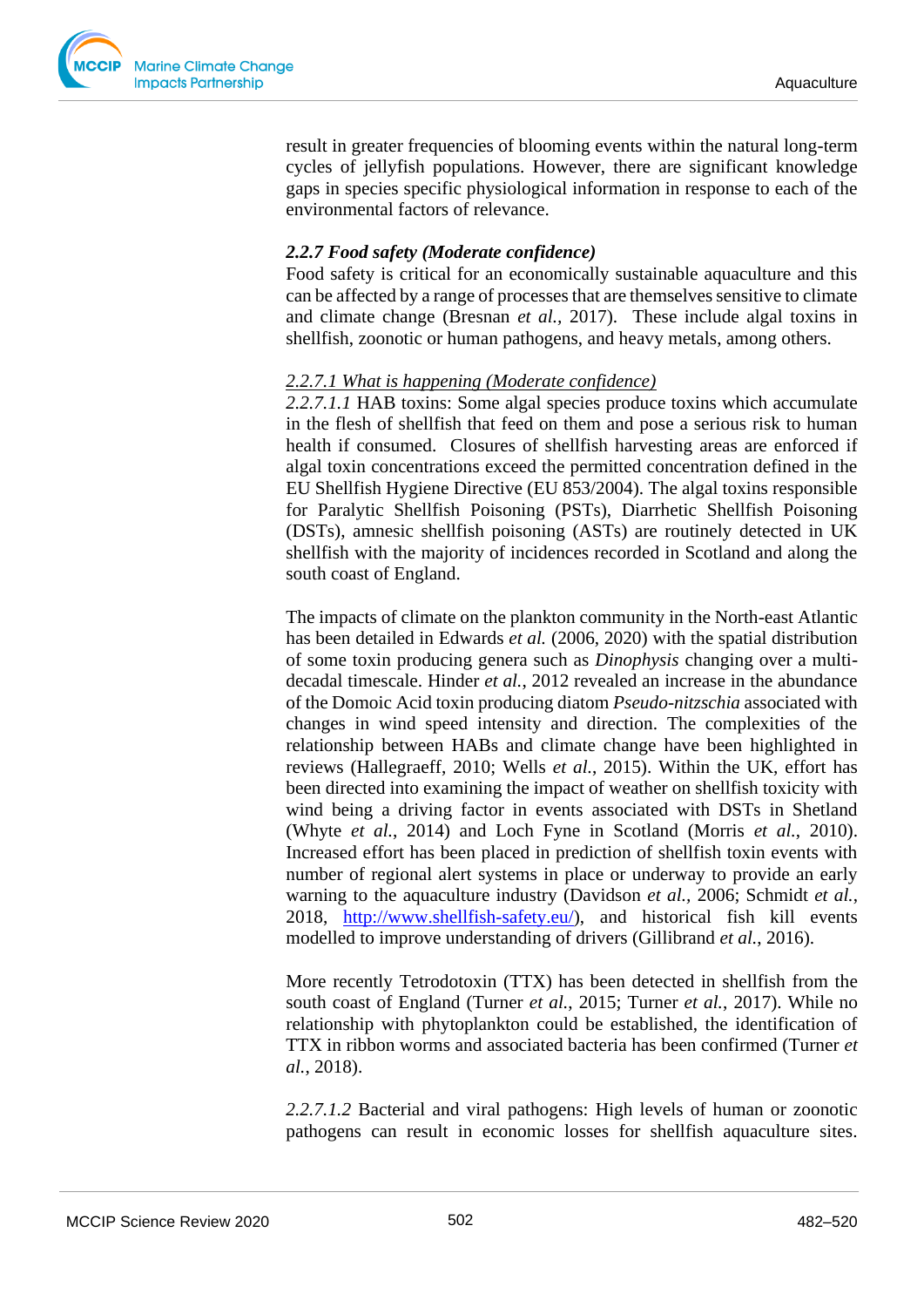Climate can influence contamination levels. Rainfall is a major driver of pathogen transport into estuarine waters. Intense rainfall can lead to release of untreated sewage from Combined Sewer Overflows (CSO), and to the transfer of animal waste from fields or farm holdings into rivers through overland flow (runoff). Suspended sediment (runoff and storms) can provide protection from UV radiation, and substrate on which to multiply (Malham *et al.,* 2014; Campos *et al.,* 2013). These processes are similar to those affecting fish and shellfish pathogens, some of which (especially Vibrios) can be zoonotic.

*Escherichia coli* shellfish contamination in the UK has been correlated with rainfall and suspended sediment (Campos *et al.,* 2017; Malham *et al.,* 2017). Vezzuli *et al.,* (2013; 2016) found a correlation between *Vibrio* bacteria load (including human vibrio pathogens) in UK and northern European seawater samples and long-term changes in SSTs. This was in parallel with increases in environmentally acquired *Vibrio* infections in human populations. *Vibrio* numbers increased in oysters and mussels in Holland with increasing temperatures above 13.5°C (Schets *et al.,* 2010). A clear correlation between shellfish ingestion and human vibriosis is more difficult to establish, possibly due to poor reporting (Bresnan *et al.,* 2017). Norovirus (NoV) levels were positively associated with the frequency and volume of sewage discharges, river flow and storm overflow events and were negatively associated with waters >10°C (Campos *et al.*, 2016; Bresnan *et al*., 2017). Information on AntiMicrobial Resistance (AMR) in the marine environment in the UK is limited, though antibiotic resistant genes have been detected (Elbashir *et al.,*  2018). Changes in temperature and pH may affect antibiotic persistence in seawater and so impact on antibiotic resistance in bacterial populations.

*2.2.7.1.3* Heavy metals and pollutants: Ocean acidification and changes to seawater chemistry could affect the solubility and speciation of metals or contaminants, resulting in greater bioavailability and bioaccumulation in organisms (Ivanina and Sokolova, 2015). pH changes simulating OA have resulted in increased cadmium accumulation in *M. edulis* to levels considered unsafe for human consumption (Shi *et al.*, 2016). Heavy metal and pesticide levels in farmed salmon have however decreased since the 1990s, but this may reflect changes to sources of commercial feed (Nøstbakken *et al.*, 2015).

## *2.2.7.2 What could happen in the future (Low confidence)*

Projected increase in high intensity rainfall has the potential to increase the number and magnitude of Combined Sewer Overflow (CSO) releases and runoff in agricultural areas, leading to increased supply of human pathogens to estuarine areas in winter. Milder winters and springs with increased precipitation may favour increases in Vibrio that grow best at lower salinities and require >15°C (Esteves *et al.,* 2015). NoV outbreaks may decrease overall with increased temperatures, though lower salinities (Lee *et al.*, 2008), and increased loading due to runoff in winter, may counteract any decrease. As NoV can remain viable in sediments for extended periods, the virus may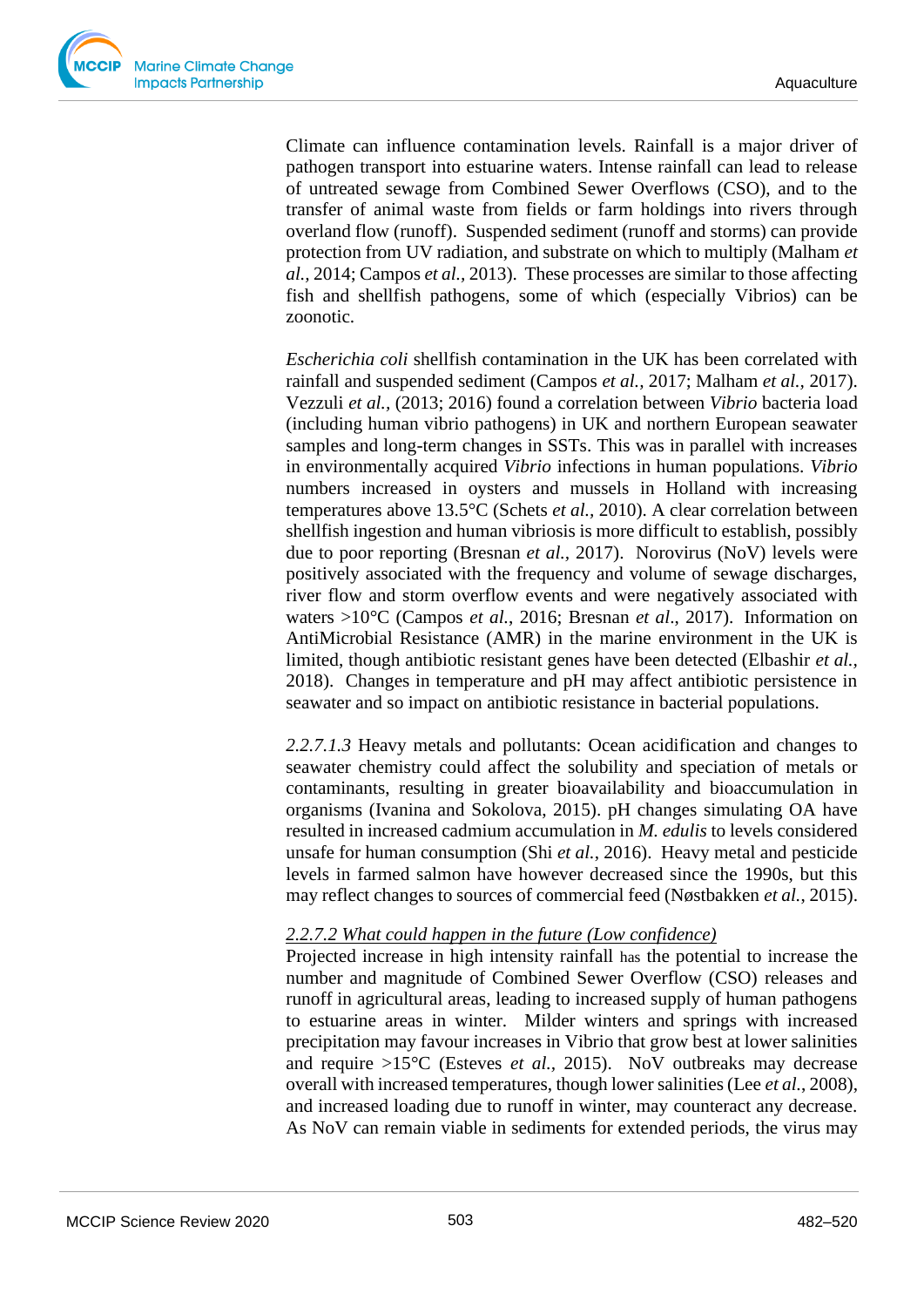be released by increasing winter storms (Lee *et al.*, 2008). Meanwhile, increased water temperatures, and changing salinities associated with higher river flows could either increase or decrease *E.coli* concentrations, with reports that increased temperature promotes both degradation (Campos *et al.,*  2013) and replication of *E.coli*, and with higher and lower survival at salinities of 25% and 100% respectively (Carlucci and Pramer, 1960).

Increased AMR associated with increased temperatures and density in human populations (MacFadden *et al.,* 2018) which may indirectly impact AMR levels in the marine environment through increased precipitation and CSO overflow. Increases in, or newly emerging, diseases due to climate change may result in increased use of antibiotics in aquaculture and contribute to AMR (Buschmann *et al.,* 2012). However, antibiotic use is low in UK marine aquaculture due to use of effective vaccines. It is difficult to predict if climate change and OA will result in significant changes to metal/pollutant contaminant levels in aquaculture organisms, due to interactions between climate change effects and OA on modulating uptake, metabolism, and elimination processes.

## **3. QUALITATIVE LEVELS OF CONFIDENCE FOR 'WHAT IS ALREADY HAPPENING' AND 'WHAT COULD HAPPEN IN THE FUTURE'**

Globally, climate change and OA has been associated with impacts on aquaculture *in situ,* e.g. seawater influx and storm damage in tropical regions (Barange *et al.*, 2018), summer heatwaves affecting shellfish spat settlement and mortalities in the Mediterranean (Rodrigues *et al.,* 2015), and OA in the Pacific North-west affecting hatchery and wild seed recruitment (Ekstrom *et al.*, 2015).

However, predictions for potential effects of climate change and OA on aquaculture are based for the most part on from experimental or observational data (Callaway *et al.,* 2012; Gubbins *et al.,* 2013). Increasingly multifactorial exposure studies show that climate change and OA effects can be synergistic, dependent on species and on lifecycle stage (Gimenez *et al.,* 2018; Gobler *et al.,* 2018; Ong *et al.,* 2017). Complexity in predicting outcomes not only relates to combined effects on the biology of the host, but on the ecosystem in which it lives, e.g. food supply, pathogens and predators, and the influences climate change and OA may have on these and on their ecosystem interactions. Local geographical or inter-annual variability in conditions make it difficult to predict potential impacts of climate change or OA. In the UK, the North-east Atlantic displays greater variability in SST than the global trend, and this in part may be due to the Atlantic Multi-decadal Oscillation (Hughes *et al.,* 2017), potentially resulting in intermittent periods of lower temperature increase, and associated effects, between now and 2100. The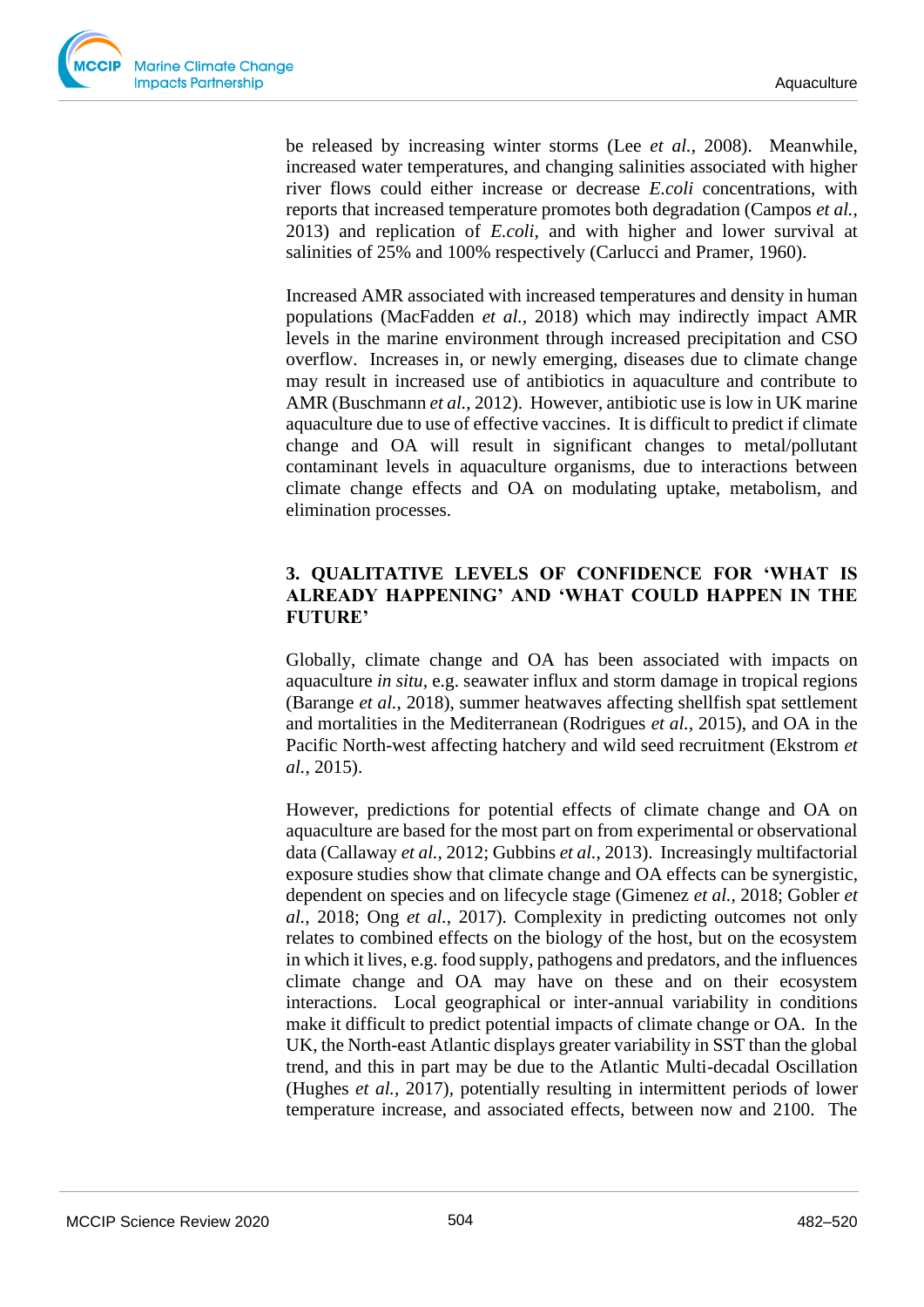

capacity of adaptation by the species tested is also not fully understood (Crozier and Hutchings, 2014).

Climate change impacts will be influenced by other anthropogenic activities, e.g. sources of pollutants, introduction of disease or invasive species and mitigated through technology and spatial planning. In the UK aquaculture sector, in particular for salmon, the rapid advancement of technology and changes in husbandry and production practices potentially mitigate against, and mask impacts. Examples include development of RAS and close containment, vaccines, treatments, functional feeds, selective breeding, shorter marine production cycles and early warning systems e.g. for HABs.

Overall there is a lot of uncertainty on how current impacts and projected impacts of climate change and OA will affect UK aquaculture.

## **4. CONFIDENCE ASSESSMENT**

## **What is already happening**



The evidence for an impact associated with changing climate has increased, particularly for gill disease and *Vibrio* contamination, but there remains a lot of uncertainty and contradictory impacts and the association with climate change cannot be confirmed. Although the evidence that there is an impact has increased since the last MCCIP report (Gubbins *et al.,* 2013) it is not enough to confidently change the status of the evidence to medium, but the evidence is increasing and we do expect medium evidence will be the future situation. Agreement on likely climate-driven changes is also increasing, particularly increased growth rates and disease risks. However large uncertainties remain in changes to risks from HABs and invasive species, so although there are increasing reasons for moving the status to 'Medium', we retain the 'Low' status.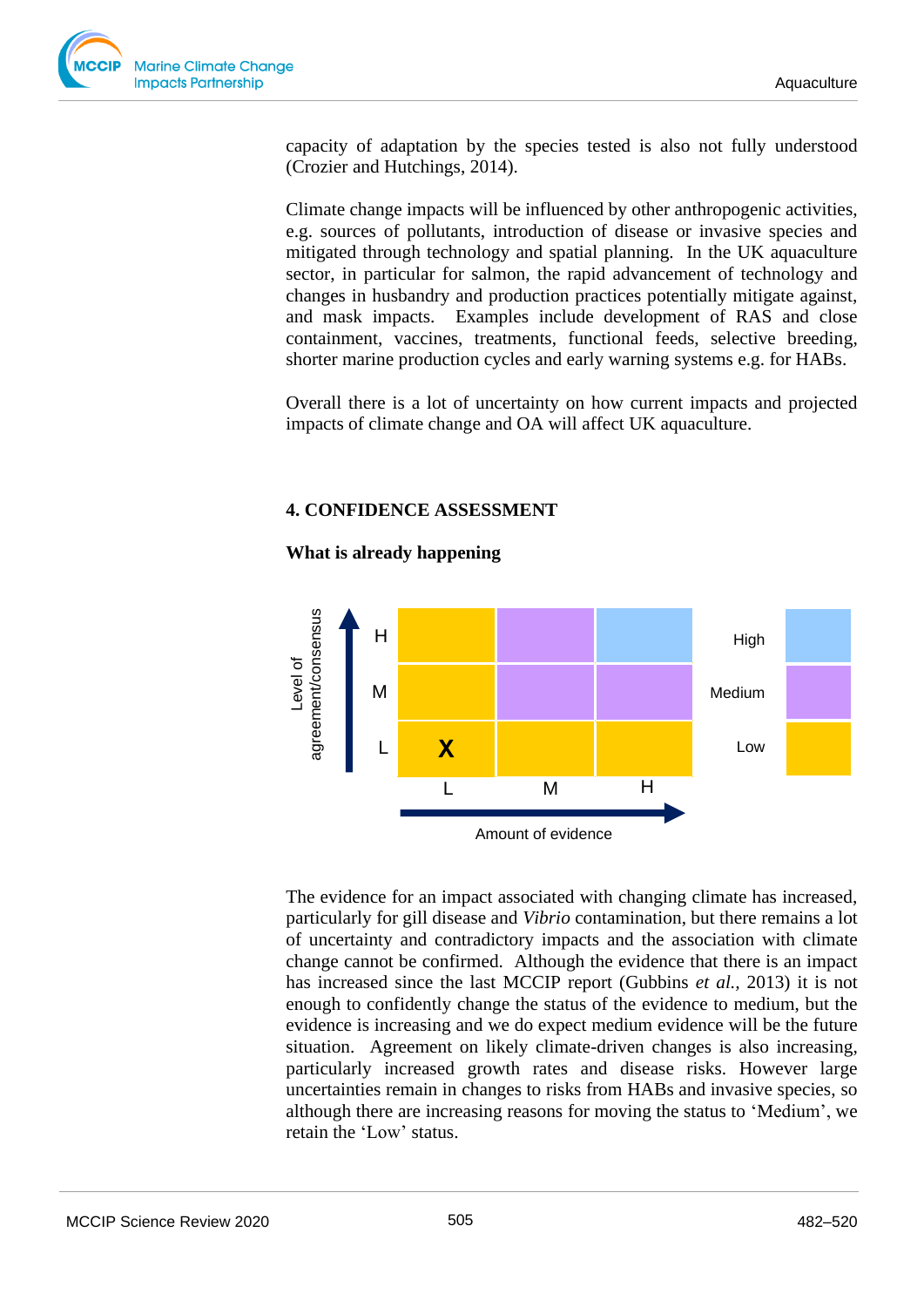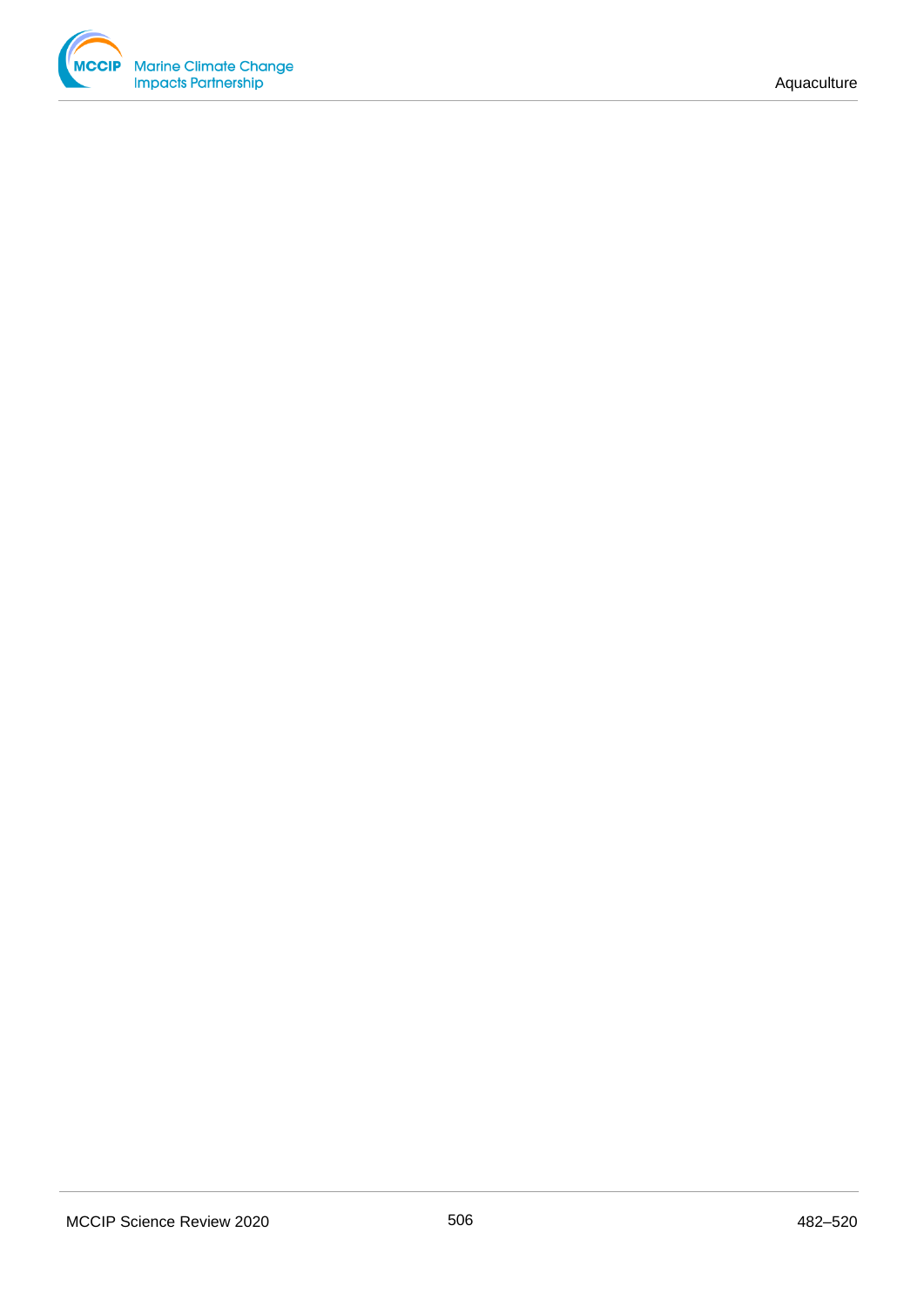

#### **What could happen in the future?**



## **5. KNOWLEDGE GAPS AND EMERGING ISSUES**

The following knowledge gaps focus on better understanding potential climate change (CC) and ocean acidification (OA) effects on aquaculture, rather than knowledge gaps relating directly to development of mitigation strategies, though of course one can lead to the other.

- (a) The extent to which sea-level rise and associated coastal habitat loss (including areas suitable for intertidal mollusc culture) will be offset by coastline morphology reformation.
- (b) Understanding causes and ranges of spatio- and temporal fluctuations in coastal acidification and salinity.
- (c) The synergistic effects of CC and OA and the effect of fluctuating compared to continuous exposure to these impacts on settlement (shellfish), growth and survival of aquaculture species.
- (d) The capacity of aquaculture species at individual and population level to adapt to CC and OA.
- (e) Effects of CC and OA on pathogens and disease development and on complex disease outcome.
- (f) Interacting effects controlling transport of pathogens and sediment from terrestrial catchments into estuarine areas, and the persistence of pathogenic organisms in the marine environment.
- (g) Increased information on effects of CC and OA on factors directing phyto- and zooplankton blooms.
- (h) Information on the importance of zooplankton in shellfish diets
- (i) Impacts of climate change on the environmental impacts of aquaculture – e.g. assimilative capacity of receiving water bodies, including impacts at potential offshore sites.
- (j) Understanding of the changing environmental factors under altered climate scenarios on the processes involved in invasion, establishment and spread of a range of relevant Non-Native Species.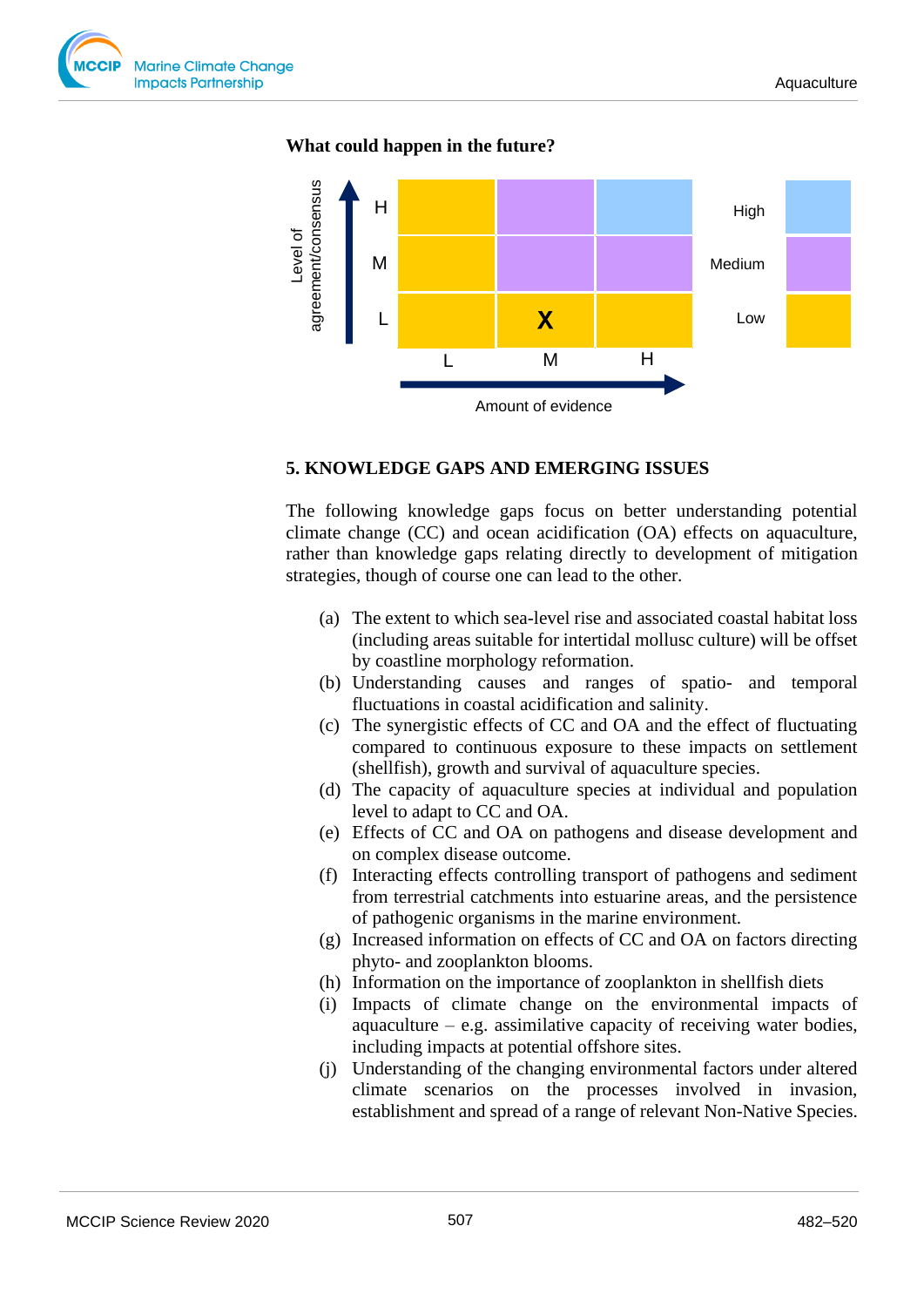

- (k) Information on offshore environment/ecosystem and potential impacts of CC and OA on sustainable growth of offshore aquaculture.
- (l) Economic predictions on how CC may change aquaculture output elsewhere and increase economic viability of existing/new species in UK – planning for future aquaculture development.

The top three *current* priorities for further information are: e, i, and j

The top three *emerging* issues that will require more informationare: k, c, and d.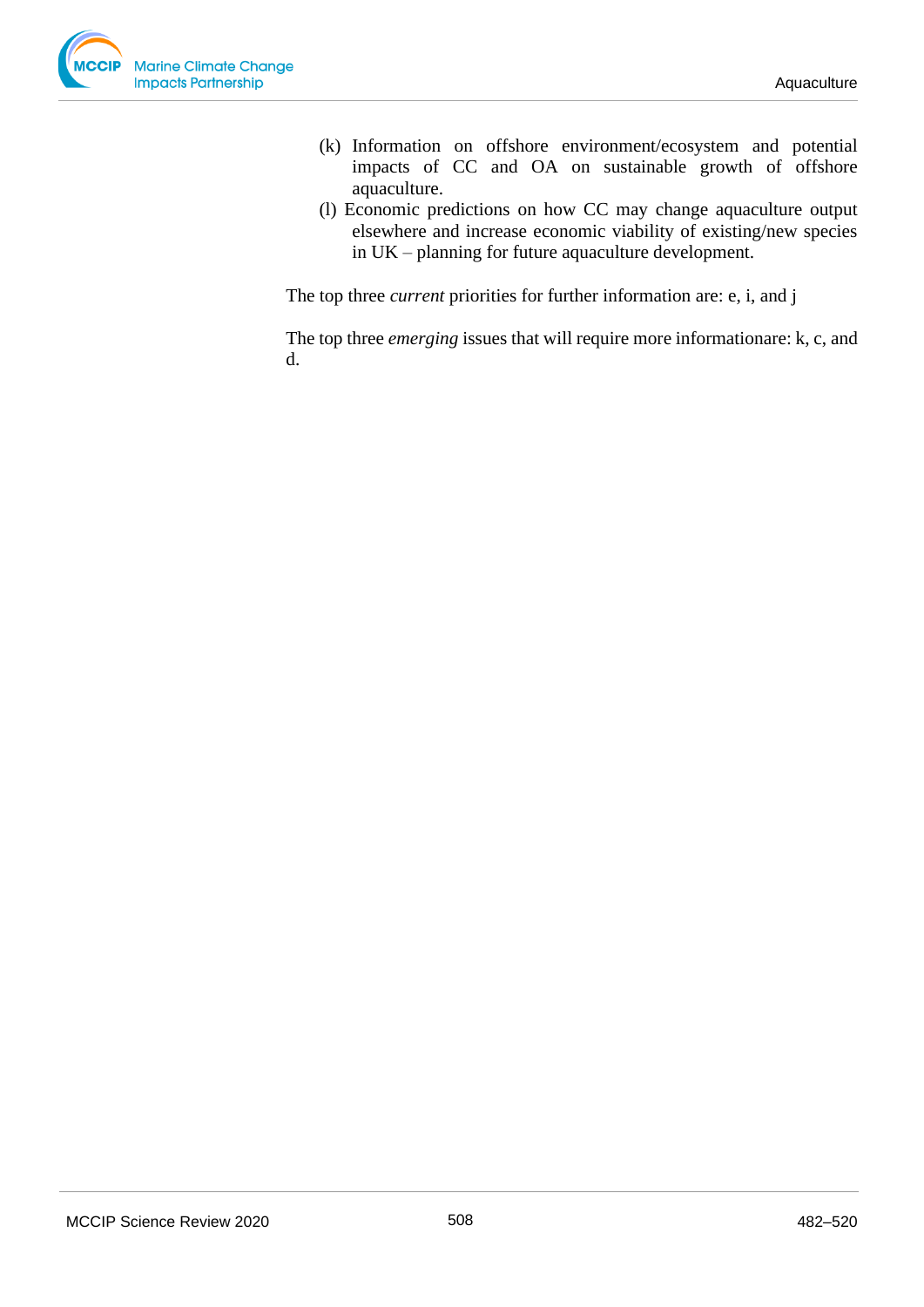

|                                                                                                                                                                                                                                          | Climate change & OA |                   |                   |        | <b>Summary of potential impacts</b>                                                                                                                          | Confidence | <b>Comments on Confidence Level</b>                                                                                                                      |
|------------------------------------------------------------------------------------------------------------------------------------------------------------------------------------------------------------------------------------------|---------------------|-------------------|-------------------|--------|--------------------------------------------------------------------------------------------------------------------------------------------------------------|------------|----------------------------------------------------------------------------------------------------------------------------------------------------------|
|                                                                                                                                                                                                                                          | Finfish             |                   | Shellfish         |        |                                                                                                                                                              | Level      |                                                                                                                                                          |
|                                                                                                                                                                                                                                          | 2050                | 2100              | 2050              | 2100   |                                                                                                                                                              | (overall)  |                                                                                                                                                          |
| <b>Physical carrying capacity</b>                                                                                                                                                                                                        |                     |                   |                   |        |                                                                                                                                                              |            |                                                                                                                                                          |
| Sea level rise                                                                                                                                                                                                                           | ↑                   | ↑                 | ↑                 | ↑      | Sea level rise could result in a reduction of                                                                                                                | Low        | • Little information available to predict                                                                                                                |
| Sediment deposition (due to                                                                                                                                                                                                              | ↑                   | 个                 | ↑                 | ↑      | near shore culture sites for shellfish but should<br>not impact on finfish.                                                                                  |            | impact of sea level rises on current shellfish<br>sites.                                                                                                 |
| increased precipitation events)                                                                                                                                                                                                          |                     |                   |                   |        |                                                                                                                                                              |            |                                                                                                                                                          |
| Storm frequency and intensity                                                                                                                                                                                                            | ↑                   | ↑                 | ↑                 | ↑      | • Sediment runoff may be detrimental through<br>gill damage for finfish and burial and/or impact<br>on feeding and primary food production for<br>shellfish. |            | · Little information on the impact of<br>sediment on gill health: particle size, load<br>etc. Shellfish susceptibility to burial is<br>species specific. |
| <b>Overall production output</b>                                                                                                                                                                                                         | ↔                   | ↓                 | $\leftrightarrow$ | ↓      | Increased storms could result in increased cage                                                                                                              |            | • Limited information on sediment and food                                                                                                               |
|                                                                                                                                                                                                                                          |                     |                   |                   |        | damage and fish escapes, loss of shellfish long-<br>lines or damage to shells.                                                                               |            | thresholds at which shells close or when<br>energy expenditire outpaces increase in<br>filtration rates.                                                 |
| *Production carrying capacity                                                                                                                                                                                                            |                     |                   |                   |        |                                                                                                                                                              |            |                                                                                                                                                          |
| Growth: temperature and OA                                                                                                                                                                                                               | ↑                   | $\leftrightarrow$ | ↓                 | ↓      | Increasing SSTs may benefit Scottish salmon                                                                                                                  | Low        | • Limited knowledge on how temperatures                                                                                                                  |
| New aquaculture species                                                                                                                                                                                                                  | $\leftrightarrow$   | $\leftrightarrow$ | ↑                 | ↑      | growth in the near to mid term but exceed                                                                                                                    |            | may change impact of larvae and adult                                                                                                                    |
| Disease                                                                                                                                                                                                                                  | ↑                   | ↑                 | 个                 | 个      | physiological optima in southern Scotland by the<br>end of the century.                                                                                      |            | shellfish predators.                                                                                                                                     |
| Invasive and nuisance species                                                                                                                                                                                                            | ↑                   | ↑                 | ↑                 | ↑      |                                                                                                                                                              |            | • Limited information on synergistic effets                                                                                                              |
| Food safety<br><b>Overall production output</b>                                                                                                                                                                                          | $\leftrightarrow$   | $\leftrightarrow$ | ↓<br>↓            | ↓      | SST increase may increase shellfish larvae<br>development and adult growth (by also increasing<br>food availability), but increasing OA and coastal          |            | of increasing SSTs and OA on pathogen<br>dispersal, survival and infectivity, and on<br>complex infections.                                              |
|                                                                                                                                                                                                                                          | $\leftrightarrow$   | ↓                 |                   | ↓      | acidification fluctuations may result in larvae<br>mortality.                                                                                                |            | • Limited knowledge on how CC and OA                                                                                                                     |
|                                                                                                                                                                                                                                          |                     |                   |                   |        | <b>•</b> Temperature increase may facilitate expansion                                                                                                       |            | interactions will impact on shellfish survival                                                                                                           |
|                                                                                                                                                                                                                                          |                     |                   |                   |        | of some shellfish species e.g. M. galloprovencialis,                                                                                                         |            | and growth, on invasive species, and on<br>native nuisence species e.g. hydrozoa.                                                                        |
|                                                                                                                                                                                                                                          |                     |                   |                   |        | but still be insufficient to compete with warmer                                                                                                             |            | • Limited information on local sclae pH                                                                                                                  |
|                                                                                                                                                                                                                                          |                     |                   |                   |        | countries for production of sea bass and sea                                                                                                                 |            | fluctuations in UK coastal waters.                                                                                                                       |
|                                                                                                                                                                                                                                          |                     |                   |                   |        | bream.                                                                                                                                                       |            | • Limited knowledge on how co-inciding                                                                                                                   |
|                                                                                                                                                                                                                                          |                     |                   |                   |        | • Some aquaculture disease issues may increase                                                                                                               |            | positive and negative impacts e.g.                                                                                                                       |
|                                                                                                                                                                                                                                          |                     |                   |                   |        | with rising SSTs such as sea lice, gill pathologies<br>or shellfish protozoa, while others such as cold<br>water vibrios may decrease.                       |            | decreasing salinity but increasing SSTs on<br>norovirus survival and infectivity, will impact                                                            |
|                                                                                                                                                                                                                                          |                     |                   |                   |        | . Warm water invasive species, impacting on                                                                                                                  |            | on outbreak frequencies.                                                                                                                                 |
|                                                                                                                                                                                                                                          |                     |                   |                   |        | aquaculture, may spread northwards and more<br>widely.                                                                                                       |            | · Unknown how future bio/technology<br>development will impact on production,<br>growth and disease.                                                     |
|                                                                                                                                                                                                                                          |                     |                   |                   |        | Increasing precipitation events may lead to<br>sewage overflow and increased human pathogen                                                                  |            | . Unknown how move to offshore farming<br>will mitigate against or change CC and OA                                                                      |
|                                                                                                                                                                                                                                          |                     |                   |                   |        | load in marine environment.<br>. Higher SSTs and lower salinities may increase<br>incidence of vibriosis and reduce norovirus                                |            | impacts on aquaculture.                                                                                                                                  |
|                                                                                                                                                                                                                                          |                     |                   |                   |        | outbreaks in winter.                                                                                                                                         |            |                                                                                                                                                          |
|                                                                                                                                                                                                                                          |                     |                   |                   |        | . HABs and jellyfish blooms may increase with<br>increasing SSTs.                                                                                            |            |                                                                                                                                                          |
| <b>Ecological carrying capacity</b>                                                                                                                                                                                                      |                     |                   |                   |        |                                                                                                                                                              |            |                                                                                                                                                          |
| Invasion of non-aquaculture                                                                                                                                                                                                              | ↑                   | ↑                 | ↑                 | ↑      | It is likely that with increasing SSTs, feral                                                                                                                | Low        | <b>•</b> Limited information on how increased                                                                                                            |
| sites                                                                                                                                                                                                                                    |                     |                   |                   |        | populations of Pacific oysters and manilla clams                                                                                                             |            | SSTs and OA may impact on                                                                                                                                |
| Escapes                                                                                                                                                                                                                                  | ↑                   | ↑                 | ↑                 | ↑      | will occur more widely potentialy impacting on<br>native fauna.                                                                                              |            | medicine/treatment breakdown, uptake and<br>retention by fin- and shellfish.                                                                             |
| Disease transfer<br>Pollution resiliance thresholds                                                                                                                                                                                      | ↑<br>↓              | ↑<br>↓            | ↑<br>↓            | ↑<br>↓ | Increased frequency and severity of storms may                                                                                                               |            | • Limited information on how SSTs and CC                                                                                                                 |
|                                                                                                                                                                                                                                          |                     |                   |                   |        | result in cage damage and farmed fish escapes:<br>increasing integration with wild salmonids and                                                             |            | may impact on hypoxia levels in UK coastal<br>sites and on benthic community resilience to                                                               |
| <b>Overall production output</b>                                                                                                                                                                                                         | ↓                   | ↓                 | ↓                 | ↓      | potentially impacting on their biodiversity and<br>health.                                                                                                   |            | pollution.                                                                                                                                               |
|                                                                                                                                                                                                                                          |                     |                   |                   |        |                                                                                                                                                              |            | · Limited information on how waste from                                                                                                                  |
|                                                                                                                                                                                                                                          |                     |                   |                   |        | • Some diseases and pathogen loads may<br>increase in response to increasing SSTs: warmer                                                                    |            | offshore aquaculture developments may<br>impact species poor benthic environments.                                                                       |
|                                                                                                                                                                                                                                          |                     |                   |                   |        | temperatures shortens the lifecycle of sea lice,<br>allowing more generations: increased lice load in<br>environment may impact on wild salmonids.           |            | · Limited information on potential impact of<br>aquaculture interaction with new offshore                                                                |
|                                                                                                                                                                                                                                          |                     |                   |                   |        | <b>•</b> Breakdown of medicines and treatments in<br>environment may be affected by increasing SSTs                                                          |            | wild species, and potential to act as<br>"stepping stones" for new pathogens and<br>invasive species.                                                    |
|                                                                                                                                                                                                                                          |                     |                   |                   |        | and OA.                                                                                                                                                      |            |                                                                                                                                                          |
|                                                                                                                                                                                                                                          |                     |                   |                   |        | • Exposure thresholds to farm fin- and shellfish<br>farm waste may be reduced for benthic<br>communities due to lower oxygen content.                        |            |                                                                                                                                                          |
|                                                                                                                                                                                                                                          |                     |                   |                   |        |                                                                                                                                                              |            |                                                                                                                                                          |
| <b>Social carrying capacity</b>                                                                                                                                                                                                          |                     |                   |                   |        |                                                                                                                                                              |            |                                                                                                                                                          |
| Increased competition for<br>resources and concern over                                                                                                                                                                                  | ↑                   | ↑                 | ↑                 | ↑      | • Detrimental impacts of CC and OA on the                                                                                                                    | Low        | · Social issues can be difficult to measure                                                                                                              |
| environment.                                                                                                                                                                                                                             |                     |                   |                   |        | marine environment directly, and via potentially<br>increasing impact of aquaculture may result in                                                           |            | and are often subjective.                                                                                                                                |
| Support for economic                                                                                                                                                                                                                     | ↑                   | ↑                 | 个                 | ↑      | reduced support for aquaculture presence or                                                                                                                  |            |                                                                                                                                                          |
| opportunities and food                                                                                                                                                                                                                   |                     |                   |                   |        | expansion.                                                                                                                                                   |            |                                                                                                                                                          |
| security if wild fisheries                                                                                                                                                                                                               |                     |                   |                   |        | . However, potential reduction of the wild                                                                                                                   |            |                                                                                                                                                          |
| decrease.                                                                                                                                                                                                                                |                     |                   |                   |        | fisheries industry due to CC and OA impacts on                                                                                                               |            |                                                                                                                                                          |
|                                                                                                                                                                                                                                          |                     |                   |                   |        | fish/shellfish stocks, may encourage support for<br>alternative food sources and economic                                                                    |            |                                                                                                                                                          |
| <b>Overall production output</b>                                                                                                                                                                                                         |                     | ↔                 | ⇔                 | ↔      | development.                                                                                                                                                 |            |                                                                                                                                                          |
|                                                                                                                                                                                                                                          |                     |                   |                   |        |                                                                                                                                                              |            |                                                                                                                                                          |
| * A reduction in capacity does not necessarily mean a reduction in production in future, as current capacities may not be utilised fully, and changes to technology may mitigate<br>against CC and OA changes, or improve other aspects. |                     |                   |                   |        |                                                                                                                                                              |            |                                                                                                                                                          |

#### *Table 1: summary of emerging climate change issues in finfish and shellfish aquaculture.*

against CC and OA changes, or improve other aspects. **SSTs**: sea surface temperatures; **OA**: Ocean Acidification; **↑** increase; **↓** decrease; **↔** overall no change

MCCIP Science Review 2020 509 509 509 509 482-520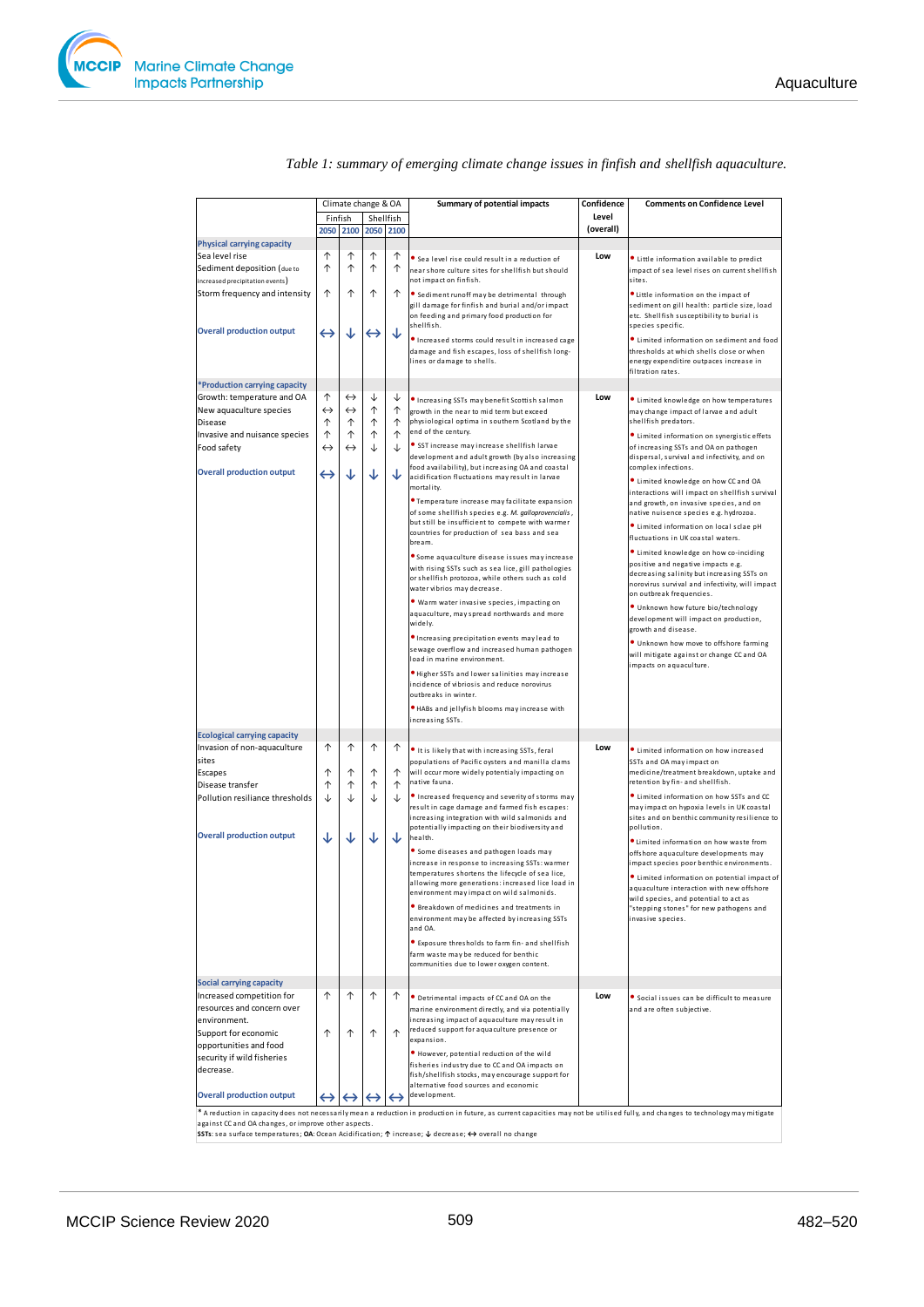

#### **REFERENCES**

- Abdel-Tawwab, M., Monier, M.N., Hoseinifar, S.H. and Faggio, C. (2019) Fish response to hypoxia stress: growth, physiological,and immunological biomarkers. *Fish Physiology and Biochemistry,* **45**, 997–1013.
- Abram, Q.H., Dixon, B. and Katzenback, B.A. (2017) Impacts of low temperature on the teleost immune system. *Biology,* **6**, 39.
- Adamson, E., Syvret, M. and Woolmer, A. (2018) *Shellfish Seed Supply for Aquaculture in the UK*: Report on Views Collected from the Industry in 2017. 20 pp.
- Alexander, K.A., Gatward, I., Parker, A., Black, K., Boardman, A., Potts, T. and Thomson, E. (2014) An Assessment of the Benefits to Scotland of Aquaculture. A report for Marine Scotland by Imani Enterprise Ltd. and SAMS Research Services Ltd., 164 pp, <http://www.gov.scot/Resource/0045/00450799.pdf>

Alldredge, A.L. and Silver, M.W. (1988) Characteristics, dynamics and significance of marine snow. *Progress in Oceanography,* **20**, 41–82.

- Almada-Villela, P.C., Davenport, J. and Gruffydd, L.D. (1982) The effects of temperature on the shell growth of young *Mytilus edulis* L. *Journal of Experimental Marine Biology and Ecology,* **59**, 275– 288.
- Anon (2018) [https://www.walesonline.co.uk/business/business-news/welsh-lumpfish-breeder-saving](https://www.walesonline.co.uk/business/business-news/welsh-lumpfish-breeder-saving-salmon-15023309)[salmon-15023309](https://www.walesonline.co.uk/business/business-news/welsh-lumpfish-breeder-saving-salmon-15023309)
- Aquaculture Growth to 2030. *A Strategic Plan for Farming Scotland's Seas. Scotland Food and Drink*: [https://aquaculture.scot/wp-content/uploads/2017/11/Aquaculture\\_Growth\\_2030.pdf](https://aquaculture.scot/wp-content/uploads/2017/11/Aquaculture_Growth_2030.pdf)
- Araújoa, J.E., Madeira, D., Vitorino, R., Repolho, T., Rosae, R. and Diniz, M. (2018) Negative synergistic impacts of ocean warming and acidification on the survival and proteome of the commercial sea bream, *Sparus aurata*. *Journal of Sea Research,* **139**, 50–61.
- Arnell, N.W., Halliday, S.J., Battarbee, R.W., Skeffington, R.A. and Wade, A.J. (2015) The implications of climate change for the water environment in England. *Progress in Physical Geography,* **39**(1), 93–120.
- Arzul, I., Gagane, B., Bond, C., Chollet, B., Morga, B., Ferrand, S., Robert, M. and Renault, T. (2009) Effects of temperature and salinity on the survival of *Bonamia ostreae*, a parasite infecting flat oysters. *Diseases of Aquatic Organisms*, **85**, 67–75.
- Arzul, I., Chollet, B., Boyer, S., Juliette, G., Yoann, B., Maeva, R., Joly, J.P., Garcia, C. and Bouchouch, M. (2014) Contribution to the understanding of the cycle of the protozoan parasite *Marteilia refringens*. *Parasitology,* **141**(2), 227–240.
- Ashrafi, R., Bruneaux, M., Sundberg, L.R., Pulkkinen, K., Valkonen, J. and Ketola, T. (2018) Broad thermal tolerance is negatively correlated with virulence in an opportunistic bacterial pathogen. *Evolutionary Applications*, **11**, 1700–1714.
- Attrill, M.J., Wright, J. and Edwards, M. (2007) Climate-related increases in jellyfish frequency suggest a more gelatinous future for the North Sea. *Limnology and Oceanography,* **52**(1), 480–485.
- Au, D.W.T., Pollino, C.A., Wu, R.S.S., Shin, P.K.S., Lau, S.T.F. and Tang, J.Y.M. (2004) Chronic effects of suspended solids on gill structure, osmoregulation, growth, and triiodothyronine in juvenile green grouper *Epinephelus coioides. Marine Ecology Progress Series,* **266**, 255–264.
- Ayres, P.A., Seaton, D.D. and Tett, P.B. (1982) Plankton blooms of economic importance to fisheries in UK waters 1968 – 1982. ICES CM 82/L38, 10 pp. [http://www.ices.dk/sites/pub/CM%20Doccuments/1982/L/1982\\_L38.pdf](http://www.ices.dk/sites/pub/CM%20Doccuments/1982/L/1982_L38.pdf)
- Balebona, M.C., Morifiigo, M.A., Faris, A., Krovacek, K., Mhsson, I., Bordas, M.A. and Borrego, J.J. (1995) Influence of salinity and pH on the adhesion of pathogenic Vibrio strains to *Sparus aurata* skin mucus. *Aquaculture,* **132**, 113–120.
- Baker-Austin, C., Trinanes, J.A., Taylor, N.G.H., Hartnell, R., Siitonen, A. and Martinez-Urtaza, J. (2013) Emerging Vibrio risk at high latitudes in response to ocean warming. *Nature Climate Change,* **3**, 73–77.
- Baker-Austin, C., Trinanes, J., Gonzalez-Escalona, N. and Martinez-Urtaza, J. (2017) Non-cholera vibrios: the microbial barometer of climate change. *Trends in Microbiology,* **25**, 76–84
- Barange, M., Bahri, T., Beveridge, M.C.M., Cochrane, K.L., Funge-Smith, S. and Poulain, F. (eds) (2018) Impacts of climate change on fisheries and aquaculture: synthesis of current knowledge, adaptation and mitigation options. *FAO Fisheries and Aquaculture Technical Paper*, No. 627. FAO, Rome, 628 pp. http://www.fao.org/policy-support/resources/resources-details/en/c/1152846/
- Benfey, T.J. (2016) Effectiveness of triploidy as a management tool for reproductive containment of farmed fish: Atlantic salmon (*Salmo salar*) as a case study. *Reviews in Aquaculture,* **8**, 264–282.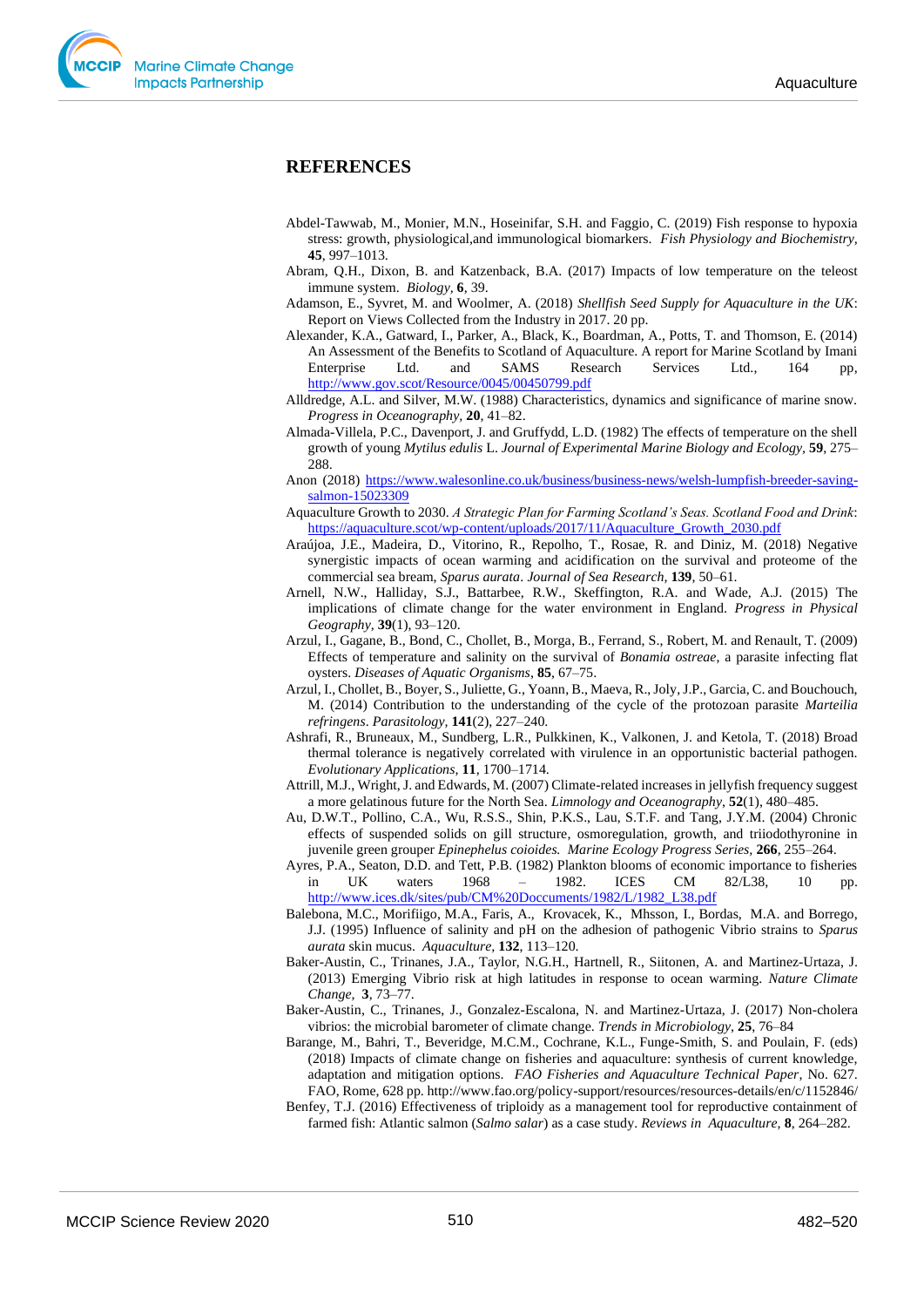- Besson, M. Vandeputte, M., van Arendonk, J.A.M., Aubind, J., de Boer, I.J.M., Quillet. E. and Komen. H. (2016) Influence of water temperature on the economic value of growth rate in fish farming: The case of sea bass (*Dicentrarchus labrax*) cage farming in the Mediterranean. *Aquaculture*, **46**, 47– 55.
- Beveridge, M.C.M. (2004) *Cage Aquaculture*. Third edition. Blackwell Ltd, Oxford, UK, 368 pp.
- Björnsson, B. and Tryggvadóttir, S.V. (1996) Effects of size on optimal temperature for growth and growth efficiency of immature Atlantic halibut (*Hippoglossus hippoglossus* L.). *Aquaculture,* **142**,  $33 - 42$
- Black, K. and Hughes, A. (2017) *Foresight – Future of the Sea Trends in Aquaculture.* Foresight, Government **Office office** for Science. https://assets.publishing.service.gov.uk/government/uploads/system/uploads/attachment\_data/file/
- 635209/Future\_of\_the\_sea\_-\_trends\_in\_aquaculture\_FINAL\_NEW.pdf Bloecher, N., Powell, M., Hytterød, S., Gjessing, M., Wiik-Nielsen, J., Mohammad, S.N., Johansen, J., Hansen, H., Floerl, O. and Gjevre, A-G. (2018) Effects of cnidarian biofouling on salmon gill health and development of amoebic gill disease. *PLoS ONE,* **13**(7), e0199842.
- Bohn, K., Richardson, C. and Jenkins, S. (2012) The invasive gastropod *Crepidula fornicata*: reproduction and recruitment in the intertidal at its northernmost range in Wales, UK, and implications for its secondary spread. *Marine Biology,* **15**, 2091–2103.
- Booth, C.E., McDonald, D.G. and Walsh, P.J. (1984) Acid-base balance in the sea mussel, *Mytilus edulis* I. Effects of hypoxia and air-exposure on hemolymph acid-base status. *Marine Biology Letters,* **5**, 347–358.
- Bougrier, S., Geairon, P., Deslous-Paoli, J.M., Bacher, C. and Jonquières, G. (1995) Allometric relationships and effects of temperature on clearance and oxygen consumption rates of *Crassostrea gigas* (Thunberg). *Aquaculture*, **134**, 143–154.
- Bosch-Belmar M., Azzurro E., Pulis K., Milisenda G., Fuentes V., Yahia O.K.D., Micallef A., Deidun A. and Piraino S. (2017) Jellyfish blooms perception in Mediterranean finfish aquaculture. *Marine Policy,* **76**, 1–7.
- Bowden, T.J. (2008) Modulation of the immune system of fish by their environment. *Fish and Shellfish Immunology,* **25**, 373–383.
- Brenko, M.H. and Calabrese, A. (1969) The combined effects of salinity and temperature on larvae of the mussel *Mytilus edulis*. *Marine Biology*, **4**, 224–226.
- Bresnan E., Baker Austin, C., Campos, C.J.A., Davidson, K., Edwards, M., Hall, A., Lees, D., McKinney, A., Milligan, S. and Silke, J. (2017) Human Health. *MCCIP Science Review 2017,* 90– 97*.* http://www.mccip.org.uk/media/1768/2017arc\_sciencereview\_008\_huh.pdf
- Brett, J.R. (1979) In *Environmental Factors and Growth*. [Hoar, W.S., Randall, D.J. and Brett, J.R. (eds)]. Fish Physiology, **8**, 599–675.
- Bricknell, I.R., Bron, J.E. and Bowden, T.J. (2006b) Diseases of fish in cultivation: a review. *ICES Journal of Marine Science,* **63**, 253–266.
- Brooker, A.J., Skern-Mauritzen, R. and Bron, J.E. (2018) Production, mortality, and infectivity of planktonic larval sea lice, *Lepeophtheirus salmonis* (Krøyer, 1837): current knowledge and implications for epidemiological modelling, *ICES Journal of Marine Science*, **75**(4), 1214–1234.
- Brun P., Kiorbe T., Licandro P. and Payne M.R. (2016) The predictive skill of species distribution models for plankton in a changing climate, *Global Change Biology*, **22**, 3170–3181.
- Burge, C.A., Closek, C.J., Freidman, C.S., Groner, M.L., Jenkin, C.M., Shore-Maggio, A. and Welsh, J.E. (2016) The use of filter-feeders to manage disease in a changing world. *Integrative and Comparative Biology,* **56**, 573–587.
- Buschmann, A.H., Tomova, A., López, A., Maldonado, M.A., Henríquez, L.A., Ivanova, L., Moy, F., Godfrey, H.P. and Cabello, F.C. (2012) Salmon Aquaculture and Antimicrobial Resistance in the Marine Environment. *PLoS ONE*, **7**(8), e42724, doi:10.1371/journal.pone.0042724
- Callaway, R., Shinn, A.P., Grenfell, S.E., Bron, J.E., Burnell, G., Cook, E.J. *et al*. (2012) Review of climate change impacts on marine aquaculture in the UK and Ireland. *Aquatic Conservation Marine and Freshwater Ecosystems,* **22**, 389–421.
- Campos, C.J.A., Kershaw, S.R. and Lee, R.J. (2013) Environmental influences on faecal indicator organisms in coastal waters and their accumulation in bivalve shellfish. *Estuaries and Coasts*, **36**, 834–853.
- Campos, C.J.A., Avant, J., Lowther, J., Till, D. and Lees, D.N. (2016) Human norovirus in untreated sewage and effluents from primary, secondary and tertiary treatment processes. *Water Research,* **103**, 224–232.
- Campos, C.J., Kershaw, S., Morgan, O.C. and Lees, D.N. (2017) Risk factors for norovirus contamination of shellfish water catchments in England and Wales. *International Journal of Food Microbiology,* **241**, 318–324.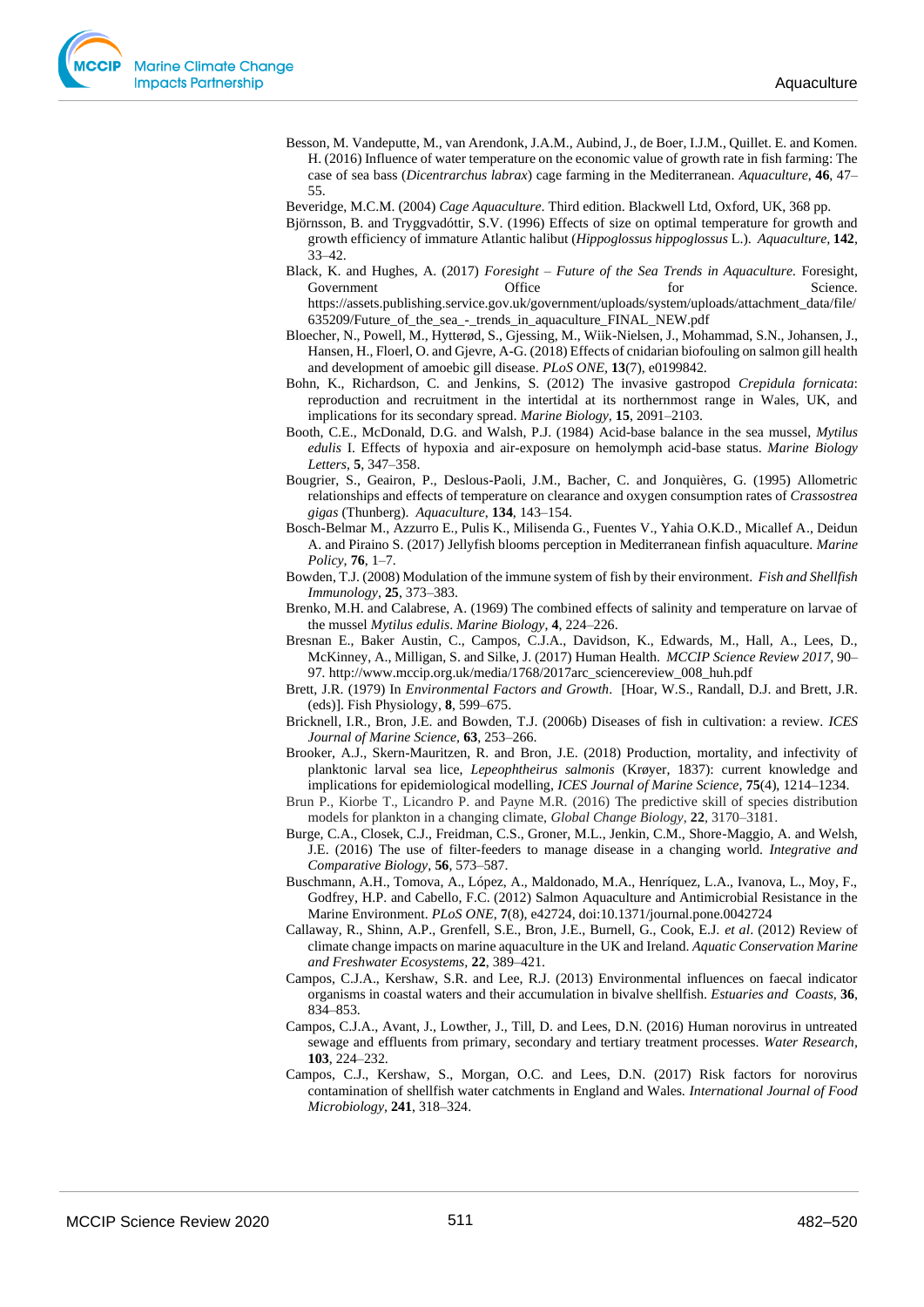- Cao, R., Wang, Q., Yang, D., Liu, Y., Ran, Qu, Y., Wu, H., Cong, M., Li ,F., Chenlong, J. and Zhao ,J. (2018) CO2-induced ocean acidification impairs the immune function of the Pacific oyster against *Vibrio splendidus* challenge: An integrated study from a cellular and proteomic perspective. *Science of the Total Environment,* **625**, 1574–1583.
- Capuzzo, E. and McKie, T. (2016) Seaweed in the UK and abroad status, products, limitations, gaps and Cefas role. Defra https://www.gov.uk/government/publications/the-seaweed-industry-in-theuk-and-abroad
- Carlucci, A.F. and Pramer, D. (1960) An evaluation of factors affecting the survival of *Escherichia coli* in sea water: II. Salinity, pH, and nutrients. *Applied Microbiology,* **8**, 247–250.
- Chávez-Villalba, J., Pommier J., Andriamiseza, J., Pouvreau, S., Barret J., Cochard, J.C. and Le Pennec, M. (2002) Broodstock conditioning of the oyster *Crassostrea gigas*: origin and temperature effect. *Aquculture*, **214**, 115–130.
- Chen, Y.S., Beveridge, M.C.M. and Telfer, T.C. (1999) Physical characteristics of commercial pelleted Atlantic salmon feeds and consideration of implications of waste dispersion through sedimentation. *Aquaculture International,* **7**, 89–100.
- Chen, P. and Shakhnovich, E.I. (2010) Thermal adaptation of viruses and bacteria. *Biophysical Journal,* **98**, 1109–1118.
- Collins C., Hall M., Fordyce M.J. and White P. (2019) Survival and growth in vitro of *Paramoeba perurans* populations cultured under different salinities and temperatures. *Protist,* **170**, 153–167.
- Condon, R.H., Duarte, C.M., Pitt, K.A., Robinson, K.L., Lucas, C.H., Sutherland, K.R. and Graham, W.M. (2013) Recurrent jellyfish blooms are a consequence of global oscillations. *PNAS,* **110**(3), 1000–5.
- Condon, R.H., Graham, W.M., Duarte, C.M., Pitt, K.A., Lucas, C.H., Haddock, S.H. and Mills, C.E. (2012) Questioning the rise of gelatinous zooplankton in the world's oceans. *BioScience,* **62**(2), 160–169.
- Cottier-Cook, E., Minchin, D., Giesler, R., Graham, J., Mogg, A.M.O., Sayer, M.D.J. and Matejusova, I. (2019) Biosecurity implications of the highly invasive carpet sea-squirt *Didemnum vexillum* Kott, 2002 for a protected area of global significance. *Management of Biological Invasions,* **10**, 311–323.
- Chopin, T., Cooper, J.A., Reid, G., Cros, S. and Moore, C. (2012) Open-water integrated multi-trophic aquaculture: environmental biomitigation and economic diversification of fed aquaculture by extractive aquaculture. *Reviews in Aquaculture,* **4**, 209–220.
- Christianen, M.J.A., Lengkeek, W., Bergsma, J.H., Coolen, J.W.P., Didderen, K., Dorenbosch, M., *et al.* (2018) Return of the native facilitated by the invasive? Population composition , substrate preferences and epibenthic species richness of a recently discovered shellfish reef with native European flat oysters (*Ostrea edulis*) in the North Sea. *Marine Biology Research,* **14**, 590–597.
- Cohen, R.E., James, C.C., Lee, A., Martinelli, M.M., Muraoka, W.T., Ortega, M., Sadowski, R., Starkey, L., Szesciorka, A.R., Timko, S.E., Weiss, E.L. and Franks, P.J.S. (2018) Marine hostpathogen dynamics: Influences of global climate change. *Oceanography,* **31**(2), 182–193.
- Collins, C., Hall, M., Fordyce, M.J. and White, P. (2019) Survival and growth in vitro of Paramoeba perurans populations cultured under different salinities and temperatures. *Protist,* **170**, 153–167.
- Cook, E.J., Jenkins, S., Maggs, C., Minchin, D., Mineur, F., Nall, C. and Sewell J. (2013) Impacts of climate change on non-native species. *MCCIP Science Review 2013*, 155–166.
- Costello, M.J., Darwall, W.R. and Lysaght, S. (1995) Activity patterns on North European wrasse (Pisces, Labridae) species and precision of diver survey techniques. In *Biology and Ecology of Shallow Coastal Waters*, Olsen & Olsen, Fredensborg, Denmark, pp. 343–350.
- Crozier, L.G. and Hutchings, J.A. (2014) Plastic and evolutionary responses to climate change in fish. *Evolutionary Applications*, **7**, 68–87.
- Dankers, N. (1995). The role of the mussel (*Mytilus edulis* L.) and mussel culture in the Dutch Wadden Sea. *Estuaries*, **18**, 71-80.
- Davidson, K., Miller, P., Wilding, T.A., Shutler, J., Bresnan, E., Kennington, K. and Swan, S. (2009) A large and prolonged bloom of *Karenia mikimotoi* in Scottish waters in 2006. *Harmful Algae,* **8**, 349–361.
- Dees, P., Bresnan, E., Dale, A., Edwards, M., Johns, D., Mouat, B., Whyte, C. and Davidson, K. (2017) Harmful algal blooms in the Eastern North Atlantic Ocean. *PNAS*, **114**, 9763–9764.
- de Lorgeril, J., Lucasson, A., Petton, B., Toulza, E., Montagnani, C., Clerissi, C. *et al*. (2018) Immunesuppression by OsHV-1 viral infection causes fatal bacteraemia in Pacific oysters. *Nature Communications,* **9**, 4215, doi: 10.1038/s41467-018-06659-3
- Delannoy, C.M., Houghton, J.D., Fleming, N.E. and Ferguson, H.W. (2011) Mauve Stingers (*Pelagia noctiluca*) as carriers of the bacterial fish pathogen *Tenacibaculum maritimum*. *Aquaculture,*  **311**(1), 255–257.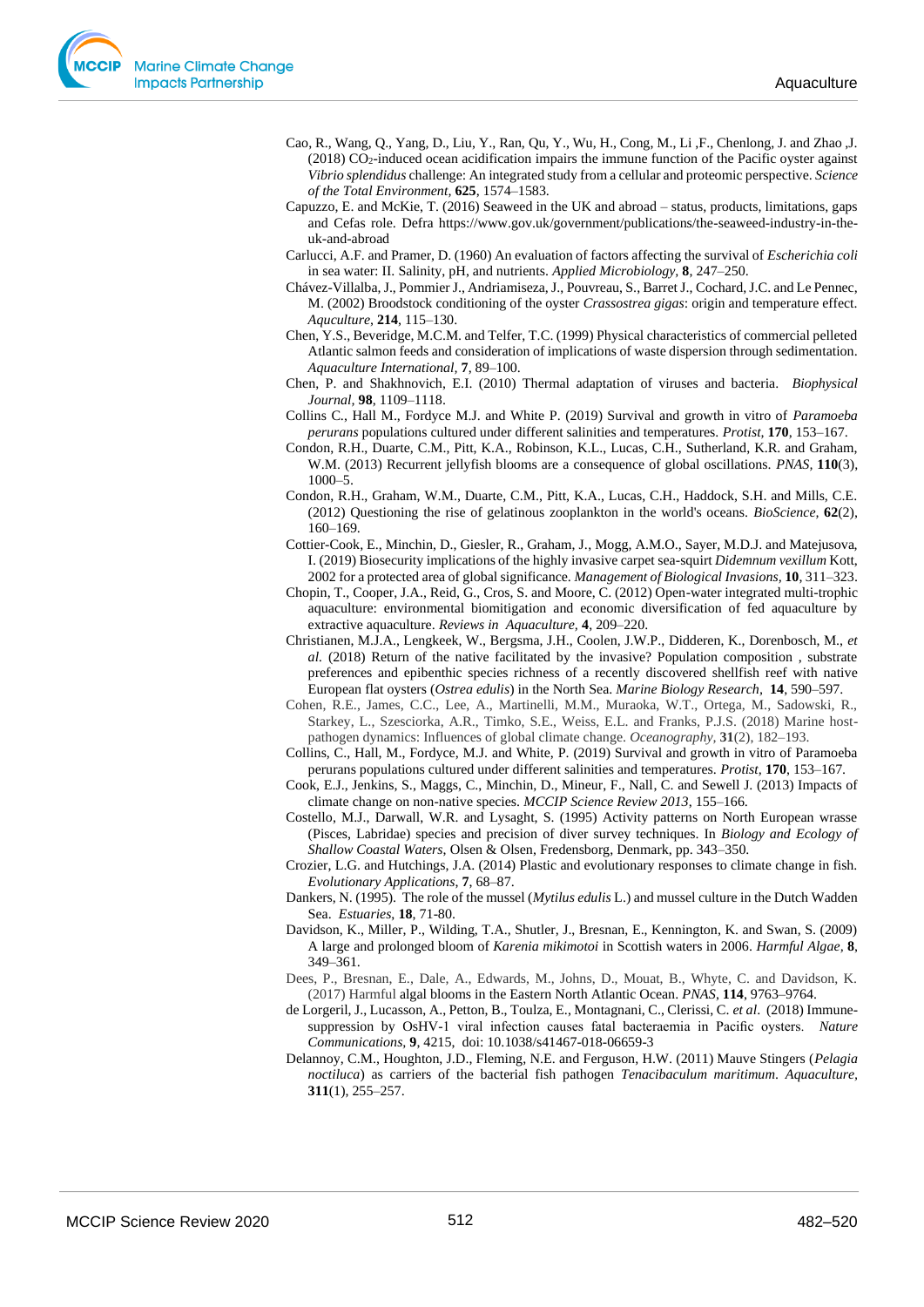- Deslous-Paoli, J.M. and Héral, M. (1988) Biochemical composition and energy value of 773 *Crassostrea gigas* (Thunberg) cultured in the bay of Marennes-Oléron. *Aquatic Living Resources,*  **1**, 239–249.
- Dias, P.J., Dordor, A., Tulett, D., Piertney, S., Davies, I.M. and Snow, M. (2009) Survey of mussel (*Mytilus*) species at Scottish shellfish farms. *Aquaculture Research,* **40**, 1715–1722.
- Dickey, G., Preziosi, B.M., Clark, C.T. and Bowden, T.J. (2018) The impact of ocean acidification on the byssal threads of the blue mussel (*Mytilus edulis*). *PLoS ONE,* **13**(10), e0205908.
- Diederich, S. (2006) High survival and growth rates of introduced Pacific oysters may cause restrictions on habitat use by native mussels in the Wadden Sea. *Journal of Experimental Marine Biology and Ecology,* **328**, 211–227.
- Doyle, T.K., De Haas, H., Cotton, D., Dorschel, B. and Cummins, V. (2008) Widespread occurrence of the jellyfish *Pelagia noctiluca* in Irish coastal and shelf waters. *Journal of Plankton Research,*  **30**, 963–68.
- Duarte, C.M., Wu, J., Xiao, X., Bruhn, A. and Krause-Jensen, D. (2017) Can Seaweed Farming Play a Role in Climate Change Mitigation and Adaptation? *Frontiers in Marine Science,* **4***,* 100, doi: 10.3389/fmars.2017.00100
- Duguid, J.P., Marmion, B.P. and Swain, R.H.A. (1978) *Medical Microbiology*, Vol. 1, (13th edn). Churchill Livingstone, Edinburgh, London and New York, 666 pp.
- Dyer, K. (1973) *Estuaries: a physical introduction*. John Wiley & Sons, London.
- Edwards, M., Johns, D.G., Leterme, S.C., Svendsen, E. and Richardson, A.J. (2006) Regional climate change and harmful algal blooms in the northeast Atlantic. *Limnology and Oceanography*, **51**, 820–829.
- Edwards, M., Atkinson A., Bresnan E., Hélaouët P., Ostle C., Pitois S. and Widdicombe C. (2020) Plankton and Jellyfish. *MCCIP Science Review 2020,* 322–353
- Egan, S. and Gardiner, M. (2016) Microbial Dysbiosis: Rethinking disease in marine ecosystems. *Frontiers in Microbiology,* **7**, 991.
- Eggset, G., Mikkelsen, H., Killie, J-E.A. (1997) Immunocompetence and duration of immunity against *Vibrio salmonicida* and *Aeromonas salmonicida* after vaccination of Atlantic salmon at low and high temperatures. *Fish Shellfish Immunology,* **7**, 247–260.
- Ekstrom, J.A., Suatoni, L., Cooley, S.R., Pendleton, L.H., Waldbusser, G.G., Cinner, J.E., Ritter, J., Langdon, C., van Hooidonk, R., Gledhill, D., Wellman, K., Beck, M.W., Brander, L.M., Rittschof, D., Doherty, C., Edwards, P.E.T. and Portela, R. (2015) Vulnerability and adaptation of US shellfisheries to ocean acidification. *Nature Climate Change,* **5**, 207–214.
- Elbashir, S., Parveen, S., Schwarz, J., Rippen, T., Jahncke, M. and DePaola, A. (2018) Seafood pathogens and information on antimicrobial resistance: A review. *Food Microbiology,* **70**, 85–93. doi: 10.1016/j.fm.2017.09.011
- Elliott, J.M. and Elliott, J.A. (2010) Temperature requirements of Atlantic salmon *Salmo salar*, brown trout *Salmo trutta* and Arctic charr *Salvelinus alpinus*: predicting the effects of climate change. *Journal of Fish Biology,* **77**, 1793–1817.
- Ellis, R.P., Widdicombe, S., Parry, H., Hutchinson, T.H. and Spicer, J.I. (2015) Pathogenic challenge reveals immune trade-off in mussels exposed to reduced seawater pH and increased temperature. *Journal of Experimental Marine Biology and Ecology,* **462** (Supplement C), 83–89.
- Elston, R.A., Hasegawa, H., Humphrey, K.L., Polyak, I.K. and Häse, C.C. (2008) Re-emergence of *Vibrio tubiashii* in bivalve shellfish aquaculture: severity, environmental drivers, geographic extent and management. *Diseases of Aquatic Organisms,* **82**, 119–134.
- Esteves, K., Hervio-Heath, D., Mosser, T., Rodier, C., Tournoud, M-G., Jumas Bilak, E., Colwell, R.R. and Monfort, P. (2015) Rapid proliferation of *Vibrio parahaemolyticus*, *Vibrio vulnificus*, and *Vibrio cholera* during freshwater flash floods in French Mediterranean coastal lagoons. *Applied Environmental Microbiology,* **81**, 7600–7609.
- Fabacher, D.L., Little, E.E., Jones, S.B., DeFabo, E.C. and Webber, L.I. (1994) Ultraviolet-B radiation and the immune response of rainbow trout: Chapter 18. In *Modulators of Fish Immune Response: Models for Environmental Toxicology/Biomarkers, Immunostimulators*. SOS Publications, Fair Haven, NJ.
- Falconer, L., Hjøllo, S.S., Telfer, T.C., McAdam, B.J., Hermansen, Ø. and Ytteborg, E. (2020) The importance of calibrating climate change projects to local conditions at aquaculture sites. *Aquaculture,* **514**, 734487.
- Fernandes, J.A., Papathanasopoulou, E., Hattam, C., Qeiros, A.M., Cheung, W.W.W.L., Yool, A., Artioli, Y., Pope, E.C., Flynn, K.J., Merino, G., Calosi, P., Beaumont, N., Austen, M.C., Widdicombe, S. and Barnge, M. (2017) Estimating the ecological, economic and social impacts of ocean acidification and warming on UK fisheries. *Fish and Fisheries,* **18**, 389-411.
- Ferreira, J.G., Hawkins, A.J.S., Monteiro, P., Moore, H., Edwards, A., Goven, R., Lourenco, P., Mellor, A., Nunes, J.P., Ramos, L., Sequeiro, A. and Strong J. (2007) *SMILE – Sustainable Mariculture in*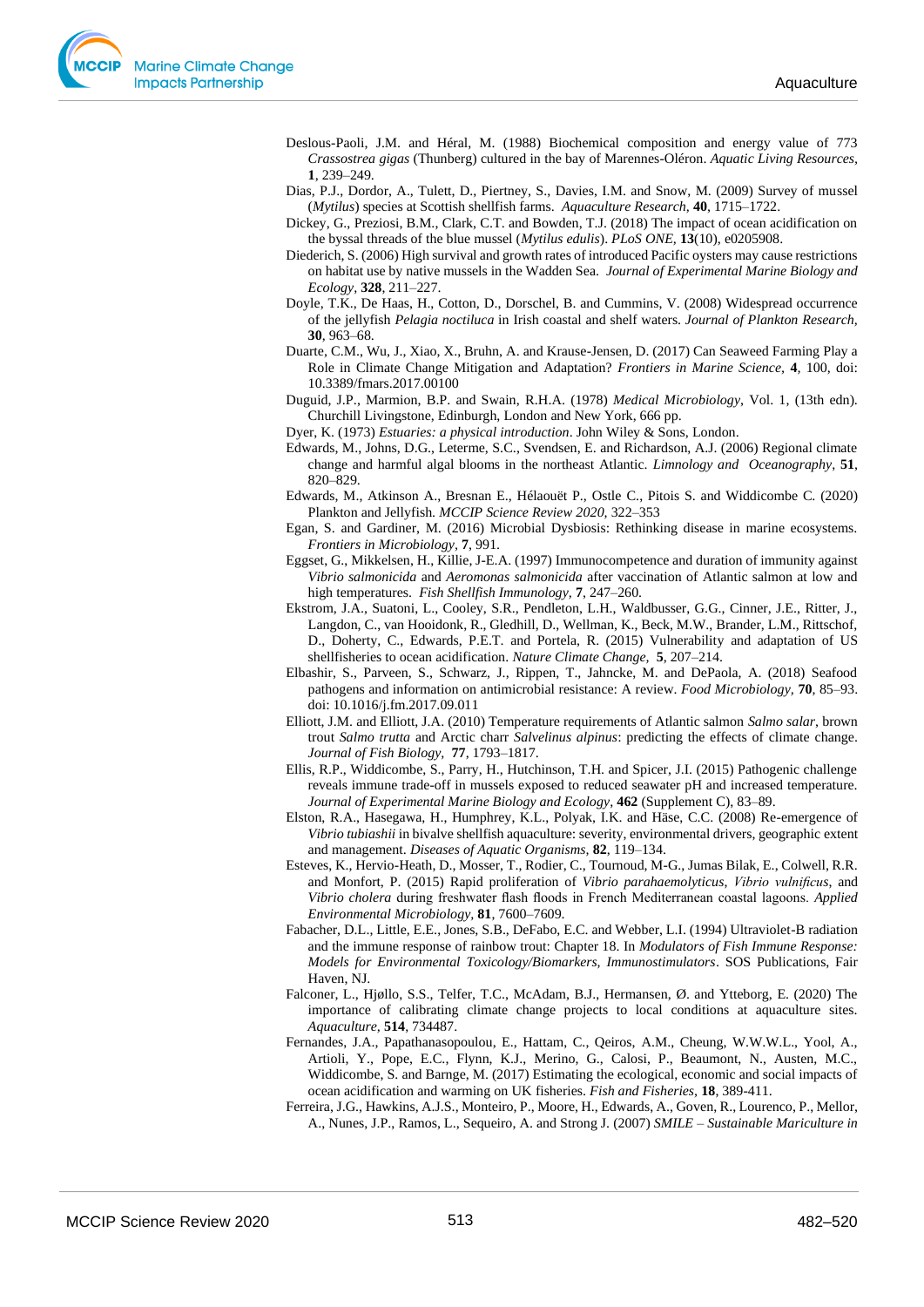*Northern Irish Lough Ecosystems: Assessment of carrying capacity for environmentally sustainable shellfish culture in Carlingford Lough, Strangford Lough, Belfast Lough, Larne Lough and Lough Foyle.* Institute of Marine Research.

- Figueroa, C., Bustos, P., Torrealba, D., Dixon, B., Soto, C., Conejeros, P. and Gallardo, J.A. (2017) Coinfection takes its toll: Sea lice override the protective effects of vaccination against a bacterial pathogen in Atlantic salmon. *Scientific Reports*, **7**, 17817.
- Filgueira, R., Guyondet, T., Comeau, L.C. and Tremblay, R. (2016) Bivalve aquaculture-environment interactions in the context of climate change. *Global Change Biology,* **2**, 3901–3913.
- Fitridge, I., Dempster, T., Guenther, J. and de Nys, R. (2012) The impact and control of biofouling in marine aquaculture: a review, *Biofouling*, **28**(7), 649–669.
- Fitzer S.C., Gabarda, S.T., Daly, L., Hughes, B., Dove, M., O'Connor, W., Potts, J., Scanes, P. and Byrne M. (2018) Coastal acidification impacts on shell mineral structure of bivalve mollusks. *Ecology and Evolution,* **8**, 8973–8984.
- Flores-Vergara, C., Cordero-Esquivel, B., Nallely Ceró n-Ortiz, A. and Arredondo-Vega, B.O. (2004) Combined effects of temperature and diet on growth and biochemical composition of the Pacific oyster *Crassostrea gigas* (Thunberg) spat. *Aquaculture Research*, **35**, 1131–1140.
- Fuhrmann, M., Petton, B., Quillien, V., Faury, N., Morga, B. and Pernet, F. (2016) Salinity influences disease-induced mortality of the oyster *Crassostrea gigas* and infectivity of the ostreid herpesvirus 1 (OsHV-1). *Aquaculture Environment Interactions,* **8**, 543–552.
- Galley, T.H., Batista, F.M., Braithwaite, R., King, J. and Beaumont, A.R (2010) Optimisation of larval culture of the mussel *Mytilus edulis* (L.) *Aquaculture International,* **18**, 315–325.
- Gadan, K., Sandtrø, A., Marjara, I.S., Santi, N., Munang'andu, H.M. *et al.* (2013) Stress-Induced Reversion to Virulence of Infectious Pancreatic Necrosis Virus in Naive Fry of Atlantic Salmon (*Salmo salar* L.). *PLoS ONE,* **8**(2), 54656.
- Gehman, A.L.M., Hall, R.J. and Byers, J.E. (2018) Host and parasite thermal ecology jointly determine the effect of climate warming on epidemic dynamics. *PNAS*, **115**(4), 744–749.
- Gazeau, F., Quiblier, C., Jansen, J.M., Gattuso, J-P., Middelburg, J.J. and Heip, C.H.R. (2007) Impact of elevated CO2 on shellfish calcification. *Geophysical Research Letters,* **34**, L07603, doi:10.1029/2006GL028554
- Guijarro, J.A., Cascales, D., García-Torrico, A.I., García-Domínguez, M. and Méndez, J. (2015) Temperature-dependent expression of virulence genes in fish-pathogenic bacteria. *Frontiers in Microbiology*, **6**,700.
- Gilbey, J., Cauwelier, E., Sampayo, J., Matej Sova, I., Allen, C., Graham, J., Stradmeyer, L. and Middlemass, S. (2018) Identification of the farm of origin of Atlantic salmon smolt escapees in a freshwater Scottish loch using single-nucleotide polymorphic markers. *ICES Journal of Marine Research,* doi:10.1093/icesjms/fsy072
- Gillibrand, P.A., Cromey, C.J., Black, K.D., Inall, M.E. and Gontarek, S.J. (2006) Identifying the Risk of Deoxygenation in Scottish Sea Lochs with Isolated Deep Water. *SARF 017* Final Report.
- Gillibrand, P., Siemering, B. and Davidson, K. (2016) Individual-Based Modelling of the Development and Transport of a *Karenia mikimotoi* Bloom on the North-West European Continental Shelf. *Harmful Algae,* **53**, 118–134.
- Gimenez, I., Waldbusser, G.G. and Hales, B. (2018) Ocean acidification stress index for shellfish (OASIS): Linking Pacific oyster larval survival and exposure to variable carbonate chemistry regimes. *Elementa: Science of the Anthropocene,* **6**, 1–18.
- Gimpel, A., Stelzenmüller, V., Töpsch, S., Galparsoro, I., Gubbins, M., Miller, D., Murillas, A., Murray, A.G., Pinarbaşi, K., Roca, G. and Watret, R. (2018) A GIS-based tool for an integrated assessment of spatial planning trade-offs with aquaculture. *Science of the Total Environment,* **627**, 1644–1655.
- Gobler, C.J., Doherty, O.M., Hattenrath-Lehmanna, T., Griffith, A.W., Kanga, Y. and Litaker, R.W. (2017) Ocean warming since 1982 has expanded the niche of toxic algal blooms in the North Atlantic and North Pacific oceans. *PNAS*, **114**, 4975–4980.
- Gobler, C.J., Merlo, L.R., Morrell, B.K. and Griffith, A.W. (2018) Temperature, acidification, and food supply interact to negatively affect the growth and survival of the forage fish, *Menidia beryllina* (Inland silverside), and *Cyprinodon variegatus*(Sheepshead minnow). *Frontiers in Marine Science,* **5**, 86, doi: 10.3389/fmars.2018.00086
- Gonzalez, J.M. and Suttle, C.A. (1993) Grazing by marine nanoflagellates on viruses and virus-sized particles: ingestion and digestion. *Marine Ecology Progress Series,* **94**, 1–10.
- Green, T.J., Montagnani, C., Benkendorff, K., Robinson, N. and Speck, P. (2014) Ontogeny and water temperature influences the antiviral response of the Pacific oyster, *Crassostrea gigas*. *Fish and Shellfish Immunology*, **36**, 151–157.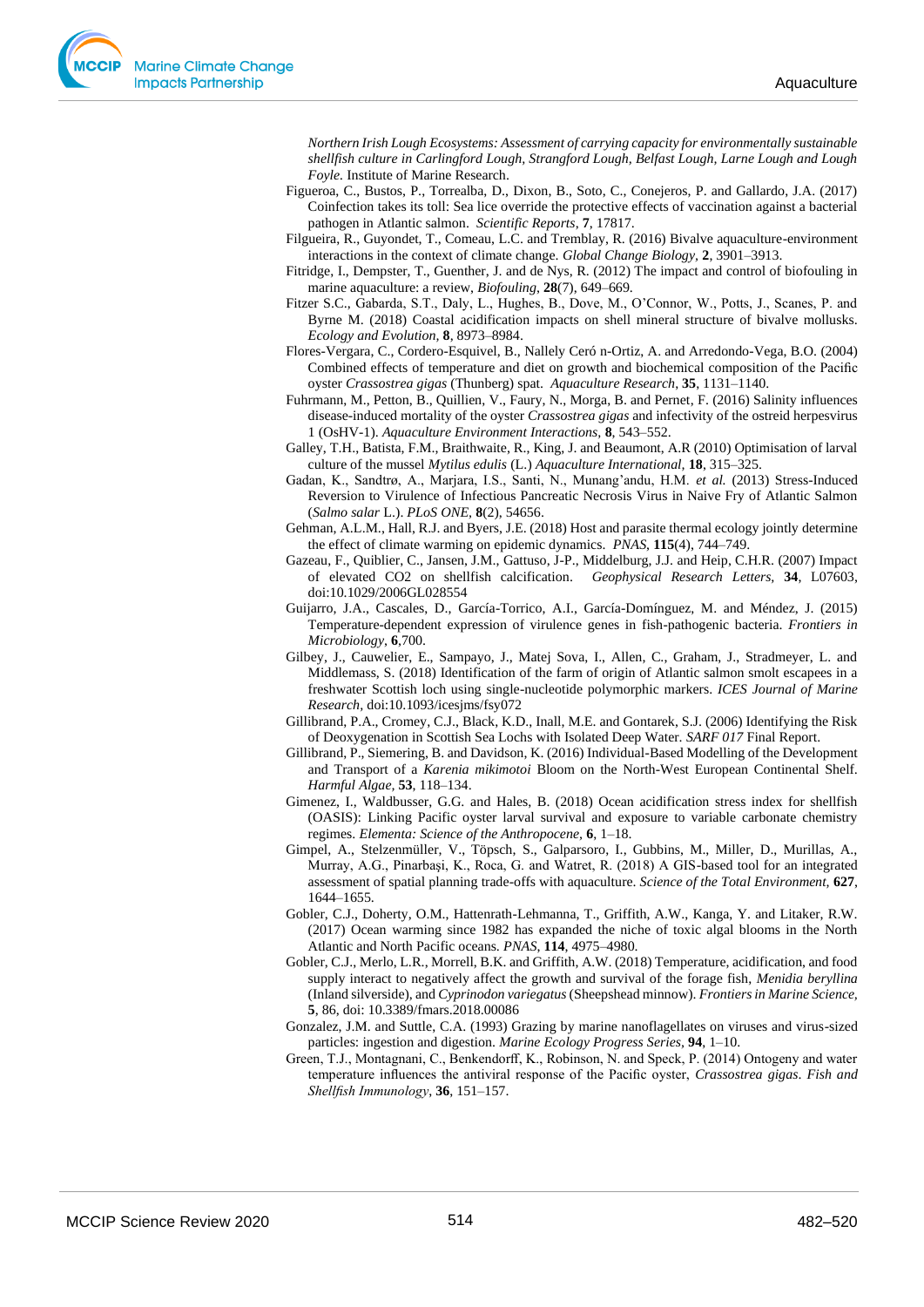- Grini, A., Hansen, T., Berg, A., Wargelius, A., Fjelldal, P.G. (2011) The effects of water temperature on vertebral deformities and vaccine-induced abdominal lesions in Atlantic salmon, *Salmo salar* L. *Journal of Fish Diseases,* **34**, 531–546.
- Groner, M.L., Gettinby, G., Stormoen, M., Revie, C.W. and Cox R. (2014) Modelling the Impact of Temperature-Induced life history plasticity and mate limitation on the epidemic potential of a marine ectoparasite. *PLoS ONE* **9**(2), e88465, doi:10.1371/journal.pone.0088465
- Gruber N., Hauri C., Lachkar Z., Loher D., Frölicher T.L., Gian-Kasper P. (2012) Rapid progression of ocean acidification in the California Current System. *Science,* **337**, 220–223.
- Gubbins, M. (2012) *Mytilus trossulus*: *Managing Impact On Sustainable Mussel Production In Scotland*, ICES CM 2012/Q:08. ISBN: 978-1-907266-47-8
- Gubbins, M., Bricknell, I. and Service, M. (2013) Impacts of Climate Change on Aquaculture. *MCCIP Science Review 2013*, 318–327.
- Guo, X., He, Y., Zhang, L., Lelong, C. and Jouaux, A. (2015) Immune and stress responses in oysters with insights on adaptation. *Fish and Shellfish Immunology,* **46**, 107–119.
- Guyondet, T., Comeau, L.A., Bacher, C., Grant, J., Rosland, R. , Sonier R. and Filgueira, R. (2015) Climate change influences carrying capacity in a coastal embayment dedicated to shellfish aquaculture. *Estuaries and Coasts,* **38**, 1593–1618.
- Häder, D.P., Williamson, C.E., Wängberg, S-A., Rautio, M., Rose, K.C., Gao, K., Helbling, E.W., Sinha, R.P. and Worrest, R. (2015) Effects of UV radiation on aquatic ecosystems and interactions with other environmental factors. *Photochemical and Photobiological Sciences,* **14**, 108–126.
- Hall, L.M. and Murray, A.G. (2018) Describing temporal changes in adult female *Lepeophtheirus salmonis* abundance in Scottish farmed Atlantic salmon at the national and regional levels. *Aquaculture,* **489**, 148–153.
- Hall, L.M., Duiguid, S. and Noguera, P.A. (2017) Utilising pathology codes to detect increases in aquatic animal disease occurrence: a retrospective study. *Bulletin – European Association of Fish Pathologists,* **37**, 183–189.
- Hallegraeff, G.M. (2010) Ocean climate change, phytoplankton community responses and harmful algal blooms: a formidable predictive challenge. *Journal of Phycology,* **46**, 220–235.
- Handeland, S.O., Imsland, A.K. and Stefansson, S.O. (2008) The effect of temperature and fish size on growth, feed intake, food conversion efficiency and stomach evacuation rate of Atlantic salmon post-smolts*. Aquaculture*, **283**, 36–42.
- Harvell, C.D., Kim, K., Burkholder, J.M., Colwell, R.R., Epstein, P.R., Grimes, D.J., Hofmann, E.E., Lipp, E.K., Osterhaus, A.D.M.E., Overstreet, R.M., Porter, J.W., Smith, G.W. and Vasta, G.R. (1999) Emerging marine diseases – climate links and anthropogenic factors. *Science,* **285**, 1505– 1510.
- Hernroth, B. and Baden, S. (2018) Alteration of host-pathogen interactions in the wake of climate change – Increasing risk for shellfish associated infections? *Environmental Research,* **161**, 245– 438.
- Hikke, M.C., Braaen, S., Villoing, S., Hodneland, K., Geertsem, C., Verhagen, L., Frost, P., Vlak, J.M., Rimstad, E. and Pijlman, G.P. (2014) Salmonid alphavirus glycoprotein E2 requires low temperature and E1 for virion formation and induction of protective immunity. *Vaccine*, **32**, 6206– 6212.
- Hinder, S.L., Hays, G.C., Edwards, M., Roberts, E.C., Walne, A.W. and Gravenor, M.B. (2012) Changes in marine dinoflagellate and diatom abundance under climate change. *Nature Climate Change,* **2**, 271–275.
- Holmer, M. (2010) Environmental issues of fish farming in offshore waters: perspectives, concerns and research needs. *Aquaculture Environment Interactions,* **1**, 57–70.
- Hughes, S.L., Tinker, J., Dye, S., Andres, O., Berry, D.I., Hermanson ,L., Hewitt, H., Holliday, N.P., Kent, E.C., Kennington, K., Inall, M. and Smyth, T. (2017) Temperature. *MCCIP Science Review 2017,* http://www.mccip.org.uk/media/1750/2017arc\_sciencereview\_003\_tem.pdf
- Humphreys, J., Harris M., Herbert, R.J.H., Farrell, P., Jensen, A. and Cragg, S. (2015) Introduction, dispersal and naturalisation of the Manila clam *Ruditapes philippinarum* in British estuaries, 1980– 2014. *Journal of the Marine Biologicak Association of the UK,* **95**, 1163–1172.
- Hutchison, Z.L., Hendrick, V.J., Burrows, M.T., Wilson, B. and Last, K.S. (2016) Buried Alive: The Behavioural Response of the Mussels, *Modiolus modiolus* and *Mytilus edulis* to Sudden Burial by Sediment. *PLoS ONE,* **11**(3), e0151471, doi:10.1371/journal.pone.0151471
- Ivanina, A.V. and Sokolova, I.M. (2015) Interactive effects of metal pollution and ocean acidification on physiology of marine organisms. *Current Zoology,* **61**, 653*–*668.
- Jackson, D., Drumm, A., McEvoy, S., Jensen, Ø., Mendiola, D., Gabiña, G., Borg, J.A., Papageorgiou, N., Karakassis, Y. and Black, K.D. (2015) A pan-European valuation of the extent, causes and cost of escape events from sea cage fish farming. *Aquaculture,* **436**, 21–26.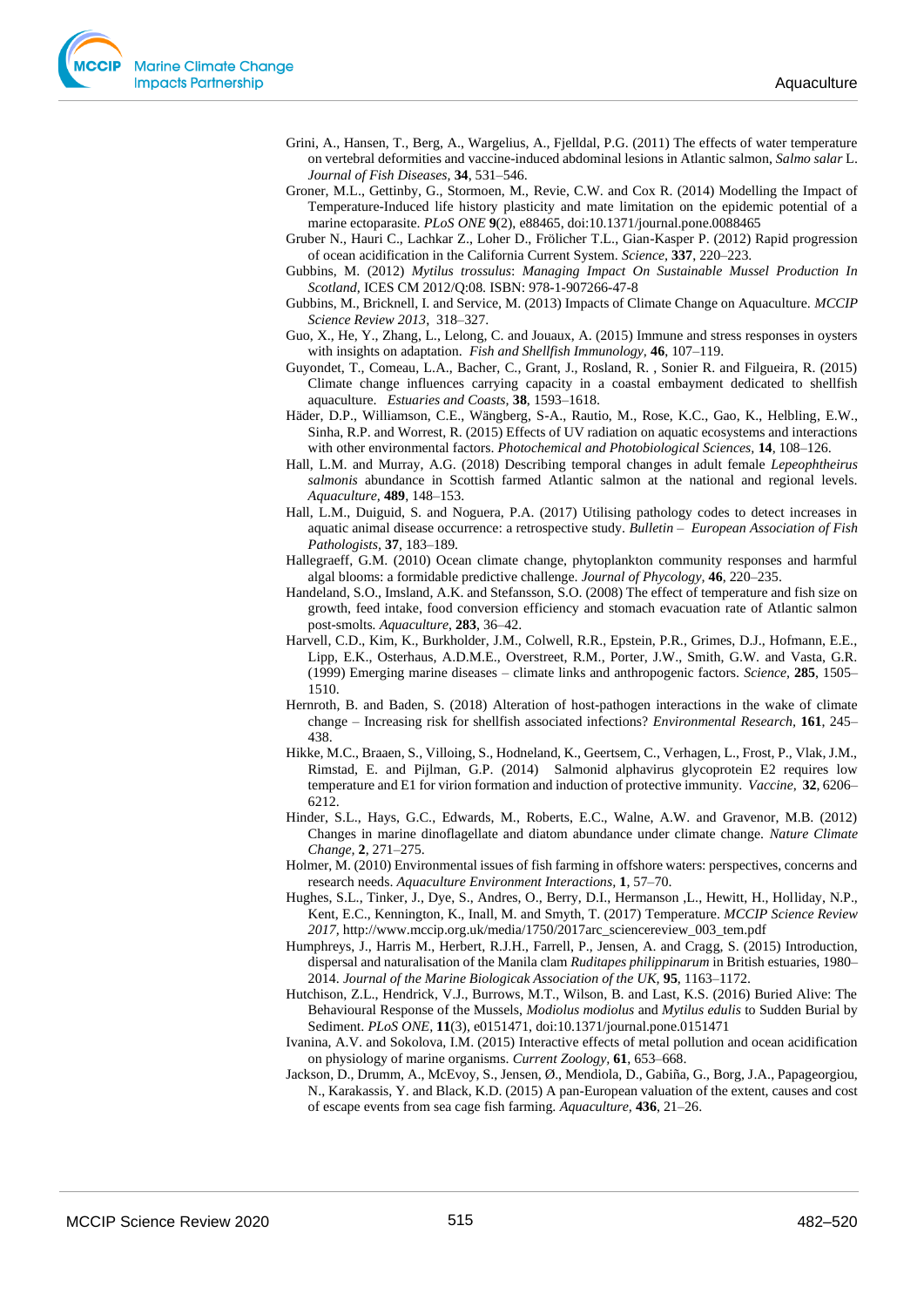- Jones M.C., Dye, S.R., Pinnegar, J.K., Warren, R. and Cheung, W.W.L. (2013) Applying distribution model projects for an uncertain future: the case of the Pacific oyster in UK waters. *Aquatic Conservation*, **23**, 710–722.
- Johnson, P. (2002). Jellyfish, algae take toll on Scottish salmon. *Fish Information Service, Europe*, <https://www.fis.com/>
- Kernan, M. (2015) Climate change and the impact of invasive species on aquatic ecosystems. *Aquatic Ecosystem Health and Management,* **18**, 321–333.
- Kinnby, A. (2015) Effects of reduced salinity on fertilization and larval development in the Pacific Oyster, *Crassostrea gigas* (Thunberg, 1789). MSc thesis, Department of Biological and Environmental Sciences, University of Gothenburg, pp. 1–36.
- Kitamura, S-I., Kamata, S.I., Nkano, S.I. and Suzuki, S. (2004) Solar UV radiation does not inactivate marine birnavirus in coastal seawater. *Diseases of Aquatic Organisms,* **58**, 251–254.
- Kochmann, J., Carlsson, J., Crowe, T.P. and Mariani, S. (2012) Genetic evidence for the uncoupling of local aquaculture activities and a population of an invasive species – a case study of Pacific oysters (*Crassostrea gigas*). *Journal of Heredity,* **103**, 661–71.
- Kotob, M.H., Menanteau-Ledouble, S., Kumar, G., Abdelzaher, M. and El-Matbouli, M. (2016) The impact of co‑infections on fish: a review. *Veterinary Research,* **47**, 98.
- Lafferty, K.D. and Mordecai, E.A. (2016) The rise and fall of infectious disease in a warmer world. *F1000 Research*, **5**, 2040, <https://f1000research.com/articles/5-2040/v1>
- Laing, I., Dunn, P., Peeler, E.J., Feist, S.W. and Longshaw, M. (2014) Epidemiology of Bonamia in the UK, 1982 to 2012. *Diseases of Aquatic Organisms,* **110**, 101–111.
- Landes, A., Dolmer, P., Poulsen, L.K., Petersen, J.K. and Vismann, B. (2015) Growth and Respiration in Blue Mussels (*Mytilus* spp.) from Different Salinity Regimes. *Journal of Shellfish Research*, **34**, 373–382.
- Lee, J.E., Zoh, K.D. and Ko, G.P. (2008) Inactivation and UV Disinfection of Murine Norovirus with TiO2 under Various Environmental Conditions. *Applied Environmental Microbiology,* **74**, 2111– 2117.
- Lemasson, A.J, Fletcher, S., Hall-Spencer, J.M. and Knights, A.M. (2017) Linking the biological impacts of ocean acidification on oysters to changes in ecosystem services: a review. *Journal of Experimental Marine Biology and Ecology,* **492**, 49–62.
- Le Morvan, C., Troutaud, D. and Deschaux, P. (1998) Differential effects of temperature on specific and nonspecific immune defences in fish. *The Journal of Experimental Biology*, *201*, 165–168.
- Licandro, P., Conway, D.V.P., Yahia, M.N.D., Fernandez de Puelles, M.L., Gasparini, S., Hecq, J.H., Tranter, P. and Kirby, R.R. (2010) A blooming jellyfish in the northeast Atlantic and Mediterranean. *Biology Letters,* **6**, 688–691.
- Liu, J., Weinbauer, M.G., Maier, C., Dai, M. and Gattuso, J.B. (2010) Effects of ocean acidification on microbial diversity and on microbe-driven biogeochemistry and ecosystem functioning. *Aquatic Microbial Ecology,* **61**, 291–305.
- Longshaw, M., Stone, D.M., Wood, G., Green, M.J. and White, P. (2013) Detection of *Bonamia exitiosa* (Haplosporidia) in European flat oysters *Ostrea edulis* cultivated in mainland Britain. *Diseases of Aquatic Organisms,* **106**, 173–179.
- Lorentzen, T. (2008) Modelling climate change and the effect on the Norwegian salmon farming industry. *Nature Resource Modelling,* **21**, 416–435.
- Lucas, C.H., Gelcich, S. and Uye S-.I (2014) Living with Jellyfish. Management and adaptation strategies. In *Jellyfish Blooms*, [Pitt K.A. and Lucas C.H. (eds)], Springer Science+Business Media, Dordrecht, pp. 129–15, doi: 10.1007/978-94-007-7015-7\_6
- Luisetti, T., Kennerly, A. and Lorenzoni, I. (2018) Jellyfish bloom impacts on human welfare: what do we know is happening vs what do we think is happening. In *Engaging Marine Scientists and Fishers to Share Knowledge and Perceptions – Early Lessons.* CIESM Monograph 50 [Briand, F. (ed)] CIESM Publisher, Monaco and Paris, pp. 181–186.
- Lynam, C.P., Lilley, M.K.S., Bastian, T., Doyle, T.K., Beggs, S.E. and Hays, G.C. (2011) Have jellyfish in the Irish Sea benefited from climate change and overfishing? *Global Change Biology,* **17**, 767– 782.
- MacFadden, D.R., McGough, S.F., Fisman, D., Santillana, M. and Brownstein J.S. (2018) Antibiotic resistance increases with local temperature. *Nature Climate Change*, **8**, 510–514.
- Mackenzie, C.L., Lynch, S.A., Culloty, S.C. and Malham, S.K. (2014) Future oceanic warming and acidification alter immune response and disease status in a commercial shellfish species, *Mytilus edulis* L. *PLoS ONE*. **9**(6), e99712.
- Maggs, C.A., Mineur, F., Bishop, J.D.D., McCollin, T. (2010) Non-natives, *MCCIP Science Review 2010*, 11 pp. [www.mccip,org.uk/arc](http://www.mccip,org.uk/arc)
- Malham, S.K., Rajko-Nenow, P., Howlett, E., Tuson, K.E., Perkins, T.L., Pallett, D.W., Wang, H., Jago, C.F., Jones, D.L. and McDonald, J.E. (2014) The interaction of human microbial pathogens,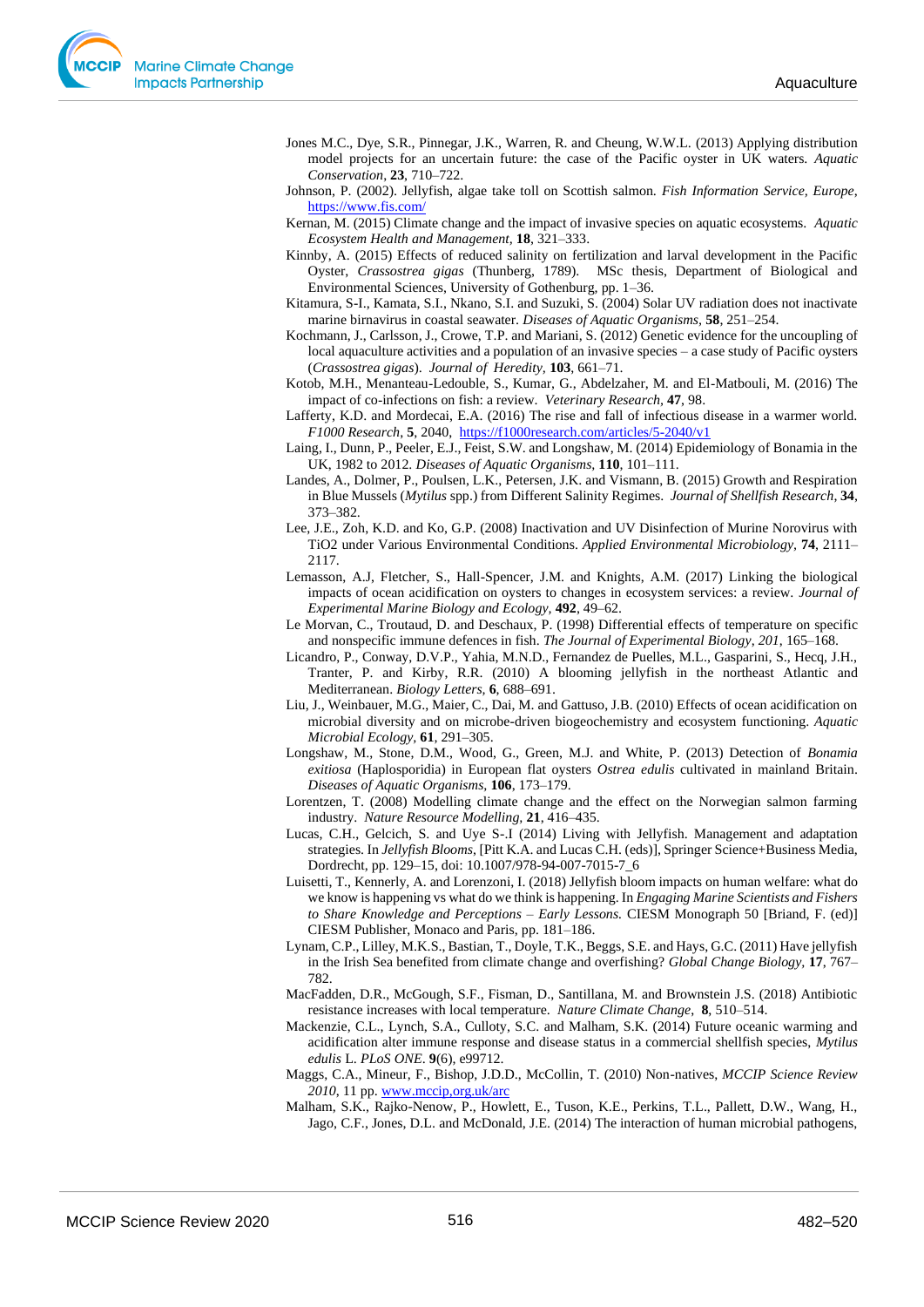particulate material and nutrients in estuarine environments and their impacts on recreational and shellfish waters. *Environmental Science: Processes and Impacts*, **16**, 2145–2155.

- Malham, S.K., Taft, H., Cooper, D., Ladd, C., Seymour, M., Robins, P.E., Jones, D.L., McDonald, J.E., Le Vay, L. and Jones, L. (2017) *Review of Current Evidence to Inform Selection of Environmental Predictors For Active Management Systems In Classified Shellfish Harvesting Areas*. Report to Food Standards Agency, Project FS103001.
- Mangan, S., Wilson, R.W., Findlay, H.S. and Lewis, C. (2019) Acid-base physiology over tidal periods in the mussel Mytilus edulis: size and temperature are more influential than seawater pH. *Proceedings of the Royal Society. B,* **286,** doi/10.1098/rspb.2018.2863
- Mangi S.C., Lee J., Pinnegar J.K., Law R.J., Tyllianakis E., Birchenough S.N.R. (2018) The economic impacts of ocean acidification on shellfish fisheries and aquaculture in the United Kingdom. *Environmental Science Policy,* **86**, 95–105.
- Mar-López , M., Mitchell, S.O. and Rodger, H.D. (2014) Pathology and mortality associated with the mauve stinger jellyfish *Pelagia noctiluca* in farmed Atlantic salmon *Salmo salar* L. *Journal of Fish Disesases,* **39**, 111–115.
- Marcogliese, D.J. (2008) The impact of climate change on the parasites and infectious diseases of aquatic animals. *Scientific and Technical Review of the Office International des Epizooties*, **27**, 467–484.
- Marine Scotland (2015) *A Technical Standard for Scottish Finfish Aquaculture*. The Scottish Government, Edinburgh, https://www.gov.scot/publications/technical-standard-scottish-finfishaquaculture/
- Markkula, E.S., Kavonen, A., Salo, H., Valtonen, E.T. and Jokinen, E.I. (2007) Ultraviolet B irradiation affects resistance of rainbow trout (*Oncorhynchus mykiss*) against bacterium *Yersinia ruckeri* and trematode *Diplostomum spathaceum*. *Photochemistry and Photobiology,* **83**, 1263–1269.
- Martell, L., Bracale, R., Carrion, S.A., Purcell, J.E., Lezzi, M., Gravili, C., Piraino, S. and Boero, F. (2018) Successional dynamics of marine fouling hydroids (Cnidaria: *Hydrozoa*) at a finfish aquaculture facility in the Mediterranean Sea. *PLoS ONE,* **13**, e0195352.
- Matozzo, V., Chinellato, A., Munari, M., Finos, L., Bressan, M. *et al.* (2012) First evidence of immunomodulation in bivalves under seawater acidification and increased temperature. *PLoS ONE* **7**(3), 33820.
- MEMA (2017) *NSW Marine Estate Threat and Risk Assessment – Background Environmental information,* 409 pp. ISBN 978-1-74256-983-3.
- Miossec, L., Le Deuff, R‐M. and Goulletquer, P. (2009) Alien species alert: *Crassostrea gigas* (Pacific oyster). *ICES Cooperative Research Report* No. 299, 42 pp.
- Morris, S., Stubbs, B., Brunet, C. and, Davidson, K. (2010) *Spatial Distributions and Temporal Profiles of Harmful Phytoplankton, and Lipophilic Toxins in Common Mussels and Pacific Oysters from Four Scottish Shellfish Production Areas (2009)*. Final project report to the Food Standards Agency Scotland (FSAS), 57 pp.
- Munro, L.A. (2019) The Scottish Fish Farm Production Survey 2018. The Scottish Government, Edinburgh.
- Murray, A.G. and Munro, L.A. (2018) The growth of Scottish salmon (*Salmo salar*) aquaculture 1979– 2016 fits a simple two-phase logistic population model. *Aquaculture,* **496**, 146–152.
- Murray, A.G. and Peeler, E.J. (2005) A framework for understanding the potential for emerging diseases in aquaculture. *Preventative Veterinary Medicine,* **67**, 223–235.
- Murray, A.G. and Salama, N.K.G. (2017) Modelling disease in aquatic systems that are spread by processes operating at different temporal and spatial scales: Examples from salmon aquaculture. *CABI Reviews: Perspectives in Agriculture, Veterinary Science, Nutritional and Natural Resources,* **12**(32), doi: 10.1079/PAVSNNR201712032
- Murray, A.G., Marcos-Lopez, M., Collet, B. and Munro, L.A. (2012) A review of the risk posed to Scottish mollusc aquaculture from *Bonamia*, *Marteilia* and oyster herpesvirus. *Aquaculture,* **370– 371**, 7–13.
- Nehls, H. and Buttger, G. (2007) Spread of the Pacific Oyster *Crassostrea gigas* in the Wadden Sea. Causes and consequences of a successful invasion. *HARBASINS Report for The Common Wadden Sea Secretariat*, Wilhelmshaven, 54 pp.
- Nimmo, F., Cook, E. J., Moxey, A. P., Hambrey, J. and Black K. (2012) *Cost-Benefit Analysis of Management Options for* Didemnum vexillum *(Carpet Sea Squirt) in Scotland.* Hambrey Consulting in association with the Scottish Association for Marine Science and Poseidon Aquatic Resource Management. Scottish Government, Edinburgh, 69 pp.
- Nøstbakken, O.J., Hove, H.T., Duinker, A., Lundebye, A-K., Berntssen, M.H.G., Hannisdal, R., Lunestad, B.T., Maage, A., Madsen, L., Torstensen, B.E. and Julshamn, K. (2015) Contaminant levels in Norwegian farmed Atlantic salmon (*Salmo salar*) in the 13-year period from 1999 to 2011. *Environment International,* **74**, 274–280.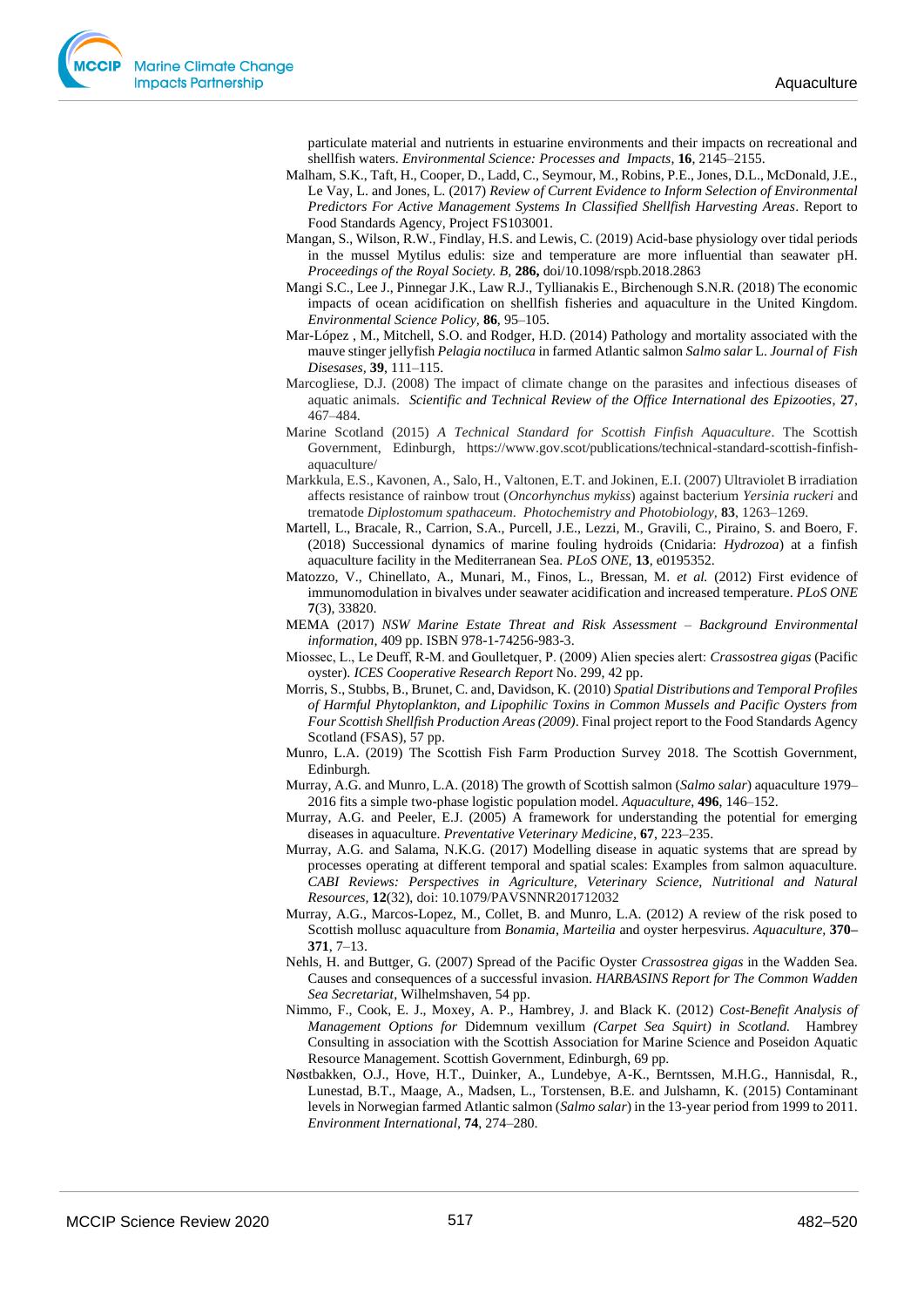- Oidtmann, B., Dixon, P., Way, K., Joiner, C. and Bayley, A.E. (2017) Risk of waterborne virus spread – review of survival of relevant fish and crustacean viruses in the aquatic environment and implications for control measures. *Reviews in Aquaculture,* 641–669.
- Oldham, T, Rodger, H, Nowak, BF (2016) Incidence and distribution of amoebic gill disease (AGD) An epidemiological review. *Aquaculture,* **457**, 35-42.
- Ong, E.Z., Briffa, M., Moens, T. and Van Colen, C. (2017) Physiological responses to ocean acidification and warming synergistically reduce condition of the common cockle *Cerastoderma edule*. *Marine Environmental Research,* **130**, 38–47.
- Ørnholt-Johansson, G., Frosch, S. and Jørgensen, B.M. (2017) Variation in some quality attributes of Atlantic salmon fillets from aquaculture related to geographic origin and water temperature. *Aquaculture,* **479**, 378–383.
- Overton, K., Samsing, F., Oppedal, F., Stein, L.H. and Dempster, T. (2017) Lowering treatment temperature reduces salmon mortality: a new way to treat with hydrogen peroxide in aquaculture. *Pest Management Science,* **74**, 535–540.
- Panzarin, V., Cappellozza, E., Mancin, M., Milani, A., Toffan, A., Terregino C. and Cattoli, G. (2014) *In vitro* study of the replication capacity of the RGNNV and the SJNNV betanodavirus genotypes and their natural reassortants in response to temperature. *Veterinary Research,* **45**, 56.
- Pham, P.H., Jung J., Lumsden J.S., Dixon B. and Bols N.C. (2011) The potential of waste items in aquatic environments to act as fomites for viral haemorrhagic septicaemia virus. *Journal of Fish Diseases,* **35**, 73–77.
- Philippart, C.J.M., Anadon, R., Danovaro, R., Dippner, J.W., Drinkwater, K.F., Hawkins, S.J., Oguz, T., O'Sullivan, G. and Reid, P.C. (2011) Impacts of climate change on marine ecosystems: observations, expectations and indicators. *Journal of Experimental Marine Biology and Ecology,*  **400**, 52–69.
- Pitt, K.A., Lucas C.H., Condon R.H., Duarte C.M. and Stewart-Koster B. (2018) Claims that anthropogenic stressors facilitate jellyfish blooms have been amplified beyond the available evidence: a systematic review. *Frontiers in Marine Science*, **5**(451), doi: 10.3389/fmars.2018.00451
- Pulkkinen, K., Suomalainen, L-R., Read, A.F., Ebert, D., Rintamaki, P. and Valtonen, E.T. (2010) Intensive fish farming and the evolution of pathogen virulence: the case of columnaris disease in Finland. *Proceedings of the Royal Society B*, **277**, 593–600.
- Pernet, N., Lagarde, F., Jeannee, N., Daigle G., Barret, J., Le Gall, P., Quere, C. and D'Orbcastel, E.R. (2014) Spatial and temporal dynamics of mass mortalities in oysters is influenced by energetic reserves and food quality. *PLoS One*, **9**,<https://doi.org/10.1371/journal.pone.0088469>
- Qiu, J-W., Tremblay, R. and Bourget, E. (2002) Ontogenetic changes in hyposaline tolerance in the mussels *Mytilus edulis* and *M. trossulus*: implications for distribution. *Marine Ecology Progress Series*, **228**, 143–152.
- Rahman, M.A., Henderson, S., Miller-Ezzy, P., Li, X.X. and Qin, J.G. (2019) Immune response to temperature stress in three bivalve species: Pacific oyster *Crassostrea gigas*, Mediterranean mussel *Mytilus galloprovincialis* and mud cockle *Katelysia rhytiphora*. *Fish and Shellfish Immunology,* **86**, 868–874.
- Reid, P.C., Cook, E.J., Edwards, M., McQuatters-Gollop, A., Minchin, D. and McCollin, T. (2009) Marine Non-Native Species. *MCCIP Ecosystem Linkages Report Card*, 27 pp.
- Richardson, A.J., Bakun, A., Hays, G.C. and Gibbons, M.J. (2009) The jellyfish joyride: causes, consequences and management responses to a more gelatinous future. *TREE,* **24**(6), 312–322.
- Robert, R., Vignier, J. and Petton, B. (2017) Influence of feeding regime and temperature on development and settlement of oyster *Ostrea edulis* (Linnaeus, 1758) larvae. *Aquaculture Research,* **48**, 4756–4773.
- Roberts, S.D. and Powell, M.D. (2005) The viscosity and glycoprotein biochemistry of salmonid mucus varies with species, salinity and the presence of amoebic gill disease. *Journal of Comparative Physiology B*, **175**, 1–11.
- Rodgers, C., Arzul, I., Carrsco, N. and Furones Nozal, D. (2018) A literature review as an aid to identify strategies for mitigating ostreid herpesvirus 1 in *Crassostrea gigas* hatchery and nursery systems. *Reviews in Aquaculture,***11**(3), 565–585, <https://doi.org/10.1111/raq.12246>
- Rodrigues, L.C., Van Den Bergh, J.C.J.M., Massa, F., Theodorou, J.A., Ziveri, P. and Gazeau, F. (2015) Sensitivity of Mediterranean bivalve mollusc aquaculture to climate change, ocean acidification, and other environmental pressures: findings from a producer survey. *Journal of Shellfish Research,* **34**, 1161–1176.
- Roy, S.S. and Pal, R. (2015) Microalgae in aquaculture: a review with special references to nutritional value and fish dietetics. *Proceedings of the Zoological Society of London,* **68**, 1–8.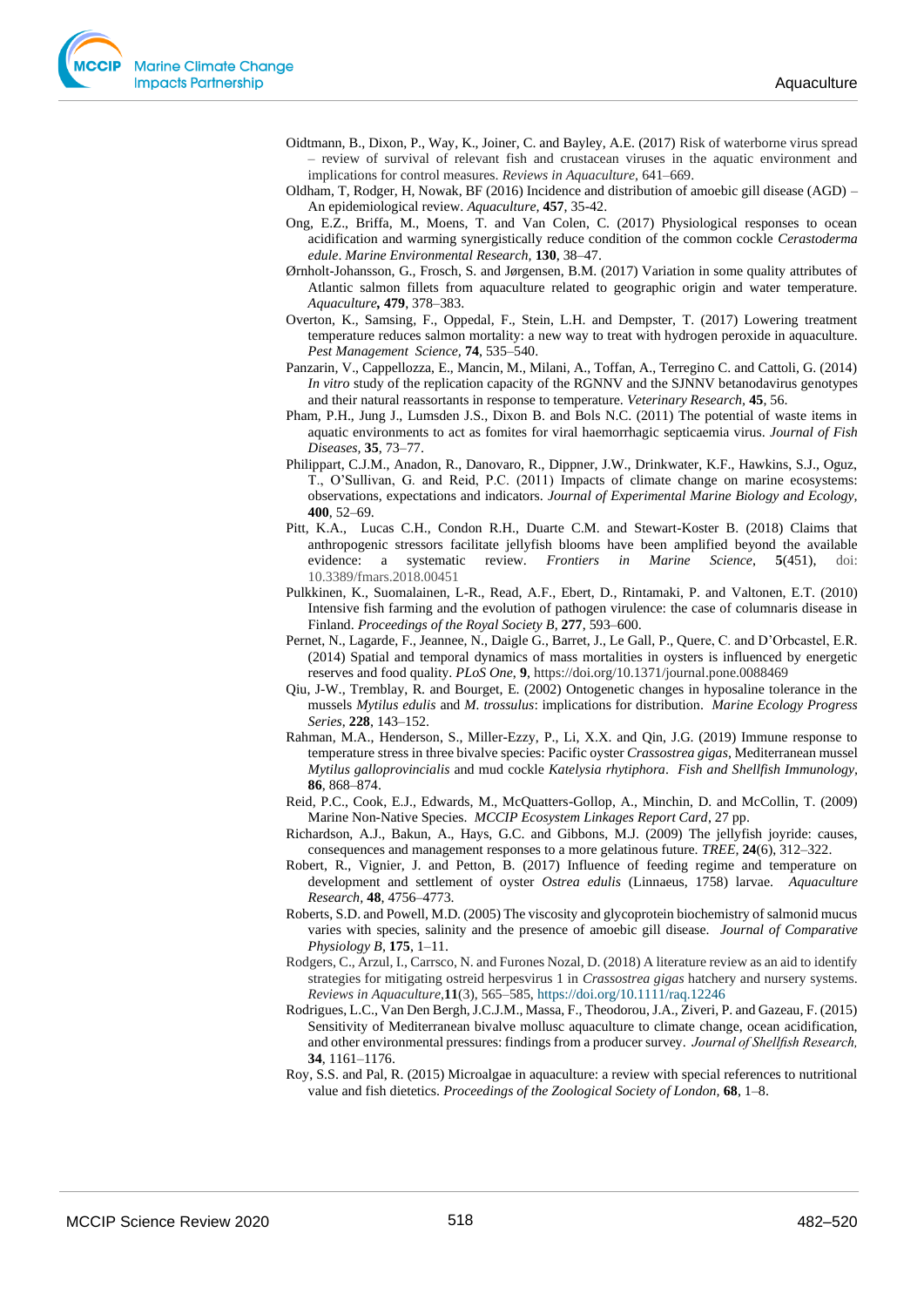- Salama, N.K.G. and Rabe, B. (2013) Developing models for investigating the environmental transmission of disease-causing agents within open-cage salmon aquaculture. *Aquaculture Environment Interactions,* **4**, 91–115.
- Salin, K.R., Arun, V.V., Nair, C.M. and Tidwell, J.H. (2018) Sustainable Aquafeed. In *Sustainable Aquaculture*, [Hai, F.I., Visvanathan, C., Boopathy, R (ed)]. Springer, pp. 123–151.
- Samsing, F, Johnsen, I, Dempster, T, Oppedal, F, Treml, EA (2018) Network analysis reveals strong seasonality in the dispersal of a marine parasite and identifies areas for coordinated management. *Landscape Ecology,* **32**, 1953–1967.
- San‐Martín, M., Pitt, K.A., Condon, R.H., Lucas, C.H., Novaes, de Santana C. and Duarte, C.M. (2016) Flawed citation practices facilitate the unsubstantiated perception of a global trend toward increased jellyfish blooms. *Global Ecology and Biogeography*, **25**(9), 1039–1049.
- Sánchez-Lazo, C. and Martínez-Pita, I. (2012) Effect of temperature on survival, growth and development of *Mytilus galloprovincialis* larvae. *Aquaculture Research,* **43**, 1127–1133.
- Schets, F.M., van den Berg, H.H., Rutjes, S.A. and de Roda Husman, A.M. (2010) Pathogenic *Vibrio* species in Dutch shellfish destined for direct human consumption. *Journal of Food Protection,* **3**, 734–738.
- Schmidt, W., Evers-King, H.L., Campos, C.J.A., Jones, D.B., Miller, P.I., Davidson, K. and Shutler, J.D. (2018) A generic approach for the development of short-term predictions 2 of *E. coli* and biotoxins in shellfish, *Aquaculture Environment Interactions*, **10**, 173–185.
- Scottish Government's Seaweed Cultivation Policy Statement (2017) <https://beta.gov.scot/publications/seaweed-cultivation-policy-statement-2017/>
- Shelmerdine, R.L., Mouat, B. and Shucksmith, R.J. (2017) The most northerly record of feral Pacific oyster *Crassostrea gigas* (Thunberg, 1793) in the British Isles. *BioInvasions Records,* **6**, 57–60.
- Shephard, S., MacIntyre, C. and Gargan, P. (2016) Aquaculture and environmental drivers of salmon lice infestation and body condition in seatrout. *Aquaculture Environment Interactions,* **8**, 597–610.
- Shi, W., Zhao, X., Han, Y., Che, Z., Chai, X. and Liu, G. (2016) Ocean acidification increases cadmium accumulation in marine bivalves: a potential threat to seafood safety. *Scientific Reports*, **6**, 20197, doi: 10.1038/srep20197
- Syvret, M. L. (2008) Project report Pacific oyster aquaculture protocol for the UK. *Shellfish News,* **26**, 9–11.
- Soares, S., Green, D.M., Turnbull, J.F., Crumlish, M. and Murray, A.G. (2011) A baseline method for benchmarking mortality losses in Atlantic salmon (*Salmo salar*) production. *Aquaculture,* **314**, 7– 12.
- Soto, E., Brown, N., Gardenfors, Z.O., Yount, S., Revan, F., Francis, S., Kearney, M.T. and Camus, A. (2014) Effect of size and temperature at vaccination on immunization and protection conferred by a live attenuated *Francisella noatunensis* immersion vaccine in red hybrid tilapia. *Fish and Shellfish Immunology,* **41**, 593–599.
- Spillman, C.M. and Hobday, A.J. (2014) Dynamical seasonal forecasts to aid salmon farm management in a climate hotspot. *Climate Risk Management,* **1**, 25–38
- Sprague, M., Betancor, M.B. and Tocner, D.R. (2017) Microbial and genetically engineered oils as replacements for fish oil in aquaculture feeds. *Biotechnology Letters,* **39**, 1599–1609.
- Tacon G.J., Hasan M.R., Metian M. (2011) Demand and supply of feed ingredients for farmed fish and crustaceans Trends and prospects. Food and Agricultural Organisation of the UN, Rome, http://www.fao.org/3/ba0002e/ba0002e.pdf
- Taranger, G.L., Karlsen Bannister, R.J., Glover, K.A., Husa, V., Karlsbakk, B., Kvamme, B.O., Boxaspen, K.K., Bjørn, P.A., Finstad, B., Madhun, A.S., Morton, H.C. and Svåsand, T. (2014) Risk assessment of the environmental impact of Norwegian Atlantic salmon farming *ICES Journal of Marine Science,* **72**, 997–1021.
- Taylor, M. and Kelly, R. (2010) *Assessment of Protocols and Development of Best Practice Contingency Guidance to Improve Stock Containment at Cage and Land-based Sites Volume 1*. 74 pp. ISBN: 978-1-907266-30-0.
- The Welsh Government (2015) *A Spatial Assessment of the Potential for Aquaculture in Welsh Waters*. Report No. R.2384, ABP Marine Environmental Research Ltd. [http://gov.wales/docs/drah/publications/150702-a-spatial-assessment-ofthe-potential-for](http://gov.wales/docs/drah/publications/150702-a-spatial-assessment-ofthe-potential-for-aquaculture-in-welsh-waters-en.pdf)[aquaculture-in-welsh-waters-en.pdf](http://gov.wales/docs/drah/publications/150702-a-spatial-assessment-ofthe-potential-for-aquaculture-in-welsh-waters-en.pdf)
- Thompson, F.L., Austin, B. and Swing, J. (2006) *The Biology of Vibrios*. American Society for Microbiology, 423 pp.
- Thorstad, E.B., Fleming, I.A., McGinnity, P., Soto, D., Wennevik, V. and Whoriskey, F. (2008) Incidence and impacts of escaped farmed Atlantic salmon *Salmo salar* in nature. *NINA Special Report* 36, 110 pp.
- Thorvaldsen, T., Holmen, I.M. and Moe, H.K. (2015) The escape of fish from Norwegian fish farms: causes, risks and the influence of organisational aspects. *Marine Policy,* **55**, 33–38.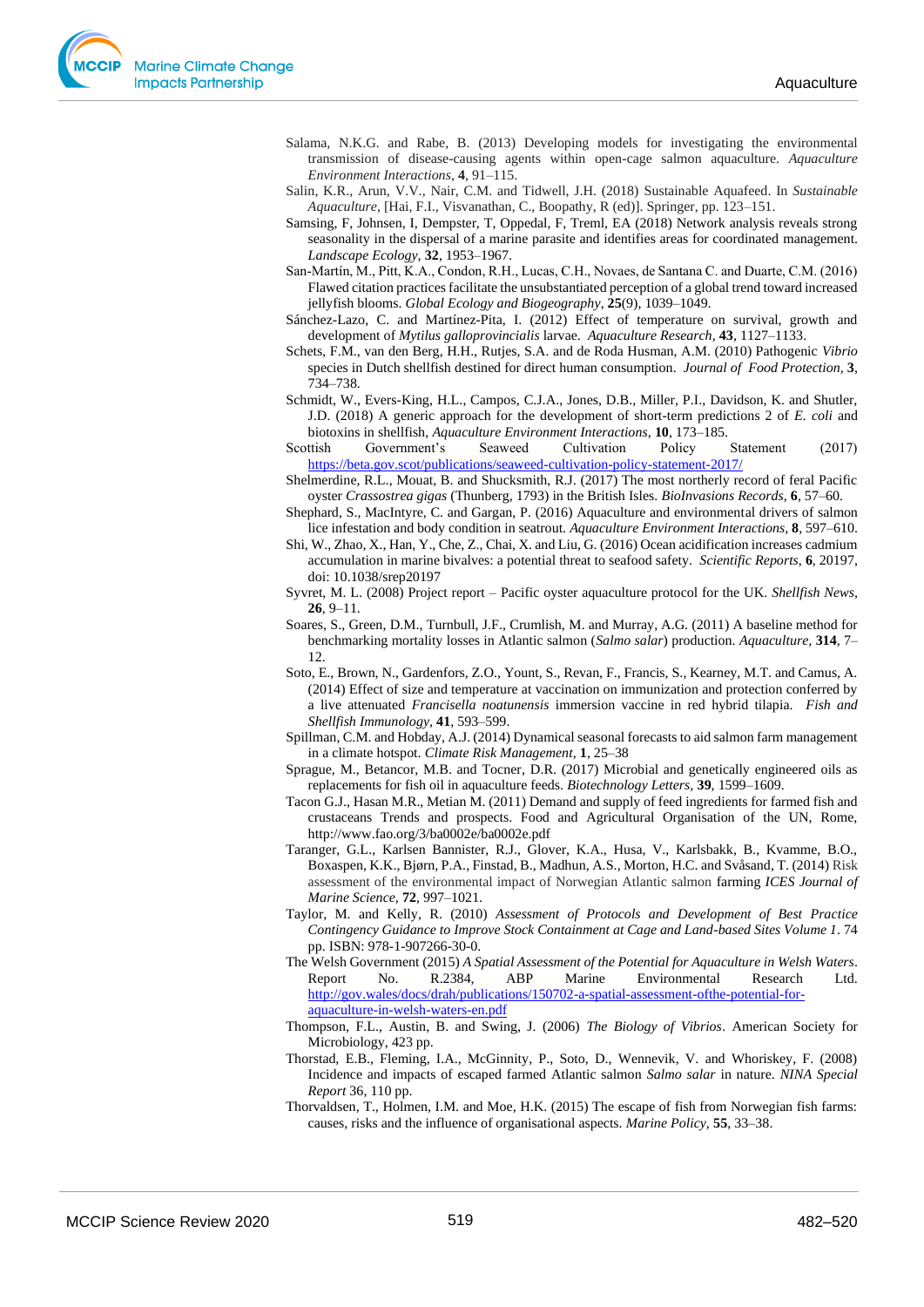Tinker J., Lowe J., Pardaens A., Holt J. and Barciela R. (2016) Uncertainty in climate projections for the 21st century northwest European shelf seas. *Progress in Oceanography,* **148**, 56–73.

- Tett, P., Verspoor, E., Hunter, D-C., Coulson, M.W., Hicks, N., Davidson, K., Fernandes, T.F., Nickell, T., Tocher, D.R., Benjamins, S., Risch, D., Wilson, B., Wittich, A. and Fox, C.J. (2018) Review of the environmental impacts of salmon farming in Scotland. Report for the Environment, Climate Change and Land Reform (ECCLR) Committee. *The Scottish Parliament Technical Report*, January 2018, 196 pp.
- Tort, L. (2011) Stress and immune modulation in fish. *Developmental and Comparative Immunology*, **35**, 1366–1375.
- Townhill, B.L., Tinker, J., Jones, M., Pitois, S., Creach, V., Simpson, S.D., Dye, S., Bear, E. and Pinnegar, J. (2018) Harmful algal blooms and climate change: exploring future distribution changes, *ICES Journal of Marine Science*, **75**, 1882–1893.
- Turner, A.D., Powell, A., Schofield, A., Lees, D.N. and Baker-Austin, C. (2015) Detection of the pufferfish toxin tetrodotoxin in European bivalves, England, 2013–2014. *Eurosurveillance,* **20**(2), 21009.
- Turner, A.D., Dhanji-Rapkova, M., Coates, L., Bickerstaff, L., Milligan, S., O' Neill, A., Faulkner, D., McEneny, H., Baker-Austin, C., Lees, D.N. and Algoet, M. (2017) Detection of Tetrodotoxin Shellfish Poisoning (TSP) Toxins and Causative Factors in Bivalve Molluscs from the UK, *Marine Drugs*, **15**, 1–17.
- Turner, A.D., Fenwick, D., Powell A., Dhanji-Rapkova M., Ford C., Hatfield R., Santos A., Martinez-Urtaza J. and Bean T.P. (2018) New Invasive Nemertean Species (*Cephalothrix Simula*) in England with High Levels of Tetrodotoxin and a Microbiome Linked to Toxin Metabolism. *Marine Drugs,* **16**, 1–20.
- Tran, G., Heuzé, V. and Makkar, H.P.S. (2015) Insects in fish diets. *Animal Frontiers*, **5**, 37–44.
- Treasurer, J.W., Hannah F. and Cox D. (2003) Impact of a phytoplankton bloom on mortalities and feeding response of farmed Atlantic salmon, *Salmo salar*, in west Scotland, *Aquaculture,* **218**, 103– 113.
- Uddin, M.N., Al-Harbi, A.H. and Wakabayashi, H. (2008) Optimum temperatures for the peak growth of some selected bacterial fish pathogens. *Asian Fisheries Science*, **21**, 205–214.
- Ugelvik, M.S., Skorping, A., Moberg, O. and Mennerat, A. (2017) Evolution of virulence under intensive farming: salmon lice increase skin lesions and reduce host growth in salmon farms. *Journal of Evolutionary Biology,* **30**, 11361142.
- Uribe, C., Folch, H., Enriquez, R. and Moran, G. (2011) Innate and adaptive immunity in teleost fish: a review. *Veterinarni Medicina*, **56**(10), 486–503.
- UK MNMP (2015) United Kingdom multiannual national plan for the development of sustainable aquaculture,

[https://assets.publishing.service.gov.uk/government/uploads/system/uploads/attachment\\_data/file/](https://assets.publishing.service.gov.uk/government/uploads/system/uploads/attachment_data/file/480928/sustainable-aquaculture-manp-uk-2015.pdf) [480928/sustainable-aquaculture-manp-uk-2015.pdf](https://assets.publishing.service.gov.uk/government/uploads/system/uploads/attachment_data/file/480928/sustainable-aquaculture-manp-uk-2015.pdf) 

- UKCP18 (2018) UK Climate projections, https://www.metoffice.gov.uk/news/releases/2018/ukcp18 launch-pr
- Van West, P. (2006) *Saprolegnia parasitica*, an oomycete pathogen with a fishy appetite: new challenges for an old problem. *Mycologist*, **20**, 99–104.
- Vezzulli, L., Colwell, R.R. and Pruzzo, C. (2013) Ocean warming and spread of pathogenic Vibrios in the aquatic environment. *Microbial Ecology*, **65**, 817[, http://dx.doi.org/10.](http://dx.doi.org/10) 1007/s00248-012-0163-  $\mathfrak{D}$
- Vezzulli, L., Grande, C., Reid, P.C., Helaouet, P., Edwards, M., Hofle, M.G., Brettar, I., Colwell, R. and Pruzzo, C. (2016) Climate influence on *Vibrio* and associated human diseases during the past half century in the coastal North Atlantic. *PNAS*, **113**(34), E5062–E5071, doi/10.1073/pnas.1609157113
- Vikeså, V., Nankervis, L. and Hevrøy, E.M. (2016) Appetite, metabolism and growth regulation in Atlantic salmon (*Salmo salar* L.) exposed to hypoxia at elevated seawater temperature. *Aquaculture Research*, **48**(8), 1–16.
- Wallace, I.S., McKay, P. and Murray, A.G. (2017) A historical review of the key bacterial and viral pathogens of Scottish wild fish. *Journal of Fish Diseases*, **40**, 1741–1756
- Wells, M.L., Trainer, V.L., Smayda, T.J., Karlson, B.S.O., Trick, C.G., Kudela, R.M., Ishikawa, A., Bernard, S., Wulff, A., Anderson, D.M. and Cochlan, W.P. (2015). Harmful algal blooms and climate change: learning from the past and present to forecast the future. *Harmful Algae,* **49**, 68– 93.
- Whyte, C., Swann, S. and Davidson, K. (2014) Changing wind patterns linked to unusually high *Dinophysis* blooms around the Shetland Islands, Scotland. *Harmful Algae*, **39**, 365–373.